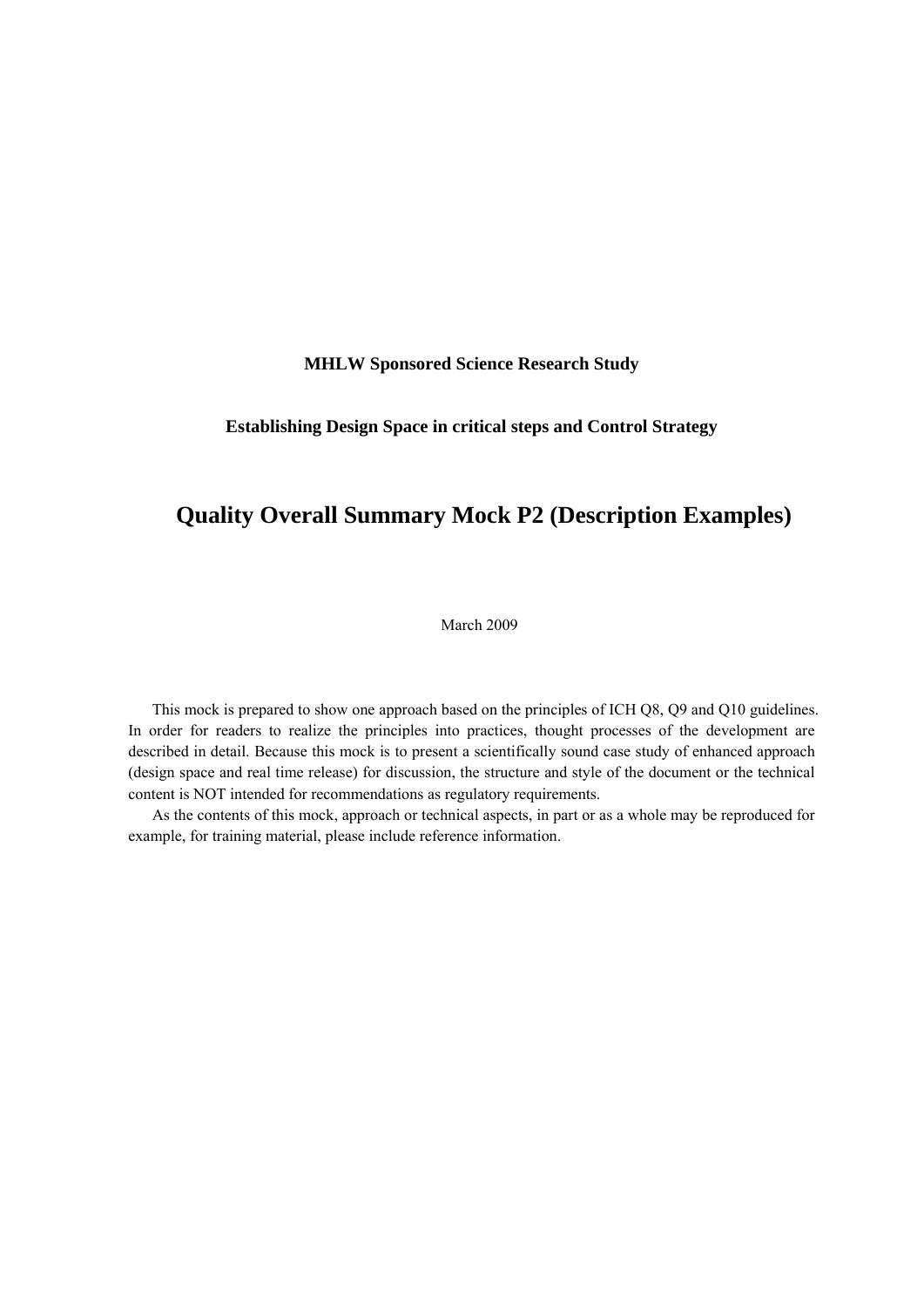# Table of Contents

| 2.3.P.1 Description and Composition of the Drug Product (Sakura Tablet, Film-coated Tablet)2 |  |
|----------------------------------------------------------------------------------------------|--|
|                                                                                              |  |
|                                                                                              |  |
|                                                                                              |  |
|                                                                                              |  |

This mock-up is a scientific justified description example for applying the enhanced approach in Quality by Design, and is not mandatory requirements.

| Contributing researcher |                                           |  |  |  |  |
|-------------------------|-------------------------------------------|--|--|--|--|
| Yukio Hiyama            | National Institute of Health Sciences     |  |  |  |  |
| Research collaborator   |                                           |  |  |  |  |
| Ryuta Asada             | Pharmaceutical and Medical Devices Agency |  |  |  |  |
| Kimiya Okazaki          | Pfizer Japan Inc.                         |  |  |  |  |
| Kazuhiro Ookochi        | Takeda Pharmaceutical Company Limited     |  |  |  |  |
| Makoto Kikoshi          | Kyowa Hakko Kogyo Co., Ltd.               |  |  |  |  |
| Tatsuo Koide            | National Institute of Health Sciences     |  |  |  |  |
| <b>Norihito Shimono</b> | Dainippon Sumitomo Pharma Co., Ltd.       |  |  |  |  |
| TetsuhitoTakarada       | Mochida Pharmaceutical Plant Co., Ltd.    |  |  |  |  |
| Nobuyuki Tanaka         | Astellas Pharma Inc.                      |  |  |  |  |
| <b>Yoichi Taniguchi</b> | Shionogi & Co., Ltd.                      |  |  |  |  |
| Tamiji Nakanishi        | Pharmaceutical and Medical Devices Agency |  |  |  |  |
| <b>Yoshio Nakano</b>    | Eli Lilly Japan K.K.                      |  |  |  |  |
| <b>Kazushige Hibi</b>   | AstraZeneca K.K.                          |  |  |  |  |
| Hirokazu Matsunaga      | Takeda Pharmaceutical Company Limited     |  |  |  |  |
| Tetsu Yamada            | Mochida Pharmaceutical Co., Ltd.          |  |  |  |  |
|                         |                                           |  |  |  |  |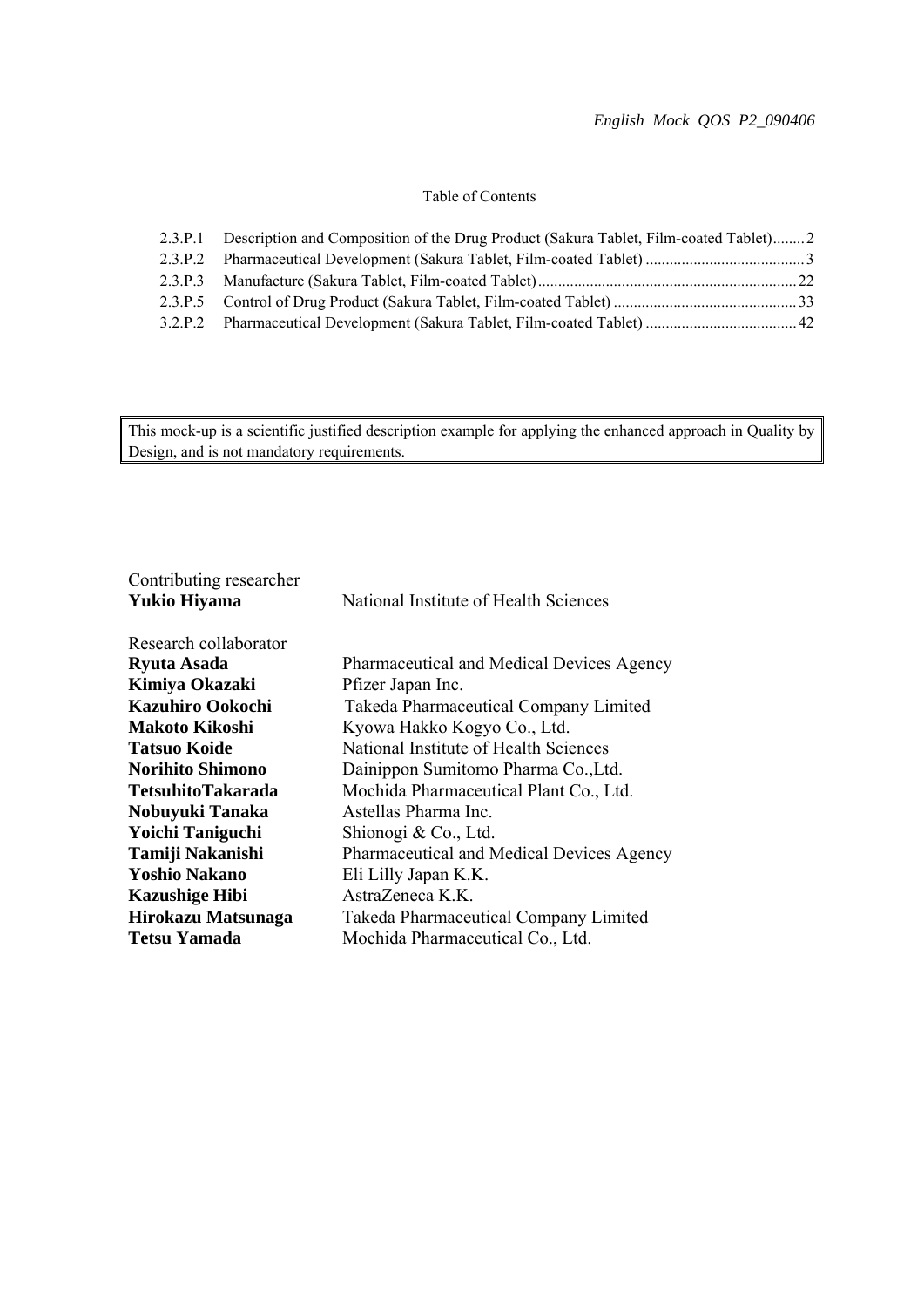*English Mock QOS P2\_090406* 

 MODULE 2: COMMON TECHNICAL DOCUMENT SUMMARIES

Generic name: Amokinol

# **2.3 QUALITY OVERALL SUMMARY Sakura Tablet**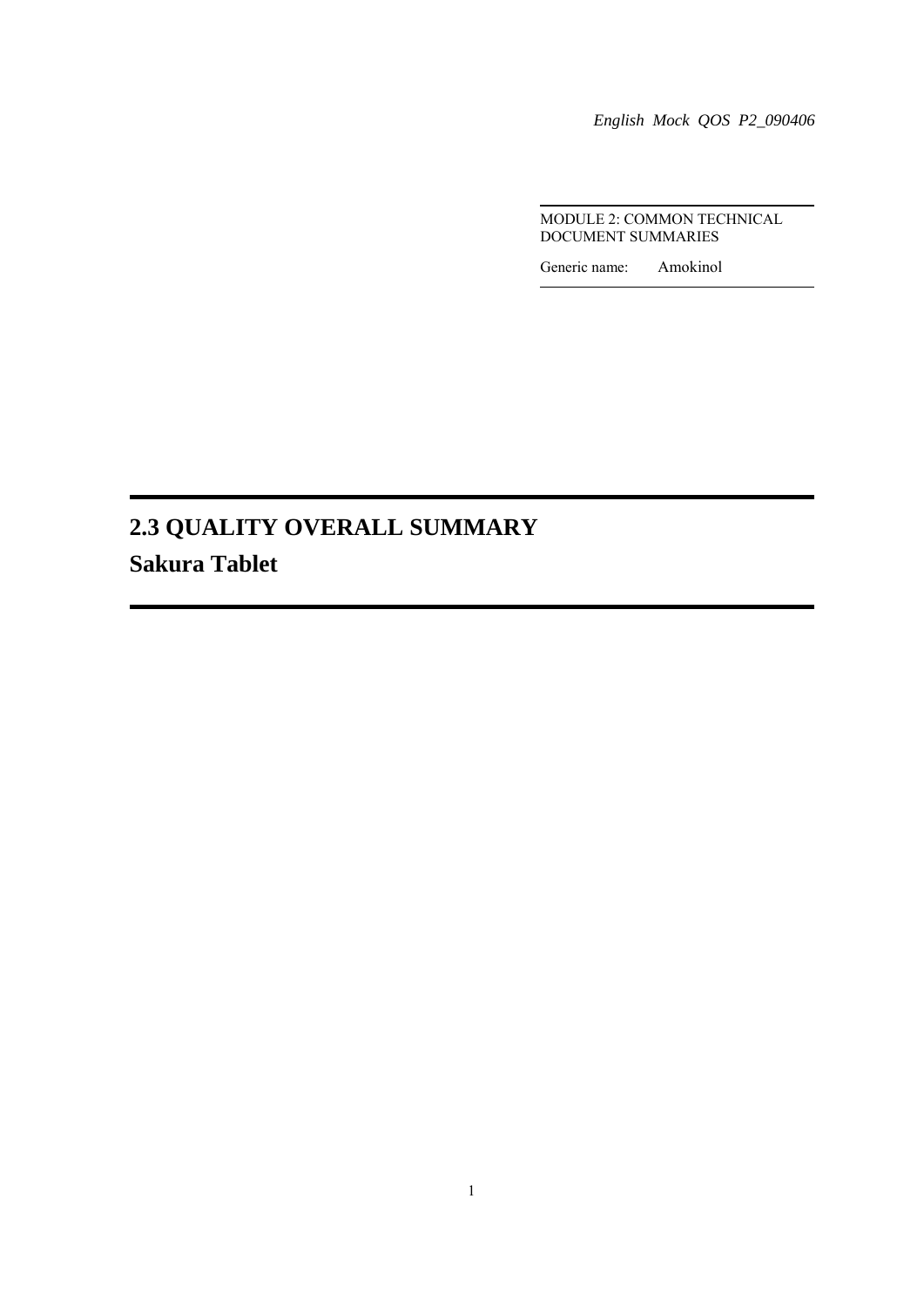# 2.3.P.1 Description and Composition of the Drug Product (Sakura Tablet, Film-coated Tablet)

| 100102111<br>Composition of Bakara Table |                        |                                    |                                                |  |  |  |  |
|------------------------------------------|------------------------|------------------------------------|------------------------------------------------|--|--|--|--|
| Function                                 | Specification          | Excipient                          | Sakura Tablet 30 mg                            |  |  |  |  |
| Active ingredient                        | Separate specification | Amokinol                           | $30 \text{ mg}$ / tablet<br>$(103 \text{ mg})$ |  |  |  |  |
| Filler                                   | JP                     | Calcium hydrogen phosphate hydrate | Appropriate amount                             |  |  |  |  |
| Filler                                   | JP                     | D-mannitol                         | $10 \text{ mg}$                                |  |  |  |  |
| Disintegrant                             | JP                     | Sodium starch glycolate            | $5 \text{ mg}$                                 |  |  |  |  |
| Lubricant                                | JP                     | Magnesium stearate                 | $2 \text{ mg}$                                 |  |  |  |  |
| Coating agent                            | JP                     | <b>HPMC</b>                        | $2.4 \text{ mg}$                               |  |  |  |  |
| Polishing agent                          | JP                     | Macrogol 6000                      | $0.3$ mg                                       |  |  |  |  |
| Coloring agent                           | JP                     | Titanium oxide                     | $0.3$ mg                                       |  |  |  |  |
| Coloring agent                           | <b>JPES</b>            | Iron sesquioxide                   | Trace amount                                   |  |  |  |  |

The composition of Sakura Tablet is shown in Table 2.3.P.1-1.

| Table 2.3.P.1-1 | Composition of Sakura Table |
|-----------------|-----------------------------|
|-----------------|-----------------------------|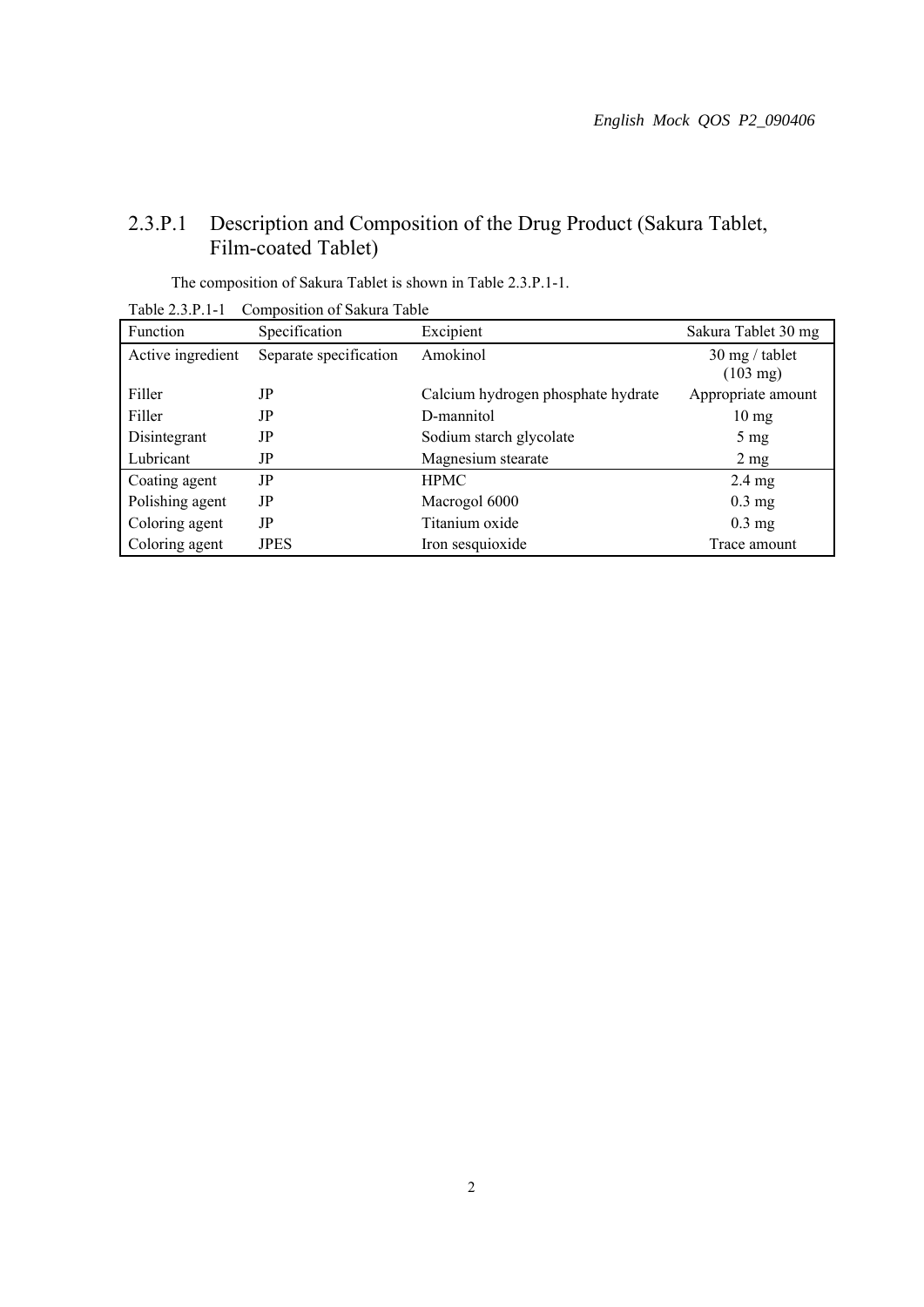# 2.3.P.2 Pharmaceutical Development (Sakura Tablet, Film-coated Tablet)

# 2.3.P.2.1 Composition of Drug Product

 Physicochemical properties of amokinol, the active ingredient of Sakura Tablet, are shown in Section 2.3.S.1.3. General Properties. Amokinol is a neutral compound with a molecular weight of 450. And has moderately poor compression properties which could lead to difficulties in manufacturing robust tablets at high drug loading.

Solubility of amokinol in water is  $0.015$ mg/mL at  $20^{\circ}$ C, making this compound practically insoluble in water. Solubility of amokinol in FaSSIF (Fasted State Simulated Intestinal Fluid) and HIF (Human Intestinal Fluidis 0.020 mg/mL. As shown in Figure 2.3.P.2.1-1, amount of amokinol dissolved in 250ml of buffer solutions is 4 mg over the pH range 1 to 8. As the amount of the active ingredient of Sakura Tablet is 30 mg, amokinol is classified as a low solubility compound according to Biopharmaceutical Classification (BCS). 1-octanol/water partition coefficient (logD) of amokinol is 2.6 at 25C. Based on the result of permeability using Caco 2 cell membrane, amokinol is classified as a high permeability compound according to BCS.

 From these results, amokinol is classified as a BCS class 2 compound (low solubility and high permeability).



#### **Amount dissolved in 250 mL (mg) Amount dissolved in 250 mL(mg)**

Figure 2.3.P.2.1-1 Solubility of Amokinol in Buffers of Various pH

 Calcium hydrogen phosphate hydrate and D-mannitol were selected as diluents for Sakura Tablet, and sodium starch glycolate as a disintegrant, and magnesium stearate as a lubricant were also chosen.

Note) The reason of choice of each excipient and results of their compounding test must be described in later sections.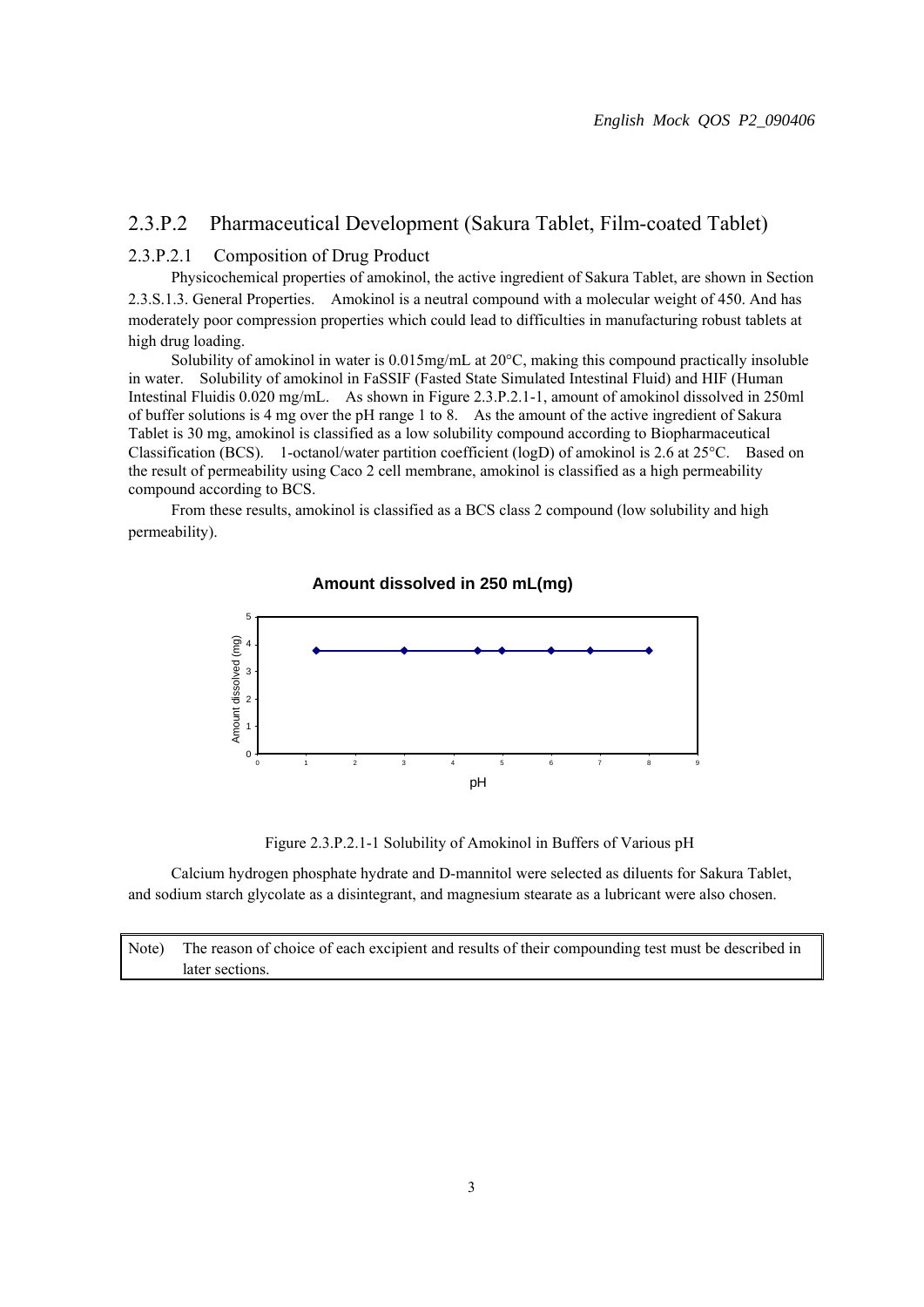# **2.3.P.2.2 Drug Product**

#### **1) Drug Product Development Strategy**

 For drug product development of Sakura Tablet, a more systematic approach (Quality by Design: QbD or Enhanced Approach) was employed, as well as conventional approaches based on experiences. In addition to prior knowledge and experiences of manufacturing, design of experiments and risk management for product quality were used. Moreover, continuous quality improvement during the entire product life cycle for formulation and manufacturing process of Sakura Tablet was intended by systematic evaluation, whcih is identification of critical quality attributes and critical steps of the API and the drug product, establishment of a design space, and a real time release based on deep understanding of the manufacturing process.

 For construction of control strategy for the final manufacturing process and quality assurance of Sakura Tablet, the following approaches were employed.

- 1. Setting of Target Product Profile and early phase risk assessment
- 2. Risk assessment of composition and manufacturing process of the drug product
- 3. Identification of Critical Step and assessment of influence of the critical steps on Quality Attribute of the tablet
	- Study of the effects of particle size of the API on dissolution and in vivo absorption from the drug product
	- Study of level and lubrication process
	- Study of tableting process
	- Confirmation of main factors and interactions
- 4. Further evaluation of other variables on quality characteristics of the tablet
	- Study of effects on homogeneity of blending process
- 5. Assessment and construction of DS (Design Space)
- 6. Assessment and construction of RTR (Real Time Release) in critical processes
- 7. Review of the Risk assessment after implementation of the control strategy

 According to the approach described above, Preliminary Hazard Analysis (PHA) was used in the initial risk assessment, and Failure Mode and Effects Analysis (FMEA) was used in the risk assessment of the manufacturing process and in the risk assessment after implementation of the control strategy. Risk assessment based on results of drug product development with Sakura Tablet manufactured in a pilot scale indicated that it was highly plausible that a particle size of the API affected the dissolution and that tableting pressure affected tablet hardness. Therefore, blending processes of granules for tableting and tableting process were selected as critical steps. However equivalent dissolution and in vivo absorption has been confirmed over the range 5 to 50 μm, although the particle sizes affected in vitro drug release from the tablet and in vivo pharamcokientics. Regarding tableting pressure, assessment results indicated low possibility that the pressure affects the quality of the final drug product; therefore it was judged that an appropriate quality could be kept by controling the tableting pressure in manufacturing. Finally, the design space of Sakura Tablet was constructed by input variables, process parameters and combination of final specifications of the final product (Figure 2.3.P.2.3-8 Design Space of Sakura Tablet).

Additionally, it was concluded that the real time releasing of products is possible on the following specificiation items: dissolution, content uniformity, and assay, by monitoring and cotrolling of both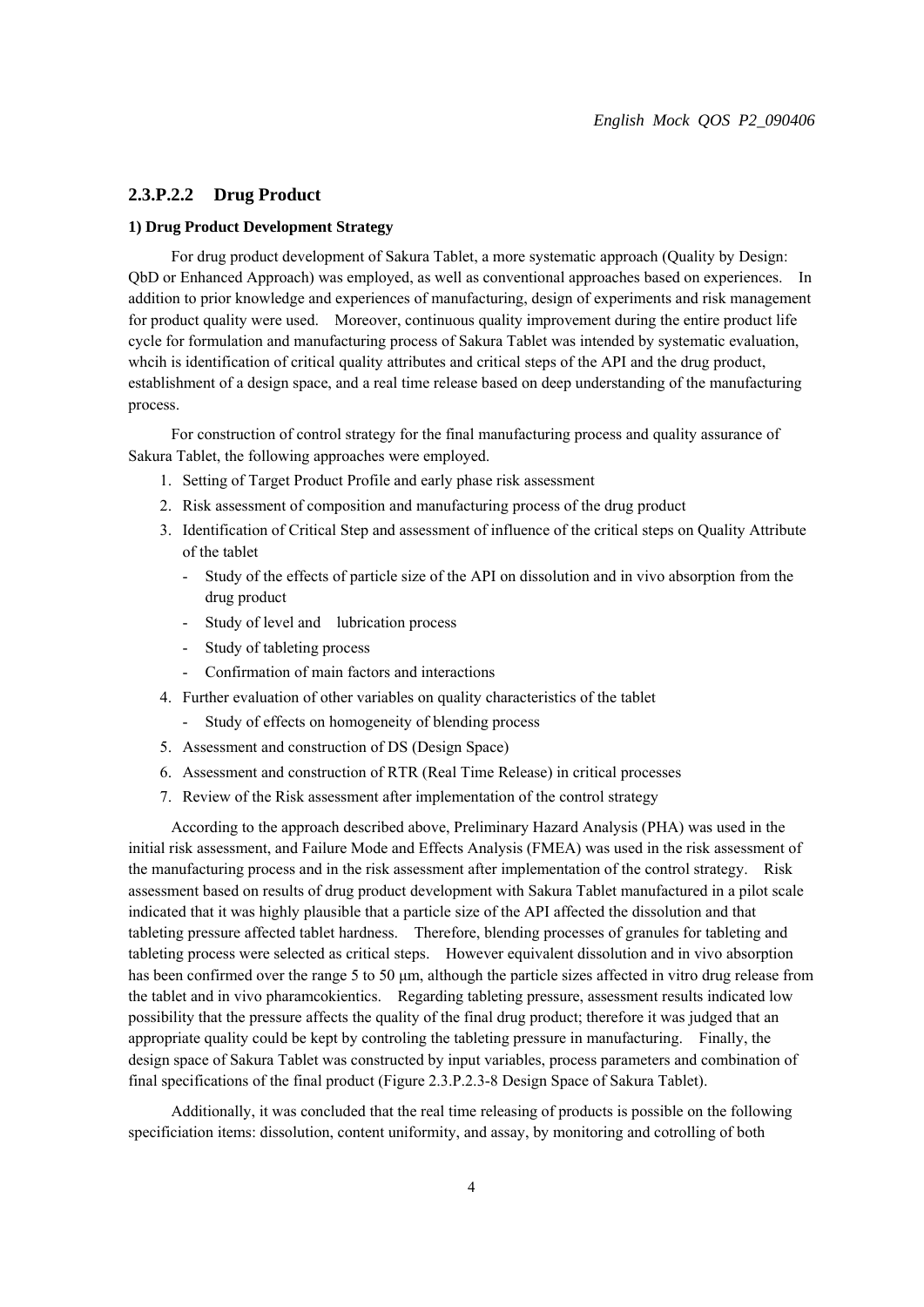uniformity of powder blend in blending process and compression force in tableting process, However, when a new manufacturing line will be introduced in the future, current application of each manufacturing process control methods will be re-evaluated. Until the completeion of their reevaluation, content uniformity, dissolution test and assay will be carried out at the final finished products

 The results of analyses of manufacturing process output made possible to identify all the parameters to be controlled. Additionally, it was confirmed that each parameter was independent from manufacturing scale. Therefore, it was concluded that a change of manufacturing scale could be achieved by only controlling those parameters.

#### **2) Target Product Profile**

Product profiles targeted in drug product development are shown in Table 2.3.P.2.2-1.

| Strength and dosage form                                          | Immediate release tablet containing 30 mg of active ingredient.                                                                                                                            |
|-------------------------------------------------------------------|--------------------------------------------------------------------------------------------------------------------------------------------------------------------------------------------|
| Specifications to assure safety and<br>efficacy during shelf-life | Assay, Uniformity of Dosage Unit (content uniformity) and<br>dissolution.                                                                                                                  |
| Description and hardness                                          | Robust tablet able to withstand transport and handling.                                                                                                                                    |
| Appearance                                                        | Film-coated tablet with a suitable size to aid patient acceptability<br>and compliance.<br>Total tablet weight containing 30 mg of active ingredient is 100<br>mg with a diameter of 6 mm. |

Table 2.3.P.2.2-1 Target Product Profile of Sakura Tablet

## **3) Intial Risk Assessment**

 Regarding physicochemical properties shown in Section 2.3.S.1.3 General Properties, initial risk assessment on Sakura Tablet quality was performed. Results are summarized in Table 2.3.P.2.2-2, and shown in Figure 2.3.P.2.2-1.

 In an initial risk assessment prior to formulation development, drug substance partcle size, excipients and water content were identified as possible process inputs which could affect the tablet quality.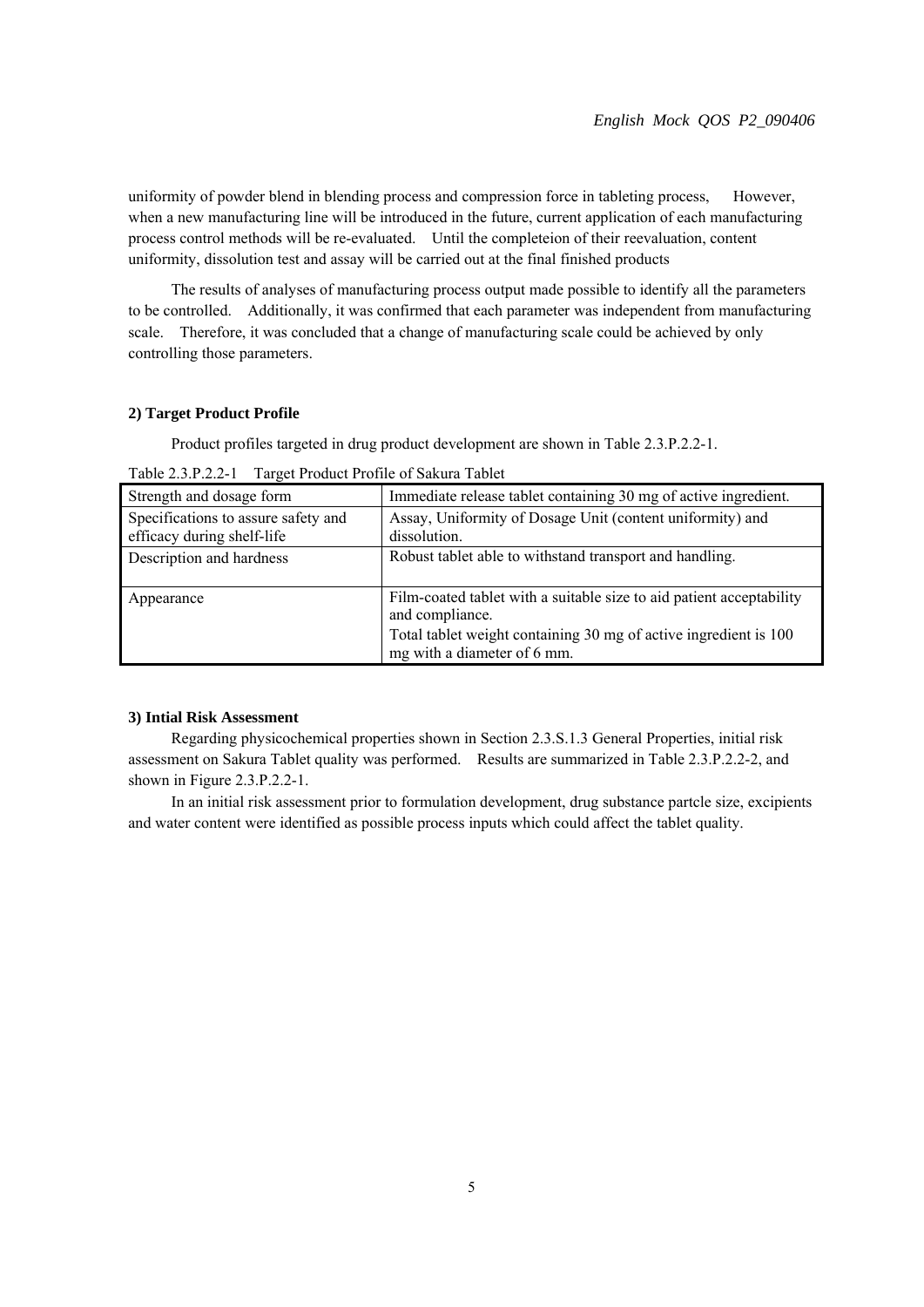| Factor                   | Risk assessment                                                                                                                                   |
|--------------------------|---------------------------------------------------------------------------------------------------------------------------------------------------|
| API                      | Drug substance partcle size could affect in vivo performance due to the low<br>solubility and high permeability.                                  |
| Excipient                | Insoluble (inorganic) excipients could affect dissolution rate.                                                                                   |
|                          | Soluble (organic) excipients could affect compressing property in compression.                                                                    |
|                          | Hydrophobic excipients (lubricants) could affects dissolution rate.                                                                               |
| Manufacturing<br>process | API is known to undergo hydrolysis and this will probably preclude aqueous wet<br>granulation processes.                                          |
|                          | The blending process must ensure homogenous distribution of the API to achieve<br>the desired content uniformity. Overblending should be avoided. |
|                          | Overblending of the lubricant increases surface hydrophobicity, and may<br>decreases dissolution rate.                                            |
|                          | Uniformity must be controlled in the blending process.                                                                                            |
|                          | Excessive compaction force could increase disintegration time and thereby reduce<br>dissolution rate.                                             |

Table 2.3.P.2.2-2 Initial risk assessment of Sakura Tablet

|                     | Drug substance<br>partcle size | Filler selection | Moisture<br>control in<br>manufacturing | Blending | Lubrication | Tableting | Coating | Packaging |
|---------------------|--------------------------------|------------------|-----------------------------------------|----------|-------------|-----------|---------|-----------|
| In vivo performance |                                |                  |                                         |          |             |           |         |           |
| Dissolution         |                                |                  |                                         |          |             |           |         |           |
| Assay               |                                |                  |                                         |          |             |           |         |           |
| Degradation         |                                |                  |                                         |          |             |           |         |           |
| Content Uniformity  |                                |                  |                                         |          |             |           |         |           |
| Appearance          |                                |                  |                                         |          |             |           |         |           |
| Friability          |                                |                  |                                         |          |             |           |         |           |
| Stability-Chemical  |                                |                  |                                         |          |             |           |         |           |
| Stability-Physical  |                                |                  |                                         |          |             |           |         |           |

| - Low risk    |
|---------------|
| - Medium risk |
| - High risk   |

Figure 2.3.P.2.2-1 Summary of Initial Risk Assessment

# **2.3.P.2.2.1 Formulation Development**

 A direct compression process was selected as it was known that API undergoes hydrolysis and the relatively high drug loading would enable content uniformity to be achieved without a dry granulation process.

 A series of soluble and insoluble fillers were screened for chemical compatibility and lactose was excluded. A dual filler system was proposed to achieve the right balance of brittle compression properties and solubility of the excipients.

 In an early experimental design, calcium hydrogen phosphate hydrate and D-mannitol as filler and sodium starch glycolate as disintegrant, and magnesium stearate as lubricant were selected for the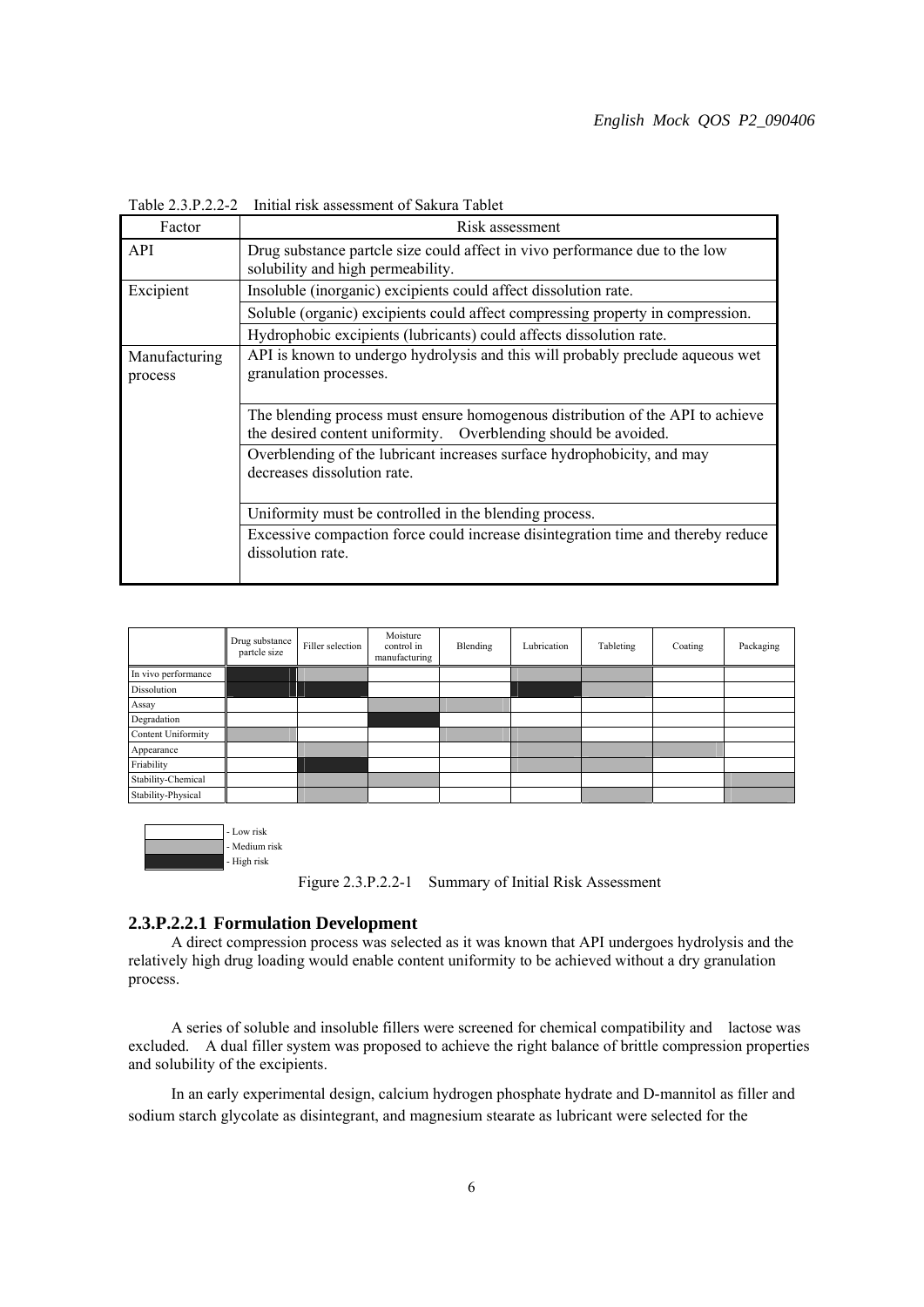assessment. Specific Surface Area (SSA) of magnesium stearate should be measured as a control of raw material because there is a possibility to affect on dissolution of drug product.

 After selection of the above excipients, the quality of manufactured tablets were evaluated, varying the amount of the excipienet at 2 to 3 levels in the experimental design. From the results, the composition shown in Table 2.3.P.1-1 was selected.

 The tablet hardness not less than 80N was chosen, and dissolution, appearance (friability, chip, etc.), content uniformity and stability as quality sttributes were assessed to judge appropriateness of tablet.

Film-coating was employed to mask the bitter taste of the API.

 It is judged that the risk of control of excipienets and water, which were considered as possible critical parameters, can be prevented by the drug product design.

Note) In addition to the above description, composition changes and bioequivalence of the drug products used in clinical development must be described.

#### **2.3.P.2.2.2 Overages (Sakura Tablet, Film-coated Tablet)**

Not applicable

# **2.3.P.2.2.3 Physicochemical and Biological Properties**

 Solubility of the active ingredient, amokinol, is low and its permeability was high. Therefore, a better absorption from gastrointestinal tract can be expected. From the phase 1 results using amokinol suspension, once a day administration from an appropriate half life and stability in gastrointestinal tract were suggested.

## **2.3.P.2.3 Manufacturing Process Development 1) Risk Assessment of Manufacturing Process**

 A risk analysis was performed using Failure Mode and Effects Analysis (hereafter referred to as FMEA) to direct the establishment of the manufacturing process at the proposed commercial scale.

 The details of FMEA is shown in Section 3.2.P.2.3. As for the definition of risk priority number (RPN),  $\geq$ 40 was high risk,  $\geq$ 20 to <40 was medium risk, and <20 was low risk.

 As shown in Figure 2.3.P.2.3-1, drug substance partcle size, lubricant amount, blending time for lubricant and compression force may highly affect the drug product quality. Particle size of the API is a process input which affects critical quality properties, as shown in the initial risk assessment. Excipients and water control, which were identified as process inputs affecting important quality properties in the initial risk assessment, were deleted from the FMEA risk assessment items because employment of the direct compression decreased the control risk. On the other hand, the compression force was newly identified as a high risk and critical process parameter.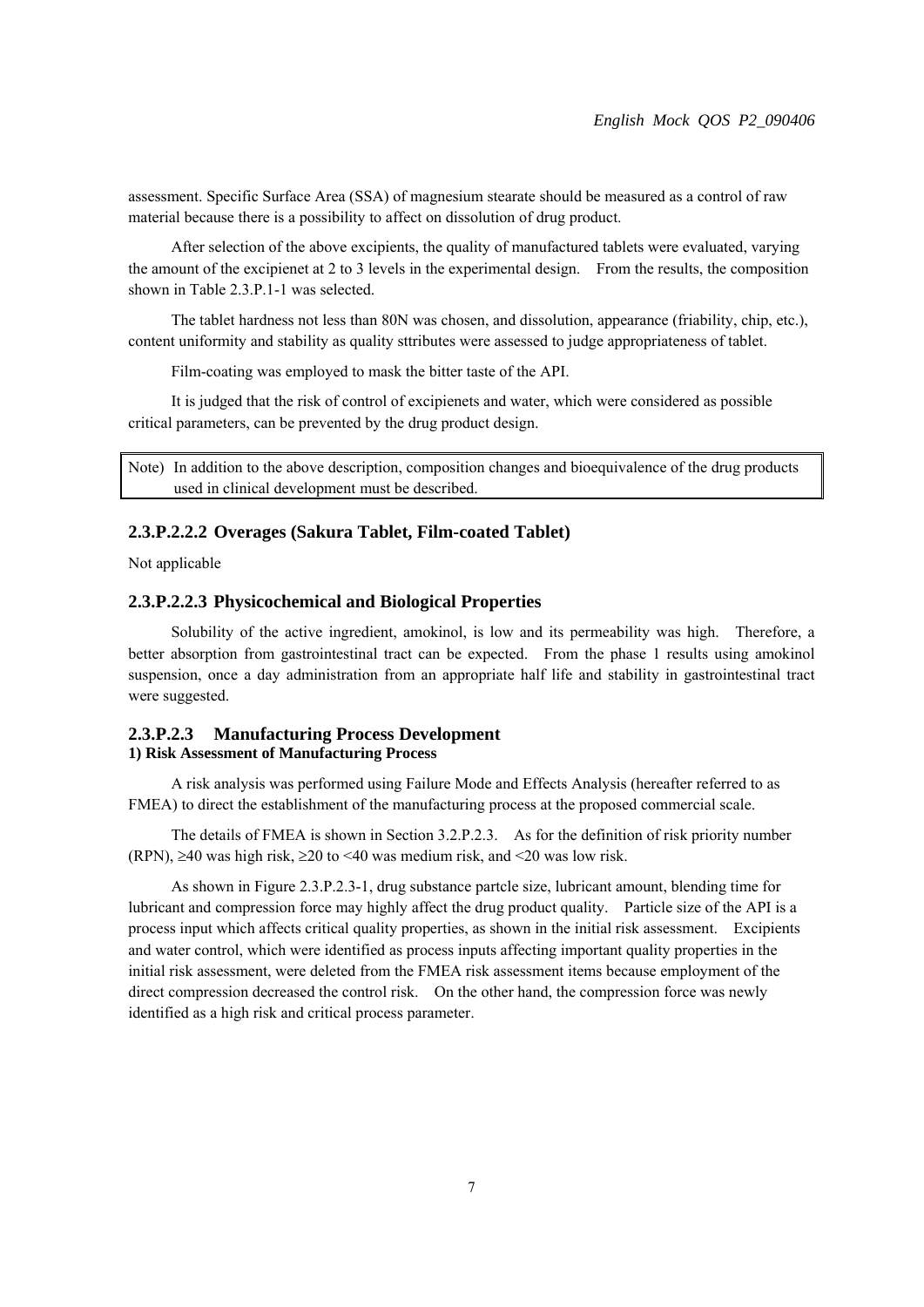

Figure 2.3.P.2.3-1 Results of FMEA Risk Analysis on Drug Product Composition and Manufacturing Process of Sakura Tablet

### **2) Effect of Critical Process Parameter on Drug Product Quality**

## **2)-1 Evaluation Methods**

 For evaluation of effect of each critical process parameter on the drug product quality, conditions for dissolution test were investigated. The condition should detect the influences on dissolution from tablets with varied drug substance partcle size, lubricantion condition and compression force, and correlates with in vivo performance in human.

#### **2)-1-1 Development of Dissolution Test Method**

 Dissolution profile of tablets with varied drug substance partcle size, lubricant amount and compression force was measured using dissolution test method with a test fluid of 0.1% sodium lauryl sulphate. As shown in Figure 2.3.P.2.3-2, the dissolution test method had discrimination capability of drug product properties. Composing of the large particle size API made the dissolution rate particularly slow. Based on these results, it was confirmed that the dissolution test method had discrimination capability of manufactured tablets with varied manufacturing parameters.

 Details of the dissolution test method is shown in Section 2.3.P.5.2 Test Methods (Analytical Procedure) and Section 2.3.P.5.3 Validation of Test Methods (Analytical Procedure).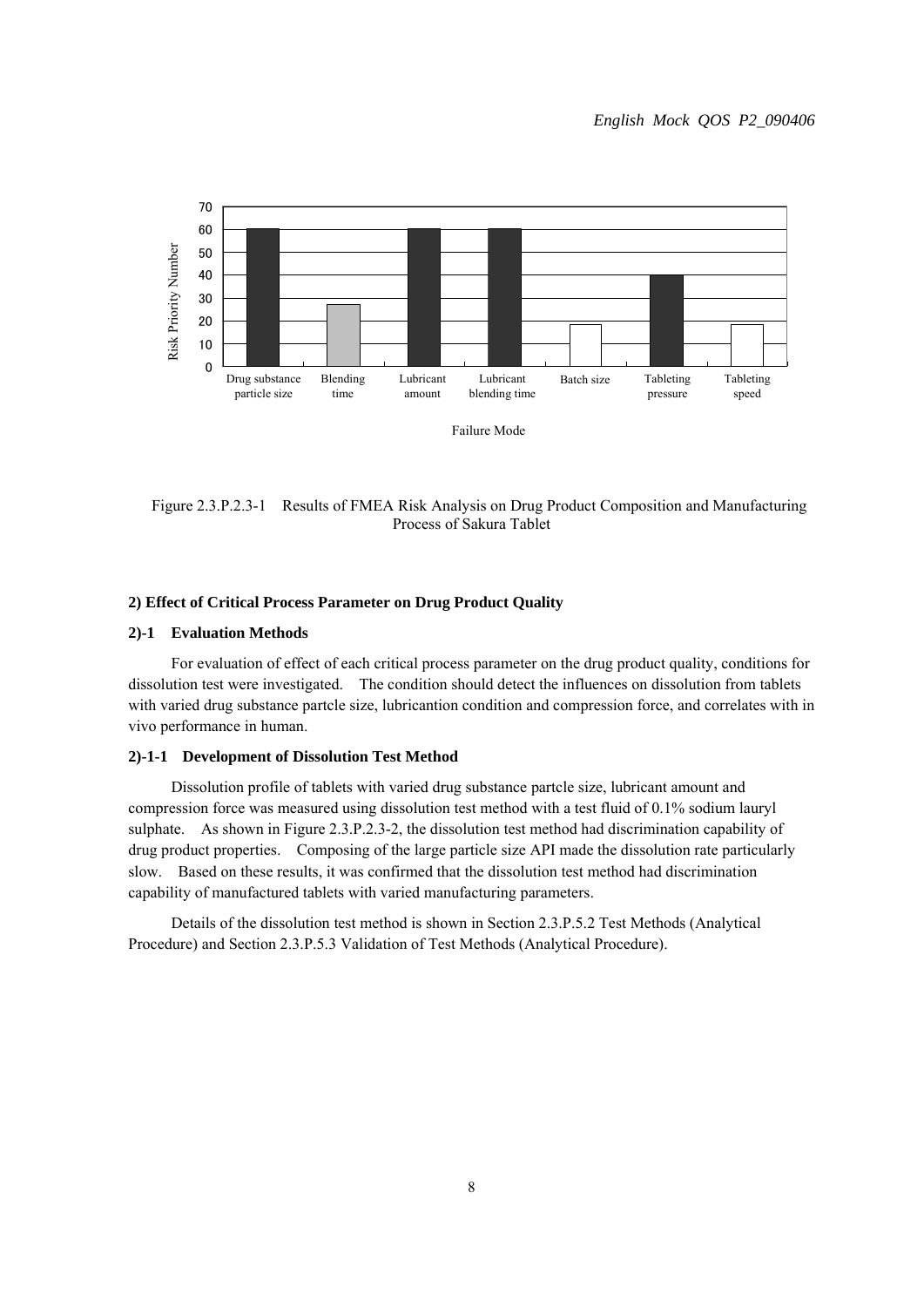

Figure 2.3.P.2.3-2 Dissolution Profiles from Tablets with Varied Drug Substance Partcle Size (D90%), Compression Force and/or Lubricant Amount

#### **2)-1-2 In vivo Evaluation**

 Following the confirmation in the above 2)-1-1, in vivo blood concentrations profiles of the API after administered tablets with composing different particle sizes. As shown in Figure 2.3.P.2.3-3, a trend that larger particle sizes of API correlated with lower Cmax, and slightly longer Tmax was observed. In particular, in the case of drug substance partcle sizes of 100 μm, significantly lower Cmax and AUC were obtained, compared to  $\leq 50 \mu m$  particle size. In Section 2.5.2 Overview of Biopharmaceutics, details of this study were shown.



Figure 2.3.P.2.3-3 Blood Concentration Profiles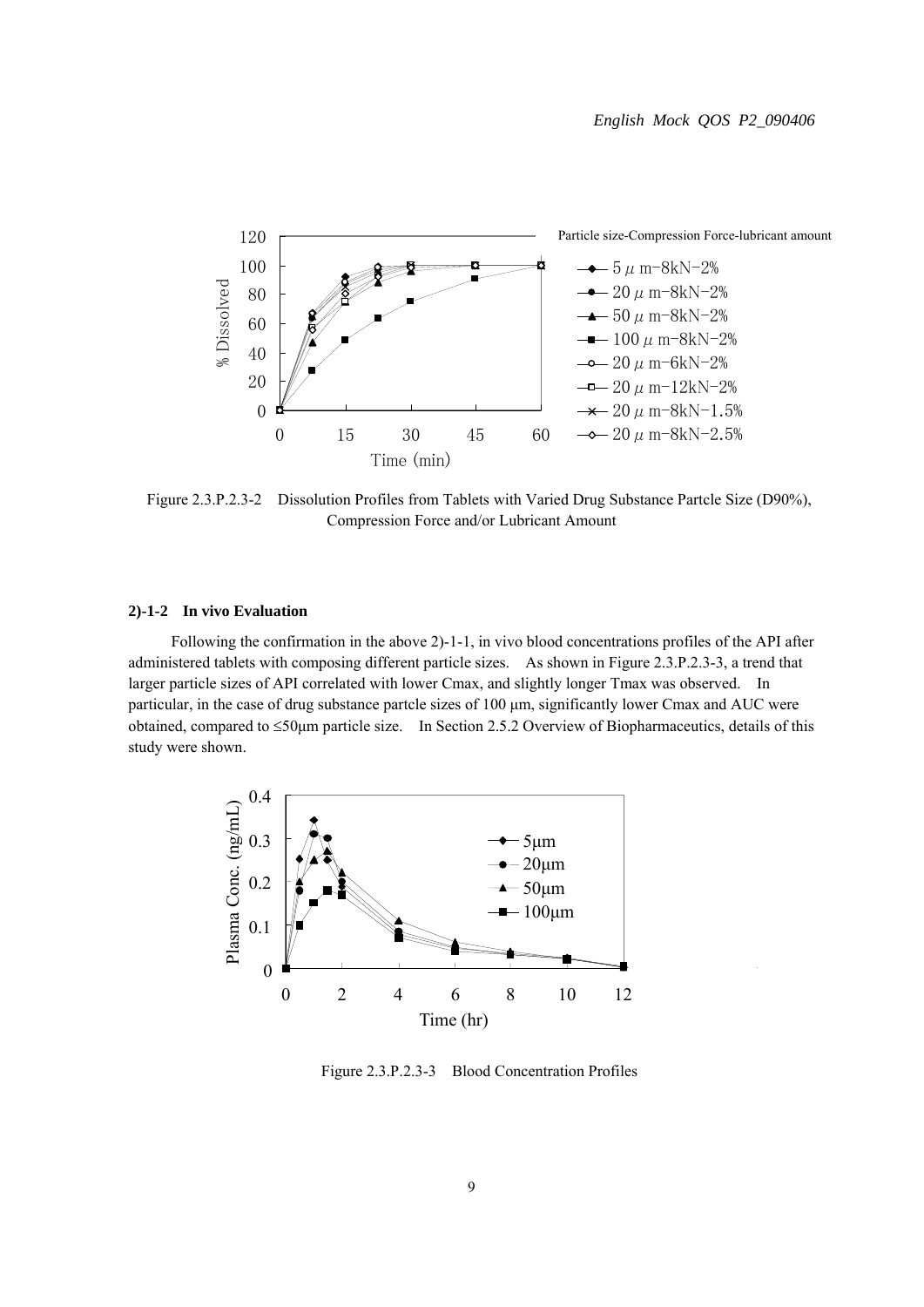#### **2)-1-3 IVIVC (***in vitro/in vivo* **Correlation)**

 Based on the results of in vitro dissolution profiles shown in 2)-1-1 Development of Dissolution Test Method and the results of in vivo blood concentration profiles shown in 2)-1-2 In vivo Evaluation, the established dissolution test method showed discrimination capability of tablets manufactured with the varied parameters, and the IVIVC was confirmed. Design Space could be estrablished and the quality of manufactured tablets could be evaluated using this dissolution testing.

#### **2)-2 Effect of drug substance partcle size**

As shown in 2.3.P.2.3-2, dissolution rate became slow when a API with 100 um particle size (D90) was composed, however when the size was within the range 5 to 50  $\mu$ m, dissolution profiles were the same. Moreover, as shown in  $1$ )-1-2 In vivo test, when a tablet comosed API of 100  $\mu$ m particle size was orally administered, lower Cmax and AUC were observed, although high bioavailability was observed by composing a API of  $\leq 50 \mu m$  particle size.

 As described in 2.3.P.2.2 3) Initial Risk Assessment, due to the low solubility and permeability of API, the particle size of API affects its dissolution from tablets and in vivo pharmacokinetics. However, dissolution properties and in vivo absorption were same over the particle size range of 5 to 50  $\mu$ m. Taking into account the lower disslution rate, lower Cmax and extended Tmax according to increase of particle size of API, upper limit of particle size will be contlloed as 20μm.

#### **2)-3 Effect of Conditions of Lubrication Process**

 At 3 levels each of lubricant amount and lubricant blending time, the tablets were manufactured, and the effects on dissolution profile and hardness of tablets were evaluated. The results indicated that tablets manufactured in all conditions showed the similar dissolution profiles, and increase of lubricant amount and blending time tended to decrease tablet hardness (Figure 2.3.P.2.3-4). However the hardness in the study range highly exceeded the in-process control lower limit, 80N. From these results, it was confirmed about the affect on the dissolution or tablet hardness by these parameters, and the lubricant amount of 2% was justified.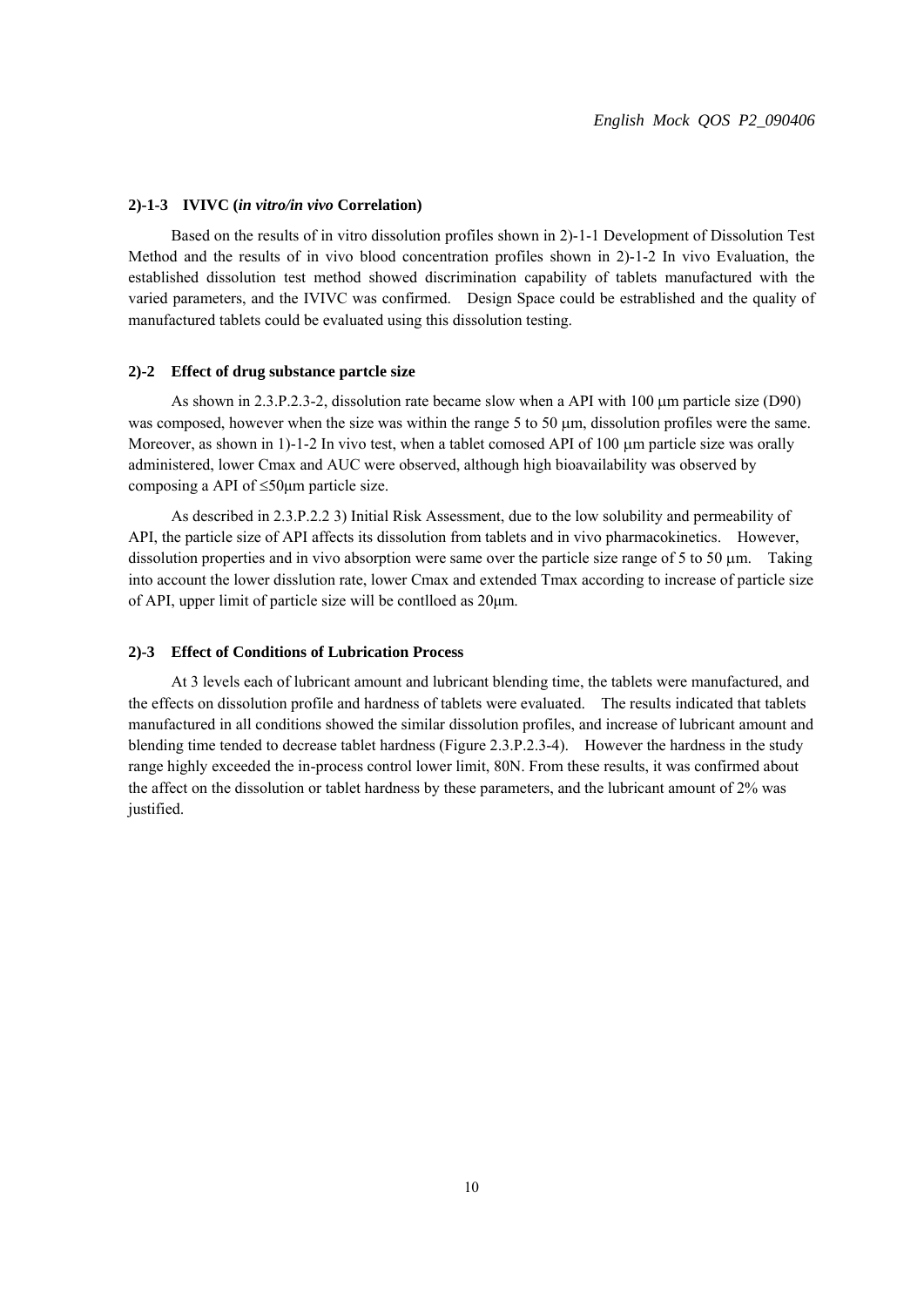

Figure 2.3.P.2.3-4 Correlation between Lubricant Amount, Lubrication Time and Tablet Hardness

#### **2)-4 Effect of Tableting Process**

 Effects of content uniformity, hardness, dissolution, and friability of tablet were investigated by manufactured with various tableting process parameters. Although the tablet hardness and friability tended to decrease slightly when compression force was low, the target product properties were achieved. On the other hand, when compression force was high, the dissoled amount at earlier testing time tended to be low, and it was difficult to achieve  $\geq 80\%$  dissolution in 30 minutes. Regarding rotation speed of tableting machine, when rotation speed increased the acceptance value of content uniformity tended to increase, however all values met the criterion of  $\leq 15.0\%$ .

 From these results, the mean weight of the tablets and compression force (6 to 10kN) were employed in the process control.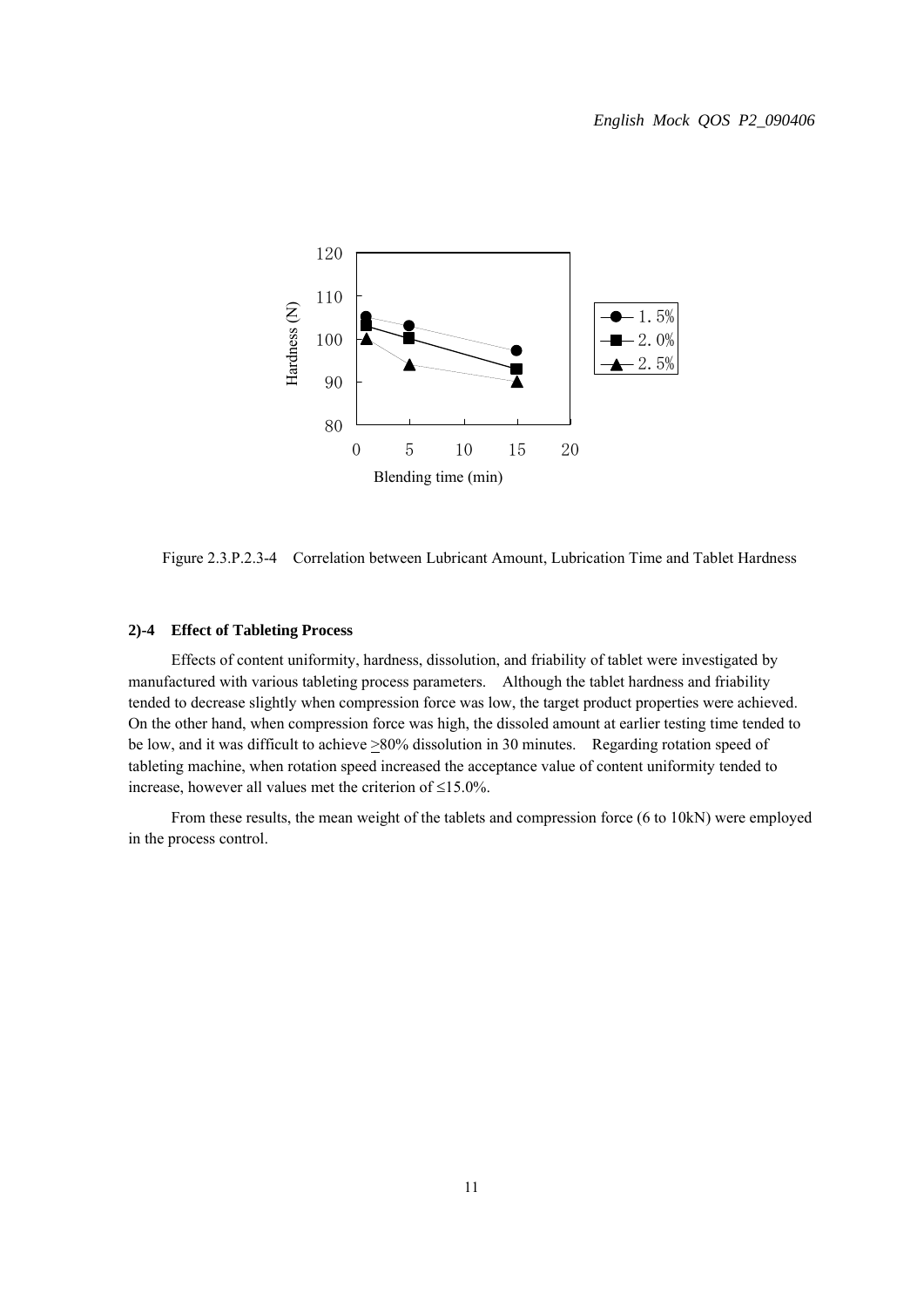| Tableting condition                       |                                         | 0                          | Tablet properties     |                                      |                 |                                                       |
|-------------------------------------------|-----------------------------------------|----------------------------|-----------------------|--------------------------------------|-----------------|-------------------------------------------------------|
| Rotation speed<br>of tableting<br>machine | Rotation speed<br>of stirring<br>feeder | Compression<br>force<br>kN | Content<br>Uniformity | Dissolution $(\% )$<br>at 30 minutes | Hardness<br>(N) | Tablet strength<br>(F intensity,<br>friability $(\%)$ |
| $40$ rpm                                  | 40 rpm                                  | 6                          | 2.2                   | 97                                   | 90              | 0.5                                                   |
|                                           |                                         | 8                          | 1.9                   | 95                                   | 109             | 0.3                                                   |
|                                           |                                         | 10                         | 1.7                   | 85                                   | 131             | 0.1                                                   |
|                                           |                                         | 12                         | 2.4                   | 75                                   | 159             | 0.1                                                   |
| 80 rpm                                    | $60$ rpm                                | 6                          | 3.6                   | 97                                   | 81              | 0.6                                                   |
|                                           |                                         | 8                          | 3.7                   | 97                                   | 104             | 0.4                                                   |
|                                           |                                         | 10                         | 3.1                   | 86                                   | 123             | 0.1                                                   |
|                                           |                                         | 12                         | 3.8                   | 73                                   | 141             | 0.1                                                   |

Table 2.3.P.2.3-2 Test Results of Tableting Process Parameters

#### **2)-5 Confirmation of Critical Factors and Interactions**

 Results shown above indicate that the drug substance partcle size affects dissolution, the lubrication condition affects tablet hardness, and the compression force affects both. However, it was confirmed that similar dissolution profiles were achieved with the range of drug substance partcle size  $5$  to  $50 \mu m$ , and the target product profile were obtained with the ranges of compression force and lubrication time of 6 to 10 kN and 1 to 15 minutes, respectively. Tablets were then manufactured at the levels of factors which cover all the evaluated levels to assess robustness of the manufacturing process. In the method, all factors were allocated in a  $L_9(3^4)$  orthogonal arrays table to assess the effects of these parameters on interactions, drug product properties, and manufacturing efficiency. For each value of drug product property, multiple regression analyses was performed, and contribution ratio and statistical significance were confirmed for each property. The results showed no interactions among the parameters.

| Parameters<br>No. | Drug substance<br>partcle size<br>$(\mu m)$ | Lubricant amount<br>$(\%)$ | Lubrication time<br>(min) | <b>Compression Force</b><br>(kN) |
|-------------------|---------------------------------------------|----------------------------|---------------------------|----------------------------------|
|                   |                                             | 1.5                        |                           |                                  |
|                   |                                             |                            |                           | 10                               |
|                   |                                             | 2.5                        |                           | 12                               |
|                   | 20                                          | 1.5                        |                           | 12                               |
|                   | 20                                          |                            |                           |                                  |
|                   | 20                                          | 2.5                        |                           | 10                               |
|                   | 50                                          | l 5                        |                           | 10                               |
|                   | 50                                          |                            |                           | 12                               |
|                   | 50                                          | 2.5                        |                           |                                  |

Table 2.3.P.2.3-1 Experimental Design of  $L_9(3^4)$  Orthogonal Arrays Allocation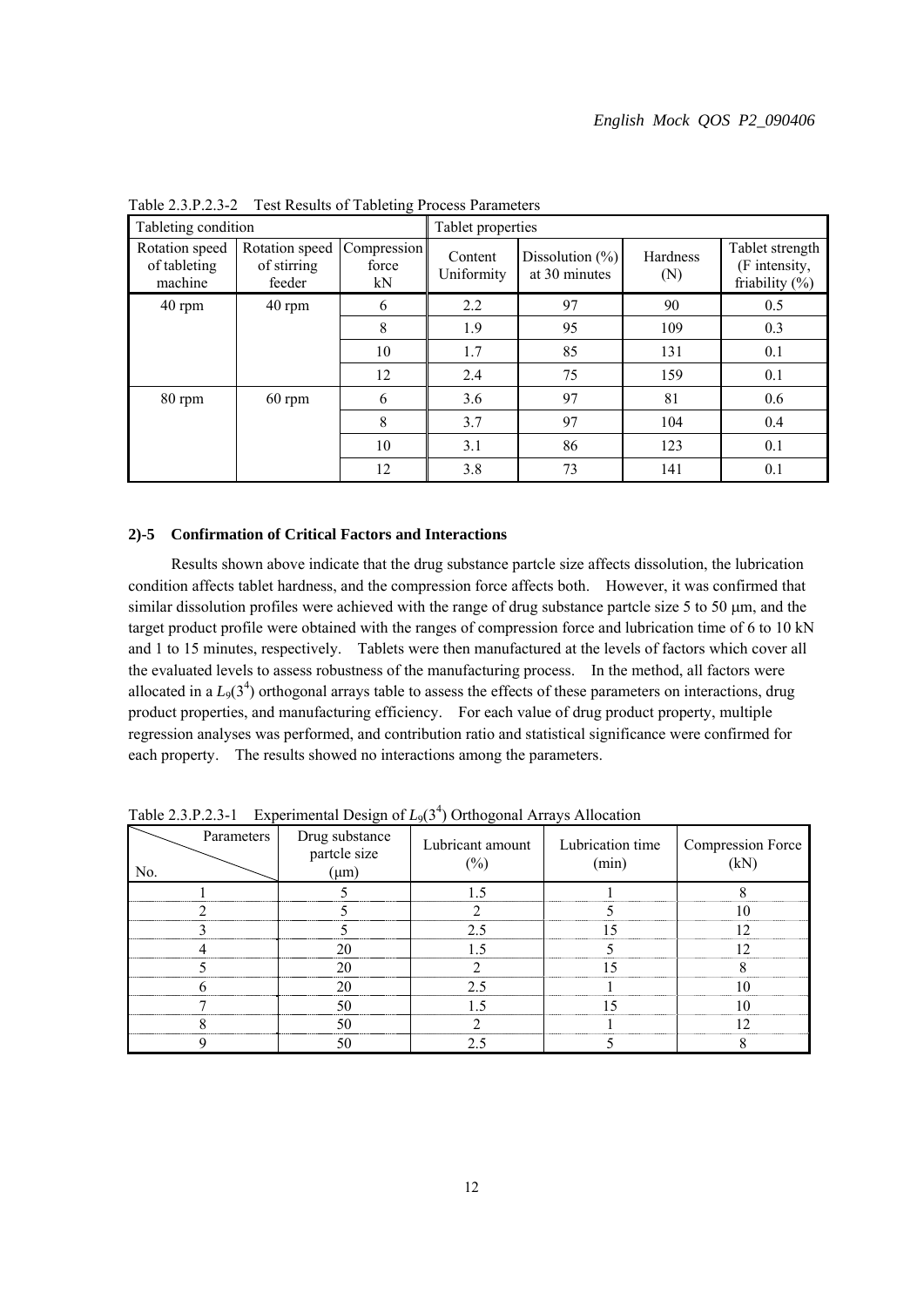#### **3) Effects of Other Process Parameters on Tablet Quality**

#### **3)-1 Effects of Blending Process on Homogeneity**

 In the initial risk assessment, Sakura Tablet could not be manufactured by wet-granulation due to the susceptibility to hydrolysis, therefore the direct tableting method was employed. Blending conditions such as blending time and rotation speed and drug substance partcle size are expected to affect content uniformity. Therefore, an experiment on a small scale according to an experimental design was performed to obtain information of effects of parameter variations on the homogeneity of the blended powder, although the risk has been judged as medium in the risk assessment. Homogeneity of the blended powder samples were assessed using an in-line near infrared spectrophotometry (hereafter referred to as NIR), as well as a high performance liquid chromatography (HPLC).

 The study results showed robustness of blending process against a large variation of process parameters. On the other hand, when variations of factors occurred simultaneously (drug substance partcle size was large, V type blender was used, blending time was short, blending rate was slow), relative standard deviation of blending homogeneity was 6.5%, which indicated a trend of larger variations.

 As a result, the manufacturing of tablets with the target content uniformity was confirmed, even if each parameter of drug substance partcle size, type of blender and blending speed was varied in the studied experimental range, the blending was stopped at the time when relative standard deviation (RSD) of blending homogeneity was <6%. However, the content uniformity must be affected by compression. Therefore, the belnding will be stopped at the time when RSD is less than 3%, taking into account the variation during the tableting process.

In 3.2.P.3.3 Manufacturing Process and Process Control, the NIR monitoring system was described.

Variation factor:

- Time: 2 to 16 minutes
- Blending speed: 10 to 30 rpm
- Equipment: Drum type and V type blender
- Drug substance partcle size: D90 = 10 to 50  $\mu$ m

|                   |              |           | ັ                          | $\tilde{\phantom{a}}$   |           |                                |
|-------------------|--------------|-----------|----------------------------|-------------------------|-----------|--------------------------------|
| Experiment<br>No. | Run          | Condition | Blending time<br>(minutes) | Rotation speed<br>(rpm) | Blender   | Particle size D90<br>$(\mu m)$ |
|                   | 2            | varied    | 2                          | 10                      | V type    | 10                             |
| 2                 | 7            | varied    | 16                         | 10                      | V type    | 50                             |
| 3                 | 10           | varied    | 2                          | 30                      | V type    | 50                             |
| 4                 | 5            | varied    | 16                         | 30                      | V type    | 10                             |
| 5                 | 6            | varied    | 2                          | 10                      | Drum type | 50                             |
| 6                 |              | varied    | 16                         | 10                      | Drum type | 10                             |
| 7                 | 8            | varied    | 2                          | 30                      | Drum type | 10                             |
| 8                 | 11           | varied    | 16                         | 30                      | Drum type | 50                             |
| 9                 | $\mathbf{3}$ | standard  | 9                          | 20                      | V type    | 30                             |
| 10                | 12           | standard  | 9                          | 20                      | Drum type | 30                             |
| 11                | 9            | standard  | 9                          | 20                      | V type    | 30                             |
| 12                | 4            | standard  | 9                          | 20                      | Drum type | 30                             |

Table 2.3.P.2.3-1 Experimental Design for Blending Process Parameter Assessment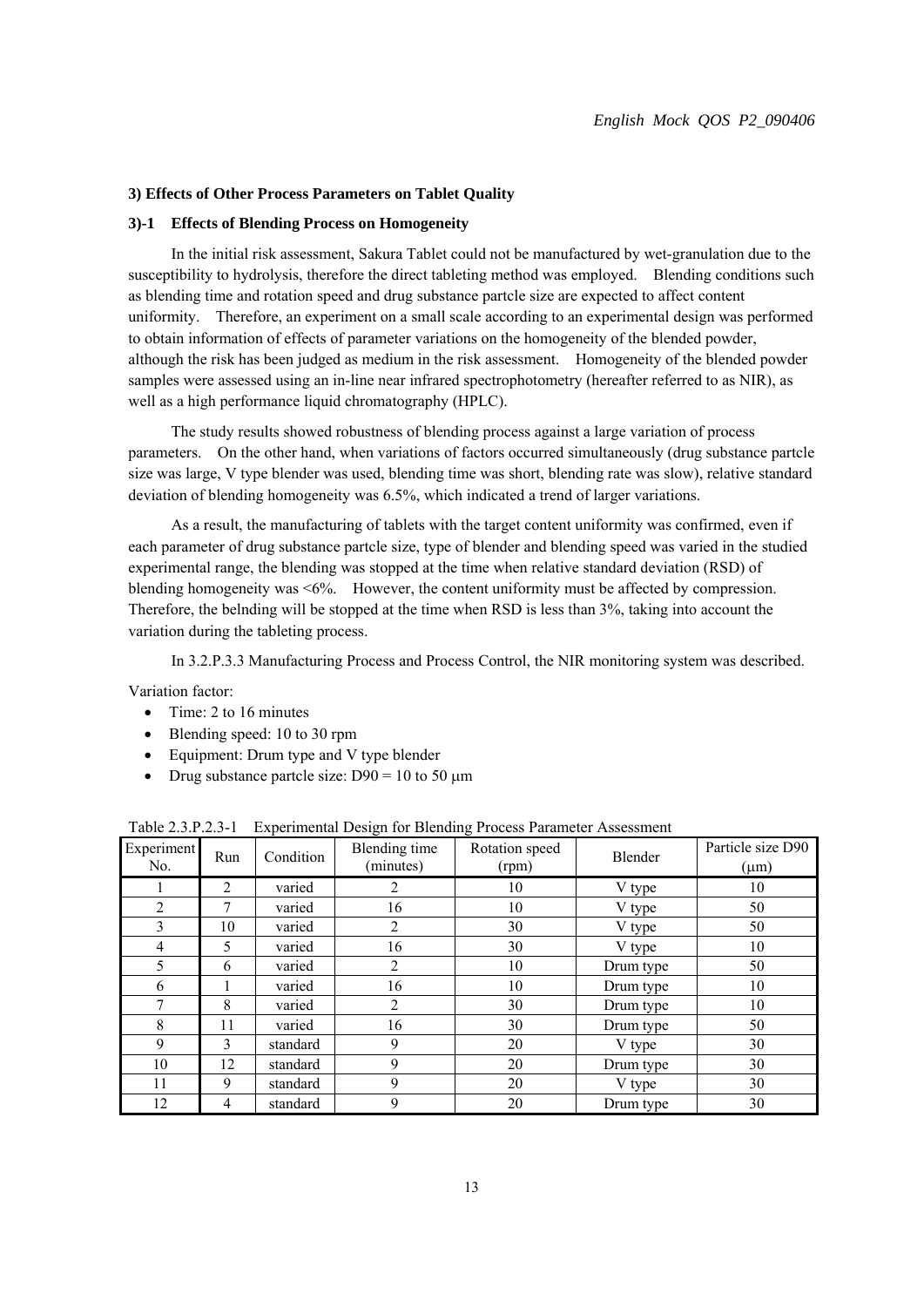*English Mock QOS P2\_090406*

Note) Content Uniformity results in the above experiments must be presented.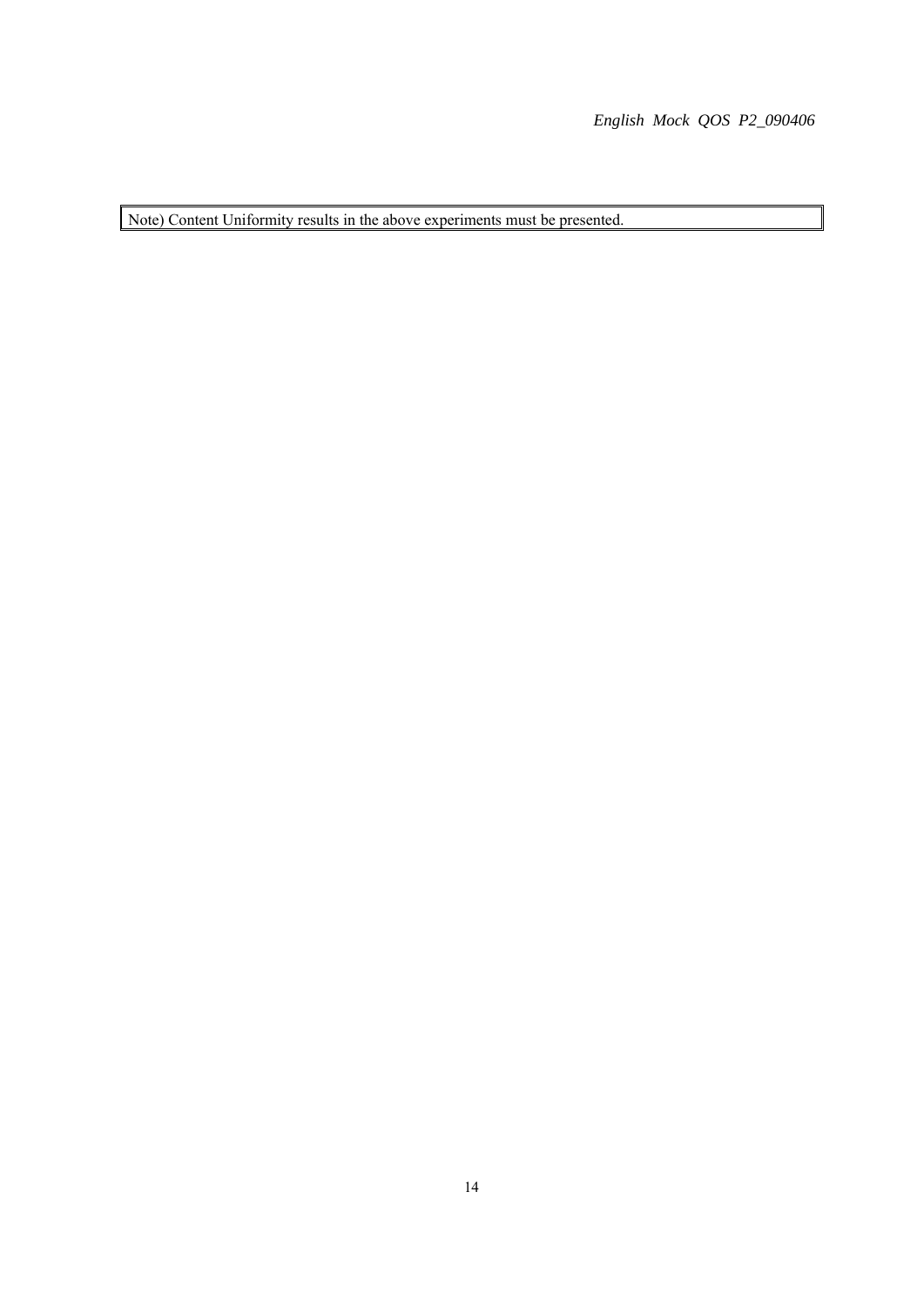#### **4) Effect of Manufacturing Process on Quality**

 As for the main parameters identified in the evaluation of the manufacturing process, effects on the tablet quality was evaluated, and the results were summarized in Figure 2.3.P.2.3-5. The figure shows that drug substance partcle size may highly affect dissolution, and also tableting pressure may highly affect tablet hardness. However, as shown in 2)-4 Effect of Tableting Process, manufacturing of the drug product with the target quality over the range of tableting pressure 6 to 10 kN was confirmed.

|                                     | <b>Clinical quality</b> |       |                       | <b>Physical quality</b> |          |
|-------------------------------------|-------------------------|-------|-----------------------|-------------------------|----------|
|                                     | <b>Disolution</b>       | Assay | Content<br>uniformity | Appearance              | Hardness |
| <b>Material characteristics</b>     |                         |       |                       |                         |          |
| Drug substance partcle size         |                         |       |                       |                         |          |
| Lubricant SSA                       |                         |       |                       |                         |          |
| <b>Process parameters</b>           |                         |       |                       |                         |          |
| Blending (speed and time)           |                         |       |                       |                         |          |
| Lubricant (blending speed and time) |                         |       |                       |                         |          |
| Tableting pressure                  |                         |       |                       |                         |          |
| Tableting speed                     |                         |       |                       |                         |          |
| Batch size                          |                         |       |                       |                         |          |
|                                     |                         |       |                       |                         |          |



Figure 2.3.P.2.3-5 Summary of Effects of Each Parameter on Tablet Quality

#### **5) Risk Assessment after Manufacturing Process Development**

 FMEA risk assessment was performed for the drug product manufactured by the planned commercial scale and manufacturing processes which may fully affect the tablet quality. As shown in Figure 2.3.P.2.3-6, drug substance partcle size most affected the final product quality. Risk scores became low on lubricant amount and tableting pressure, which were identified as critical quality properties in the risk assessment before establishment of the commercial scale, because as shown in 2)-1-1 Dissolution, variation of lubricant amount and tableting pressure did not change the dissolution of tablets which were manufactured in a pilot plant scale indicating small effects on final product quality.

 The blending process and tableting process, which include failure mode judged as medium risk in the risk assessment after manufacturing process development, were judged as critical processes. And, lubricant-blending process as low risk was also judged as critical process, because blending time should be controlled.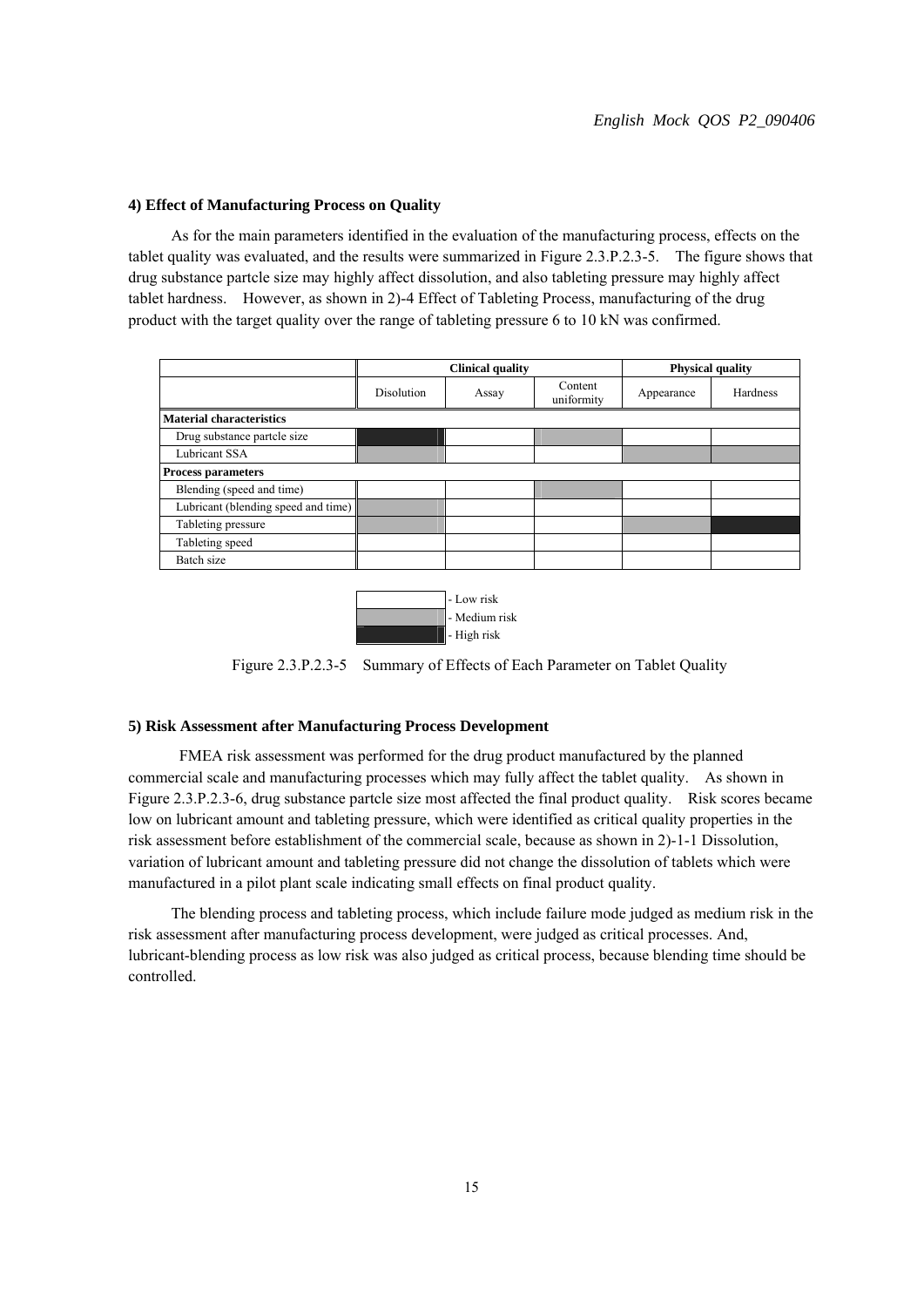

Figure 2.3.P.2.3-6 Results of FMEA Risk Assessment after Manufacturing Process Development for Sakura Tablet

#### **6) Evaluation and Construction of Design Space**

#### **6)-1 Evaluation of Control Strategy of Quality Properties**

 Control strategy was evaluated for dissolution, content uniformity and assay, which are indexes of quality property for clinical studies.

#### **6)-1-1 Dissolution**

 Effects of drug substance partcle size, lubricant SSA, lubricant blending time and mean tableting pressure on dissolution were clarified using a multidimensional analysis. During manufacturing process development, effects of blending process, lubricant blending process and tableting process on dissolution were small and effects of drug substance partcle size were largest for dissolution. Therefore, the Drug substance partcle size was controlled as an input variable in the design space.

#### **6)-1-2 Content Uniformity**

 In 3)-1 Effects of blending process on homogeneity, influences of the input variable (drug substance partcle size) and blending process on process parameters (blending time, rotation speed and blending machine) were studied, and its effects on content uniformity were clarified. Based on the understanding of the blending process during the study, two control strategies of different combinations of controlled items as shown in Figure 2.3.P.2.3-7 were feasible. In case of control strategy 1, many parameters depending on the equipment and scale are included. Therefore, control strategy 2 was chosen because the final drug product met the criterion of the content uniformity test by confirmation of blend homogeneity (relative standard deviation <3%) and control of the end point by the in-line NIR, and the real time release was employed.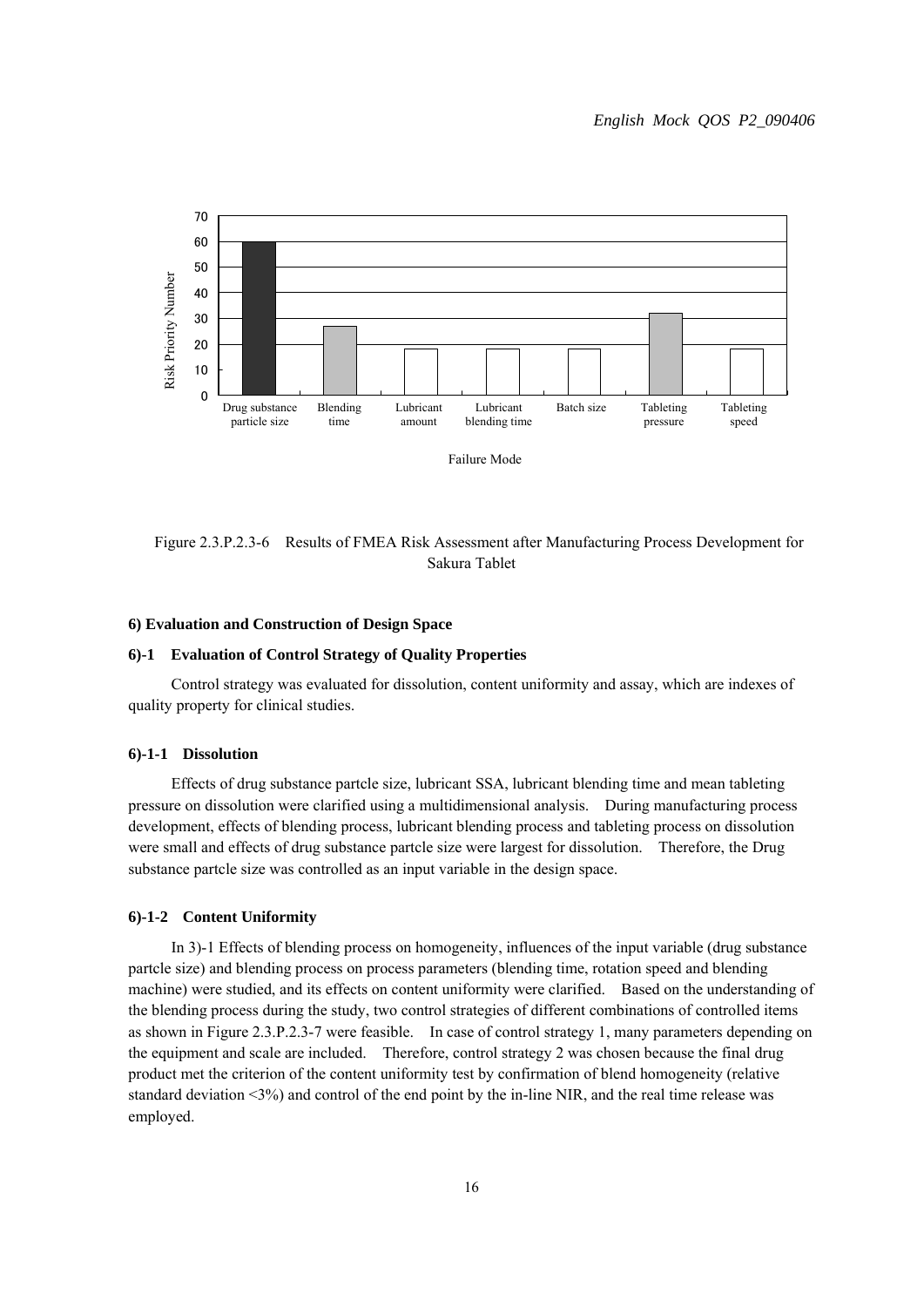In the case of NIR use, it was confirmed that control of blending end point did not depend on manufacturing scale or equipment.



Figure 2.3.P.2.3-7 Control Strategy for Blending Process

Note) In the case of employment of control strategy 1, it is possible that drug substance partcle size as an input variable is combined with process parameters of blending time and blending speed to construct and present a three dimensional design space.

#### **6)-1-3 Assay**

 Effects of the input variable (drug substance partcle size) and the process parameters (blending, lubricant blending process and tableting pressure, etc.) on assay values were clarified using a multidimensional analysis. From the results it was judged that there were no effects of input variables or process parameters on assay values. Therefore, an assay specification was set, and mean weight of the tablet was controlled in the control strategy.

#### **6)-2 Design Space Construction**

 The design space of Sakura Tablet was constructed by a combination of the process input (input variable and process parameters) and specification of the final product, based on the control strategy of the quality properties as described above.

#### **6)-2-1 Input Variable**

 Drug substance partcle size was chosen as an input variable in the design space construction because this parameter most affected dissolution, and target dissolution was obtained by controlling the particle in the size range of 5 to 20  $\mu$ m.

#### **6)-2-2 Process Parameter**

 During manufacturing process development, it was revealed that blending process, lubricant blending process and tableting process give small impact onclinical quality. These processes were included as a component in the design space because it has been demonstrated that drug product with appropriate quality can be manufactured when applying the controls shown below.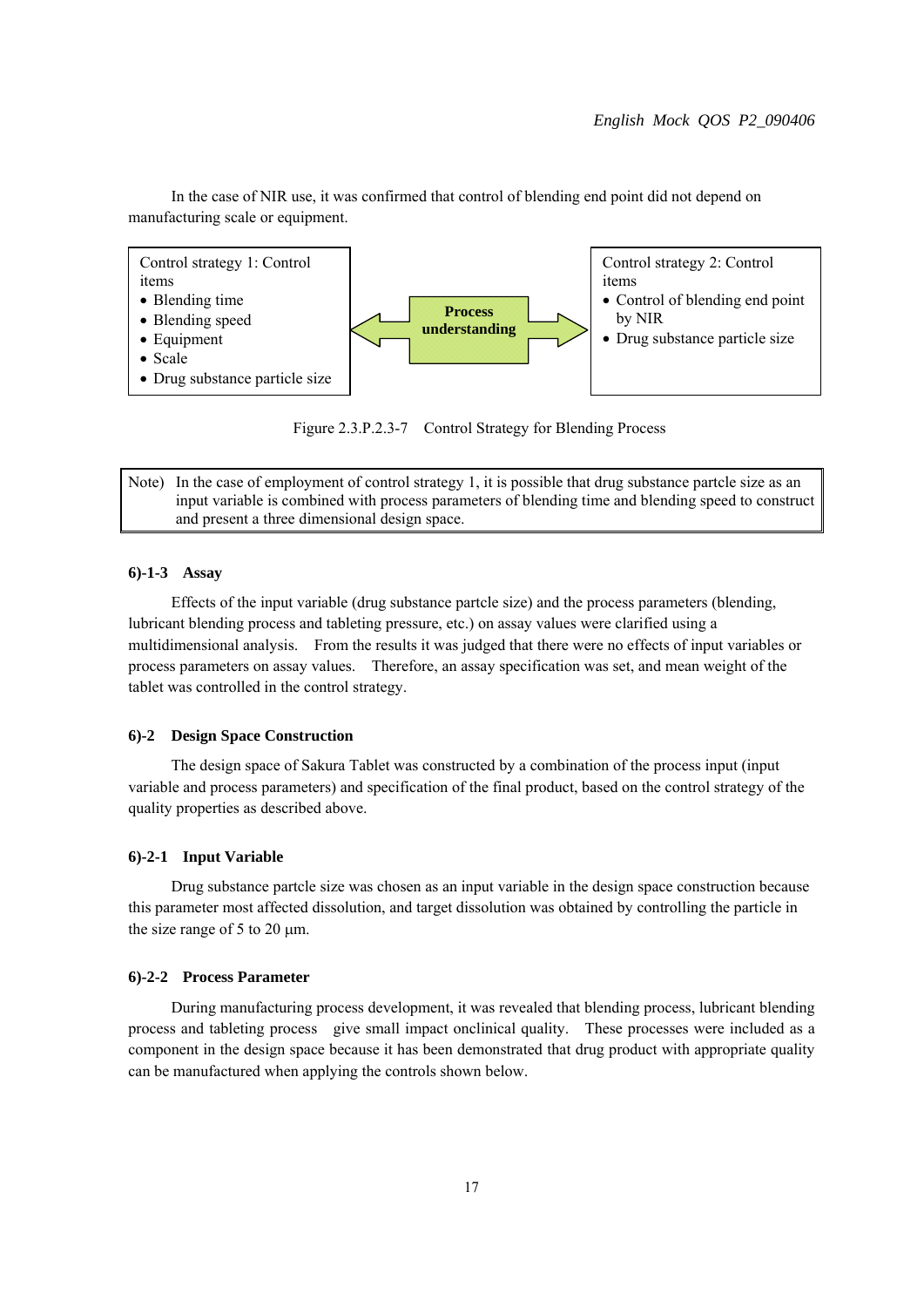#### **6)-2-2-1 Blending Process**

 Control of relative standard deviation of blending homogeneity <3% using the NIR was included in the design space because, based on confirmation of the blending homogeneity and control of the end point using the in-line NIR, appropriate content uniformity of the final drug product was available not depending on equipment or manufacturing scale.

#### **6)-2-2-2 Lubricant Blending Process**

 The design space of the lubricant blending time will be established after the commercial scale production process validation, although it was confirmed on a small scale that the lubricant amount of 2% was justified and blending time of 1 to 15 minutes did not affect the dissolution or hardness of the tablets remarkably.

#### **6)-2-2 Tableting Process**

 Tableting pressure 6 to 10 kN has been demonstrated to produce tablets with appropriate quality, therefore this pressure range was set in the design space.

#### **6)-3 Final Product Specification**

 Water content was set as a component in the design space to control assay, content uniformity, dissolution, and generation of impurities produced from hydrolysis of the API which were identified, in the target profiles, as specification items for the final drug product to assure safety and efficacy during the shelf-life. Each specification is shown in Section 2.3.P.5.6 Justification of specification and test methods.

 The design space using a parallel coordinate axis method was constructed because there were no interactions between components in the design space described above. The design space was shown in Figure 2.3.P.2.3-8.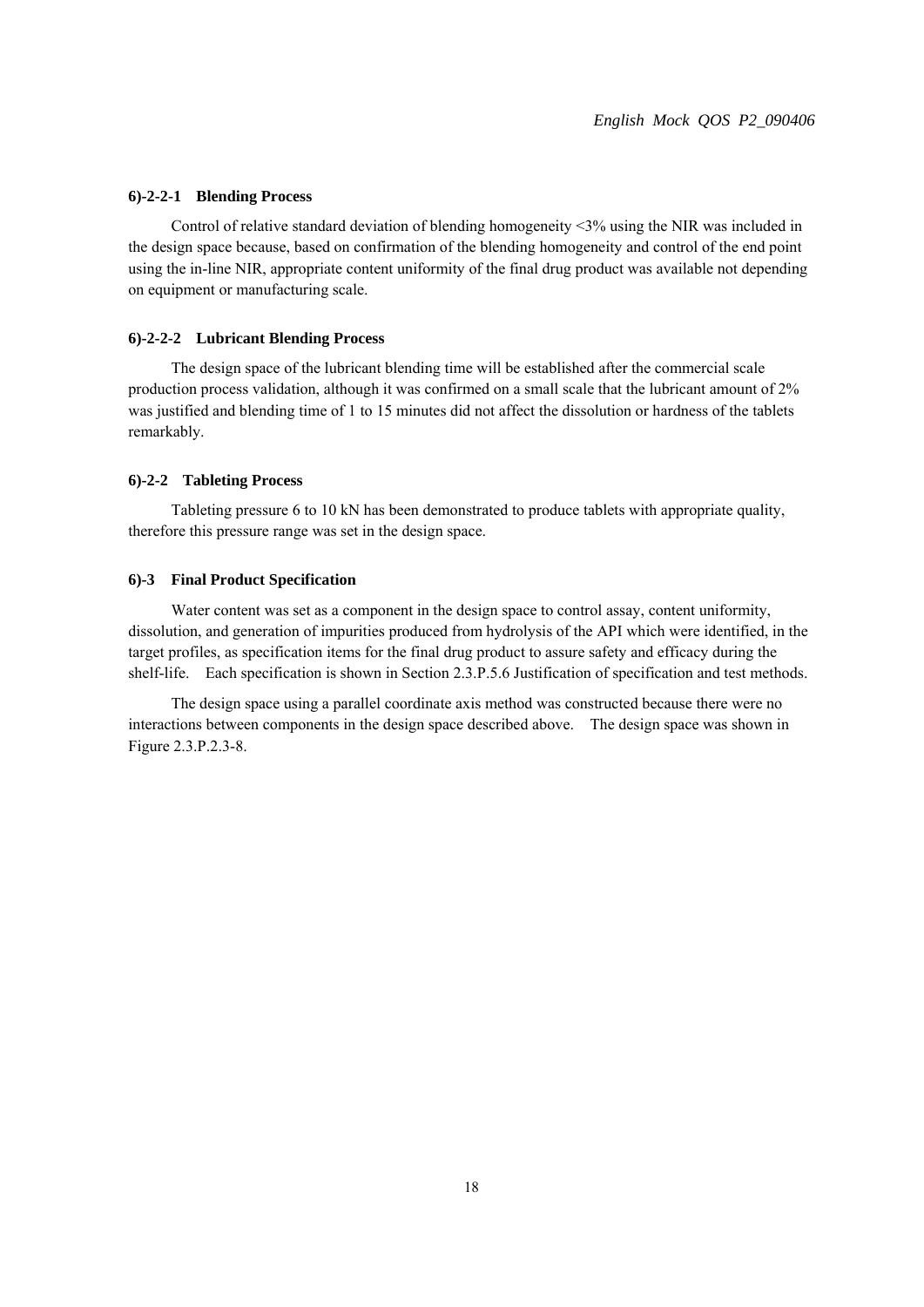

\*: Design space will be established after process validation in the commercial scale Figure 2.3.P.2.3-8 Design Space and Specifications of Sakura Tablet

# **7) Release Strategy of Final Drug Product**

## **(1) Dissolution**

 For the drug substance partcle size, lubricant SSA, lubricant blending time and the mean tableting pressure which affected tablet quality as shown in Figure 2.3.P.2.3-5, a multidimensional calculation method was established to assess correlation with dissolution rate, and this method was used in validation of the first commercial tablet.

 Dissolution rate is set in the Specification and Test Methods, however the test is not performed at the release of the commercial product because this calculation method assures specification conformity of dissolution rate.

#### **(2) Content Uniformity**

 In the blending process, a validated in-line NIR monitoring system was employed. Therefore, for control of the blending process a feed back loop was used, and not end point control at a certain time point.

 Content uniformity of tablets is assured by confirming the blending homogeneity by NIR prior to the lubricant blending process.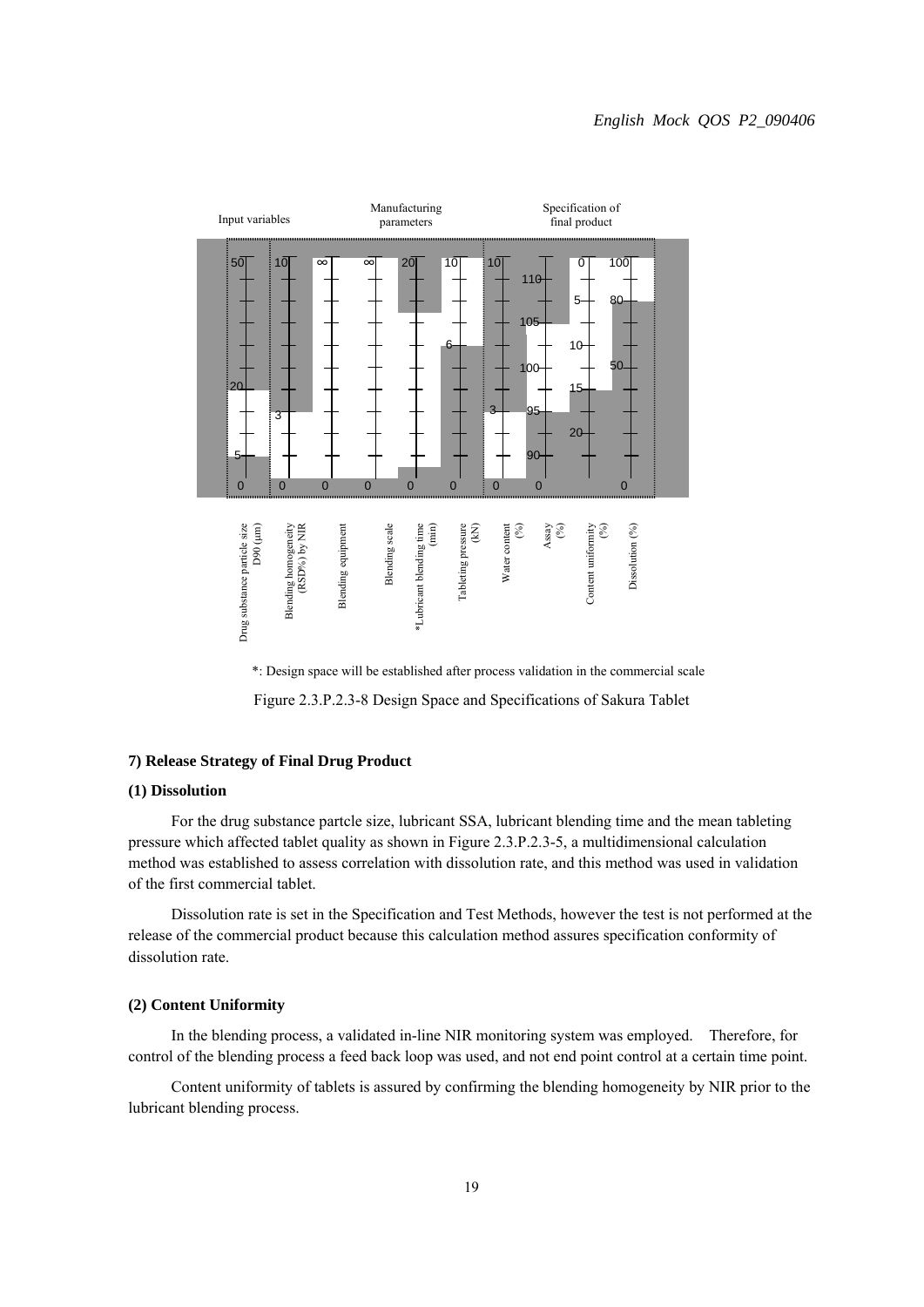In the tableting process, Content uniformity was assured by using PCD equipment which monitors tableting pressure of each tablet and excludes tablets in which the pressure is out of the control range as critical abnormality, and by using WAC equipment which performs feedback control of PCD equipment by mean weight of tablets which are sampled automatically.

 Description on the in-line NIR monitoring system used in the blending process is presented in Section 3.2.P.3.3 Manufacturing process and process control.

 In Specification and Test Methods, drug product homogeneity (content uniformity) is set, however it is not tested at release of the tablet because monitoring of the blending homogeneity in the blending process and tableting pressure in the tableting process can assure the content uniformity of tablets.

## **(3) Content (Assay)**

 In Specification and Test Methods, the assay is set, however it is not tested at the release of the tablet because content of the blended powder in the blending process and mean weight of tablets after tableting can assure the content of the active ingredient.

 The description on determination method of tablet weight after the tableting process is presented in Section 3.2.P.3.3 Manufacturing Process and Process Control.

 When a new manufacturing line is introduced, application of controlling methods in each manufacturing process will be reconfirmed. Until the introduction content uniformity\*, dissolution test\* and content (assay)\* will be applied as shown in Section 2.3.P.5.1 Specification and Test Methods. Also, for yearly stability tests, dissolution test\* and content (assay)\* will be applied.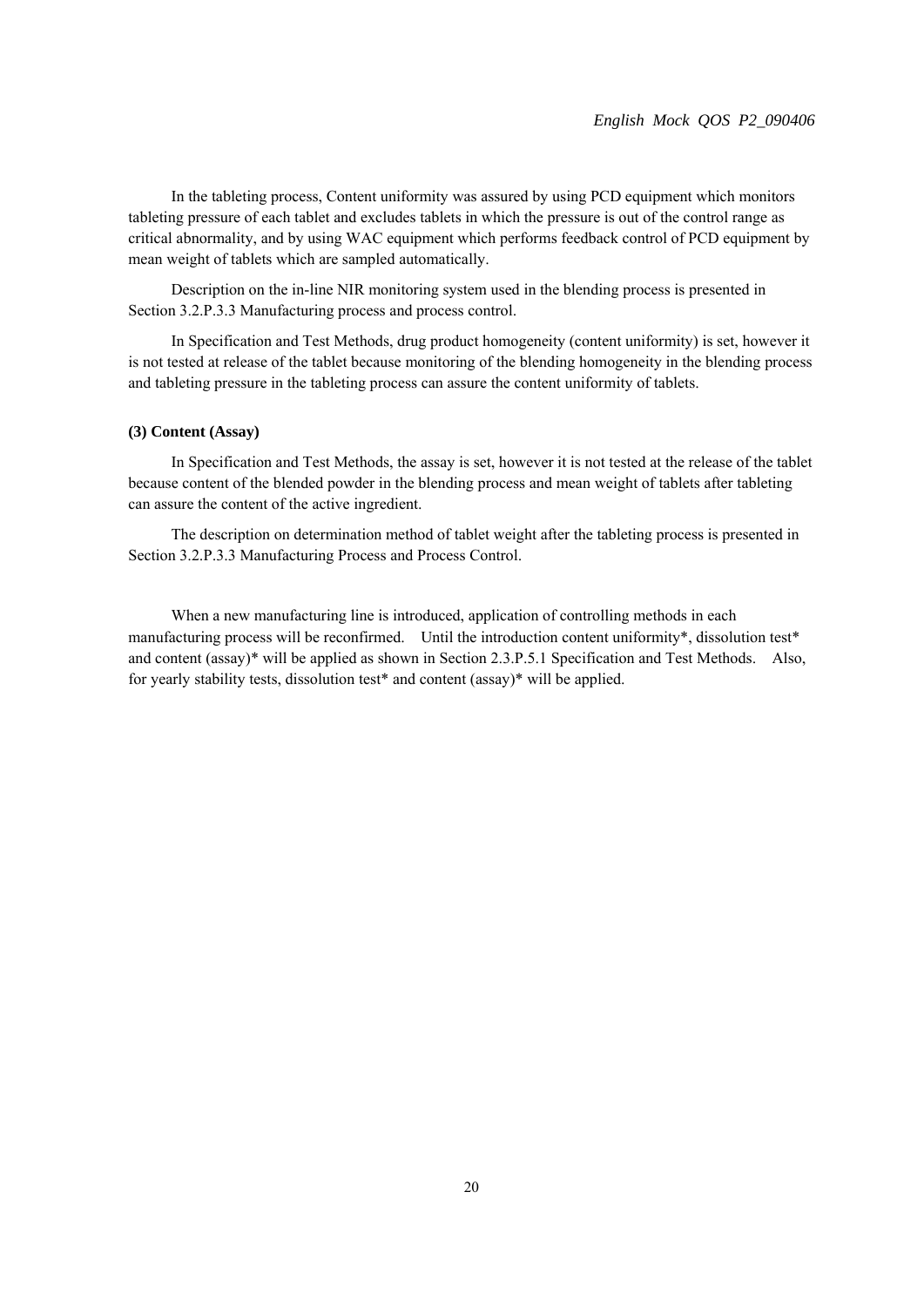

#### **8) Risk Assessment after Control Strategy Implementation**

 Results of the risk analysis using control strategy FMEA are shown in Figure 2.3.P.2.3-9. The results may indicate that appropriate control of parameters, which affects the tablet quality can be attained.

Failure Mode

Figure 2.3.P.2.3-9 Results of FMEA Risk Analysis for Sakura Tablet after Control Strategy Implementation

# **2.3.P.2.4 Container Closure System**

In a stability test, tablets adsorbed water at a maximum by 3% under the condition of  $\geq 75\%$ RH. Afterwards, by a packaging/vapour permeation test, it was confirmed that polypropylene blister packaging could control water adsorption in  $\leq 3\%$ .

 From the results of the stability study and evaluation of the design space, it was confirmed that Sakura Tablet manufactured in the range of the design space and packed in the polypropylene blister were stable for not less than 24 months at  $25^{\circ}$ C.

# **2.3.P.2.5 Microbiological Attributes**

 Microbial limit testing was set. However, the testing by each release test is not considered necessary because of the following reasons.

- Amokinol has no action to promote microbial growth.
- Water and excipients used in drug product manufacturing meet JP.
- At the release of Sakura Tablet by 10 lots, Microbial Limit Test JP is performed.
- Stability testing is performed and monitored with 1 lot every year.

# **2.3.P.2.6 Compatibility**

Not applicable because the final product is a tablet.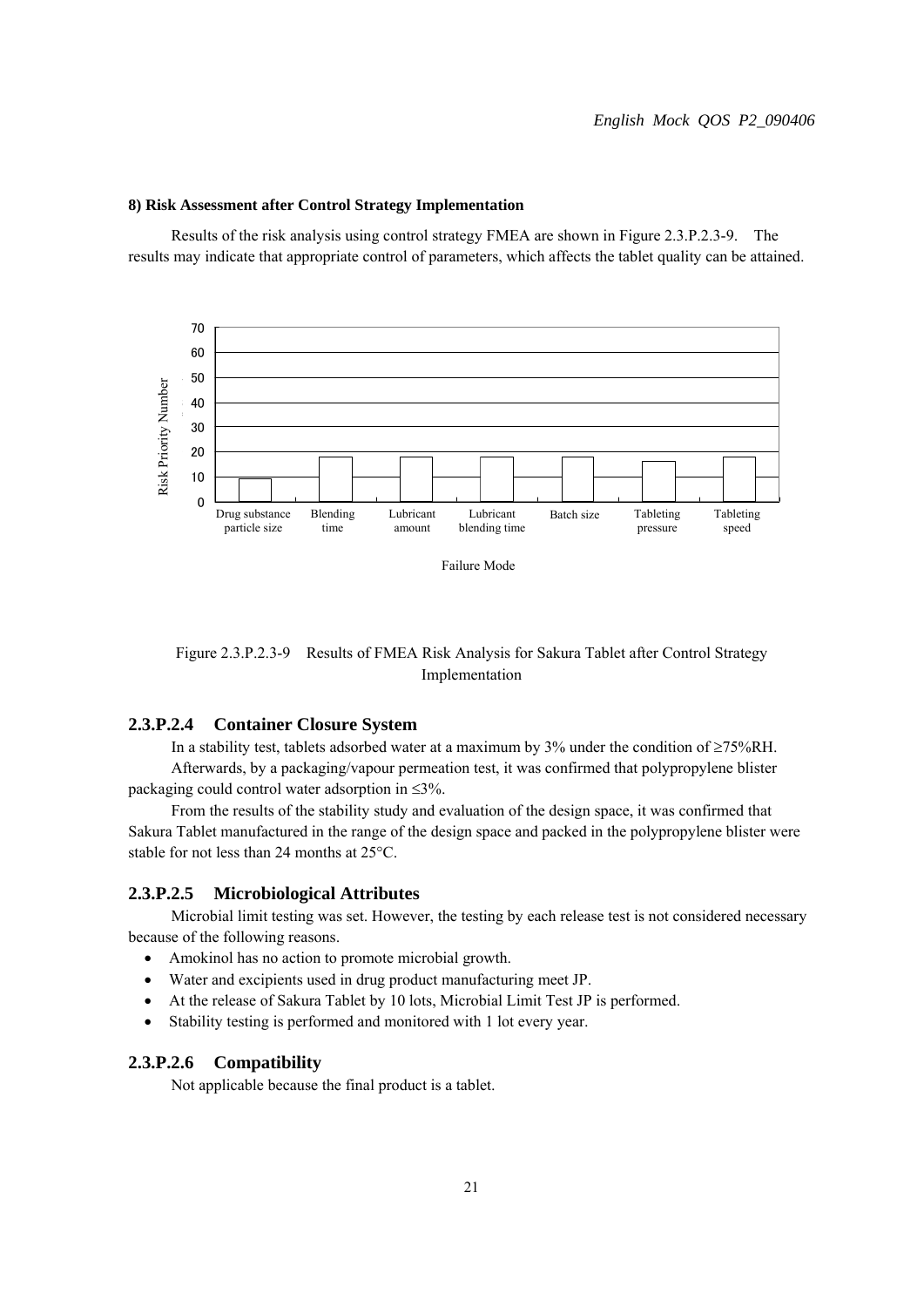# 2.3.P.3 Manufacture (Sakura Tablet, Film-coated Tablet)

# **2.3.P.3.3 Manufacturing Process and Process Control**



# **2.3.P.3.3.1 Manufacturing Parameters and Specifications**

| Drug substance      | Particle size         |                                                                        |
|---------------------|-----------------------|------------------------------------------------------------------------|
| Magnesium stearate  | Specific surface area |                                                                        |
| Blending process    | Blending speed        | XX rpm                                                                 |
|                     | Blending time         | Stop at the time point when the set<br>standard of homogeneity is met. |
| Lubricant           | Blending time         | $XX \pm X$ minutes                                                     |
| Compression process | Filling speed         | XXX                                                                    |
|                     | Compression pressure  | <b>XX KN</b>                                                           |
|                     | Tablet weight         | $XXX \pm X$ mg                                                         |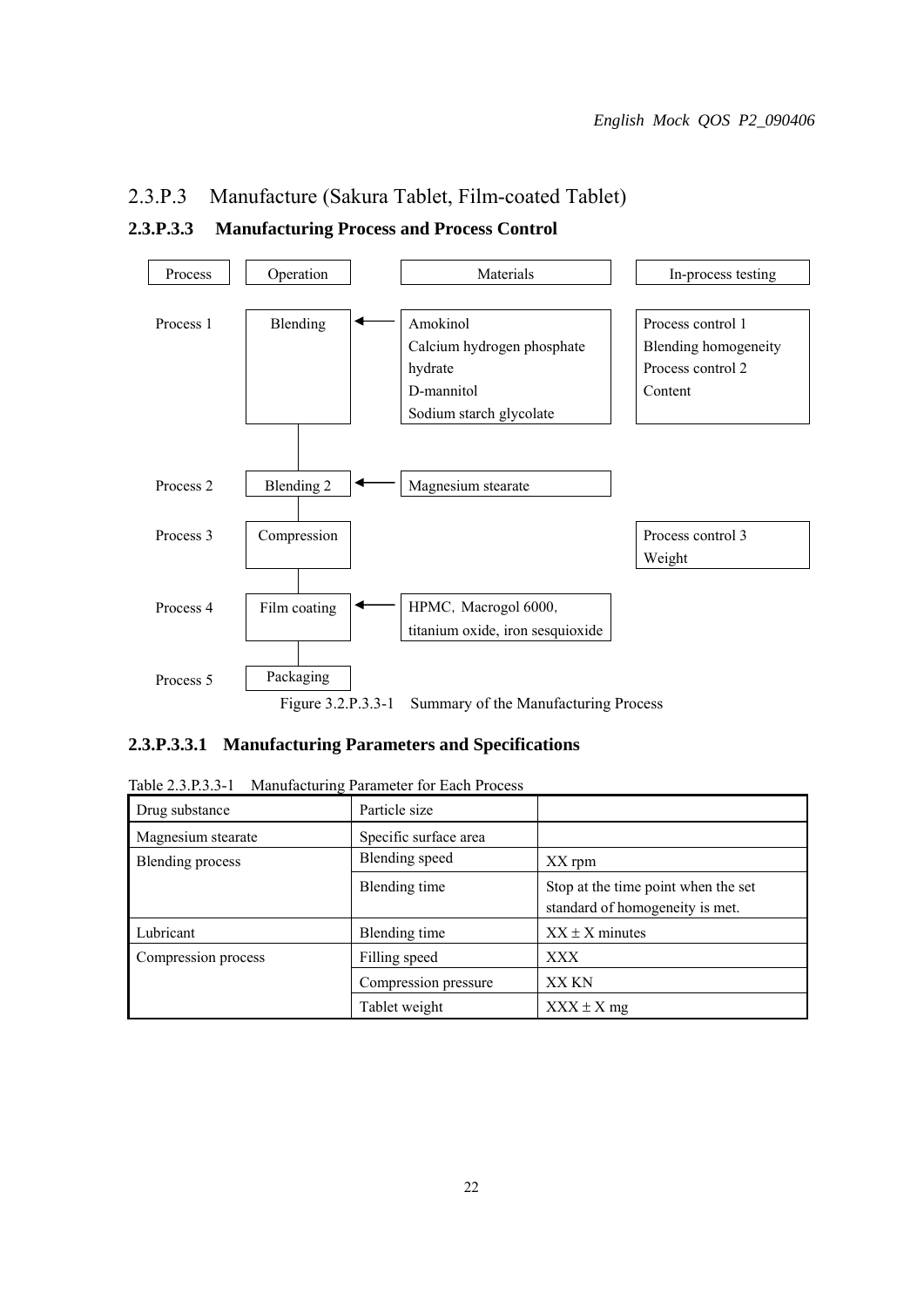# **2.3.P.3.3.2. Control Method**

A design space was constructed with the blending process, based on an understanding of the manufacturing process in Section 2.3.P.2.2.3. The controls and tablet weight were monitored after compression was performed to manufacture the tablets in the design space.

We decided to perform real-time release, considering based on the results of drug product development in Section 2.3.P.2. that multiple forms of control can each serve as the specification test (dissolution test, content uniformity, and content (assay)) to maintain tablet quality as shown in Table 2.3.P.3.3.2.

| Specifications and test methods | <b>Process</b> | Quality property                               |
|---------------------------------|----------------|------------------------------------------------|
| Dissolution test                | Drug substance | Drug substance particle size                   |
|                                 | Material       | Specific surface area of magnesium<br>stearate |
|                                 | Blending       | Lubricant blending time                        |
|                                 | Compression    | Compression pressure                           |
| Content uniformity              | Blending       | Blending homogeneity of the drug<br>substance  |
|                                 | Compression    | Weight deviation                               |
| Content (assay)                 | Blending       | Content of blended powder                      |
|                                 | Compression    | Tablet weight                                  |

Table 2.3.P.3.3.-2 Specifications, Monitored Process and Variables impacting on Quality Properties

# **2.3.P.3.3.3 Monitoring of Quality Properties**

As real-time release for dissolution test, we selected drug substance particle size and specific surface area of magnesium stearate used in manufacture, lubricant blending time and compression pressure at manufacturing as control variable, and decided to calculate the dissolution rate by multivariate formula using these 4 variables.

For the real-time release of content uniformity, monitoring of homogeneity by the in-line NIR at blending process and monitoring of the drug product weight calculated by tablet weight at compression process were employed.

To achieve real-time release of the assay, blended powder assay was measured within the blending process, and 20 samples were taken for weight measurement of 10 tablets per each sampling point during compression process. Monitoring methods used in each process are described below.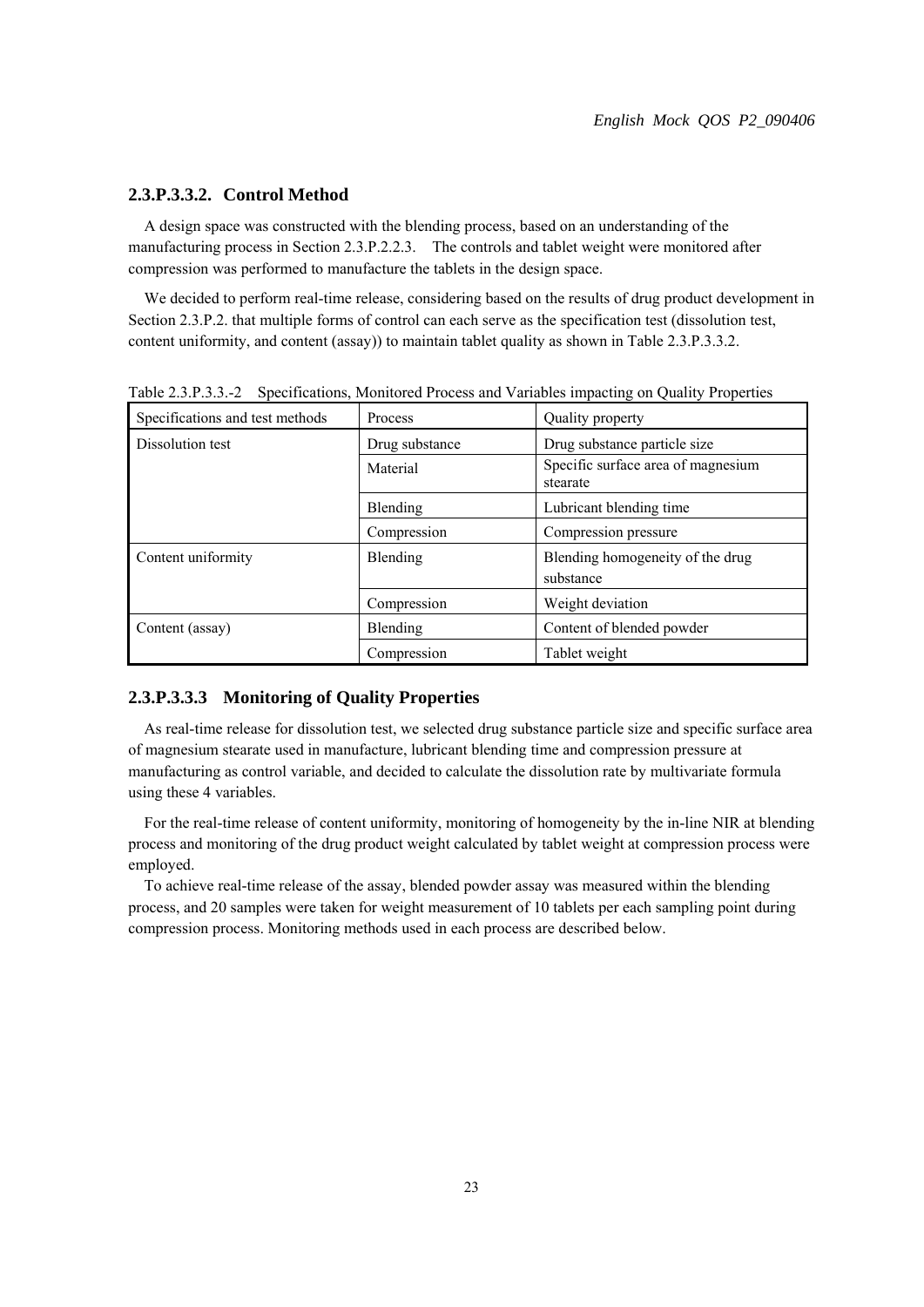# **2.3.P.3.3.3.1 Blending Process**

The in-line NIR method was employed for monitoring the blending process, as this method gives real time analysis of the progress of the blending process as opposed to off line testing by the HPLC method in monitoring the homogeneity of the active ingredients in the blending process. The determination conditions of the in-line NIR method were assessed by evaluating the position of the sensor and the determination conditions, and the conditions were set as below:

The content of blended powder employed in content RTR was determined using the test method described in [Content of blended powder: HPLC].



Determination conditions

| Determination method:              | Diffuse reflection                      |  |
|------------------------------------|-----------------------------------------|--|
| Light source:                      | High energy air cooled NIR source       |  |
| Detector:                          | A high-sensitive InGaAs detector        |  |
| Scan range:                        | 7,500 to 4,000 cm <sup>-1</sup>         |  |
| Number of scans:                   | 16 scans.                               |  |
| Resolution:                        | $8 \text{ cm}^{-1}$                     |  |
| Spectrum pre-treatment conditions: | Multiplicative scatter correction (MSC) |  |
| Analytical method:                 | Partial least squares (PLS).            |  |

[Blended homogeneity of the drug substance: RTR test method]

Determine the absorption spectrum from the outside of a blender operated at a blending speed of 10 to 30 rpm through borosilicate flat glass (thickness: about 1 mm) as directed under the Near-Infrared Spectrophotometry using diffusion reflection probe, and calculate the relative standard deviation from assayed values obtained at 6 consecutive time points.

Equation

Relative standard deviation (%) =  $X/s \times 100$ 

$$
s=\sqrt{\sum_{i=1}^n (xi-\overline{X})^2/(n-1)}
$$

*X*: Mean of  $x_1$ ,  $x_2$ ,  $\cdots x_n$ 

 $x_1, x_2, \dots, x_n$ : Content of active ingredient in individual tested samples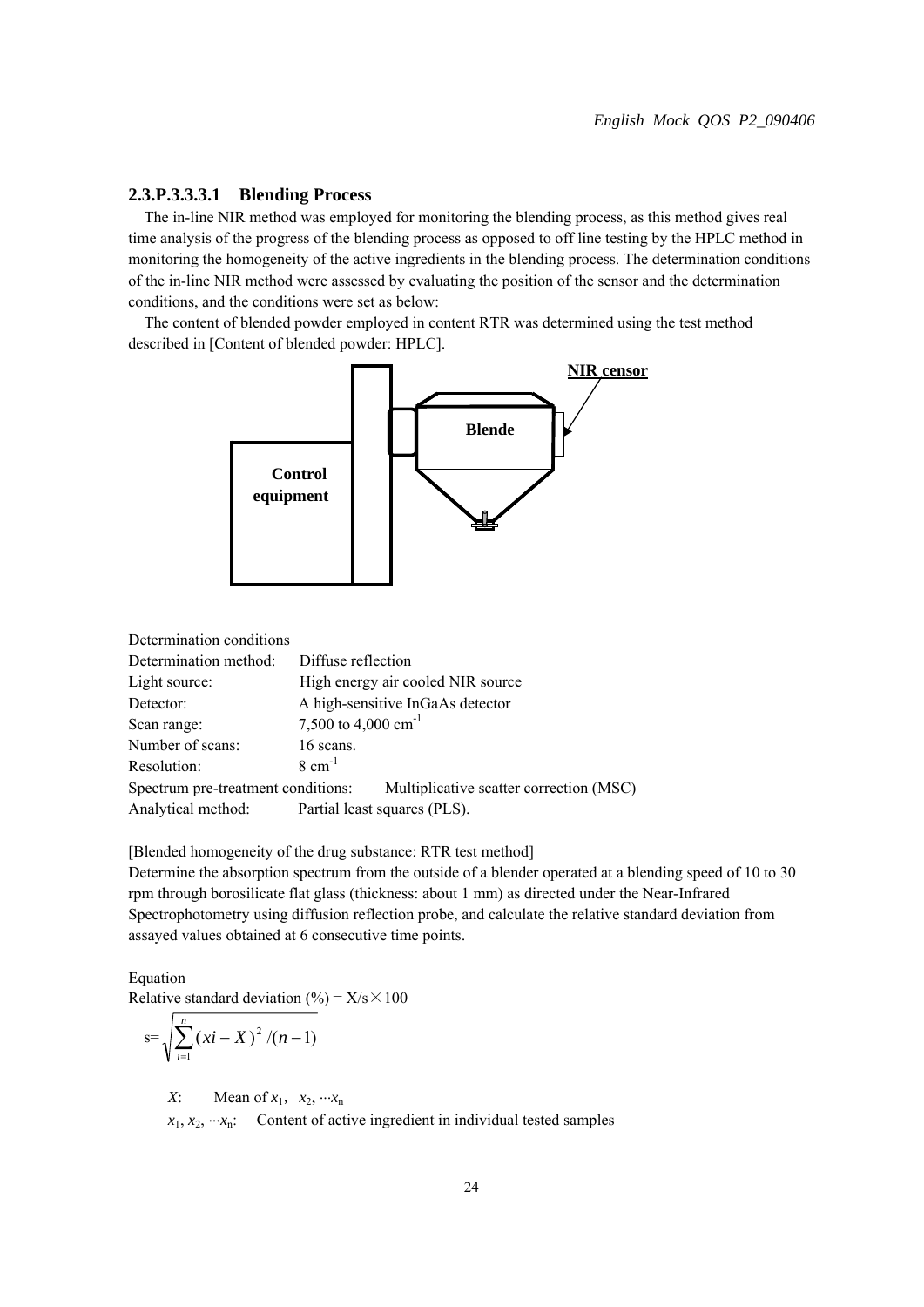- *n*: Total number of tested samples
- s: Standard deviation of samples

#### System suitability

## System performance

Determine the content using the blended powder, demonstrated to contain about 100% of the active ingredient, by the controlled evaluation: it is 98.0% to 102.0% of the labeled amount.

#### Calibration and validation

Measurement at commercial production uses pre-treatment for spectrum measurement and analytical method used in constructing a calibration curve, and also uses the same measurement parameters as those in performing calibration. The validation is performed using measurement apparatuses to be used at commercial production in a scale reflecting actual production, and the calibration curve is validated using actually manufactured batches at appropriately determined intervals. The results are as described in '2.3.P.3.4.2 Validation of Test Methods (Analytical Procedures).'

#### Calibration

Blended powders with the additives at the same compounding ratio were prepared at 5 levels of the content of the active ingredient in a range from 70% to 130% of the labeled amount, and a calibration curve was constructed using MSC as pre-treatment for spectrum measurement and PLS as analytical method. As test of calibration model, the blended powder samples prepared containing the active ingredient in range from 70% to 130% of the labeled amount.

#### Validation

The obtained calibration curve was validated using 3 batches reflecting commercial production.

#### Periodic revalidation

It was decided that the calibration curve would validated using actually manufactured batches at appropriately determined intervals. The controlled validation to be used in calibration and validation used the blended powder content (HPLC) as shown below:

#### [Blended powder content: HPLC]

Weigh accurately XX mg of the blended material, add exactly XX mL of the internal standard solution, and shake well for XX minutes. Centrifuge this solution, to XX mL of the supernatant add XX mL of the mobile phase, and use this solution as the sample solution. Separately, weigh accurately X.XXX g of Amokinol Reference Standard, dissolve in the mobile phase to make exactly XX mL. Pipet XX mL of the solution, add the mobile phase to make XX mL, and use this solution as the standard solution. Perform the test with 20 μL each of the sample solution and the standard solution according to the following conditions. Determine each peak area,  $Q_T$  and  $Q_S$ , of the solutions by the automatic integration method.

Amount (mg) of amokinol  $(C_{XX}H_{XX}N_XO_X) = W_S \times Q_T/Q_S \times X.XXX$ *WS*: Amount (mg) of Amokinol Reference Standard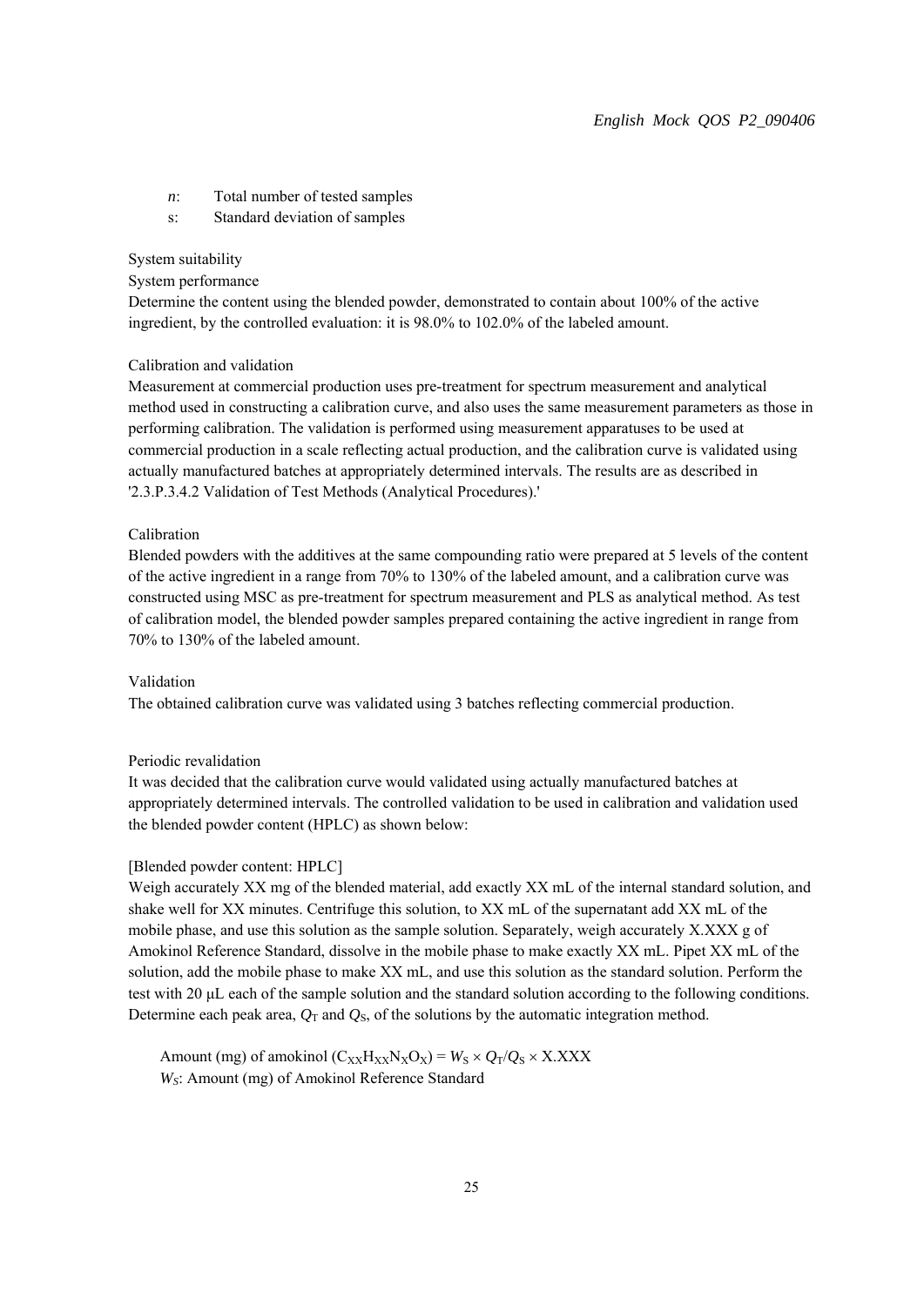|                         | Internal standard solution: A solution of benzophenone in a mixture of acetonitrile and water $(1:1)$ (1 in<br><b>2000</b>                                                                                     |  |
|-------------------------|----------------------------------------------------------------------------------------------------------------------------------------------------------------------------------------------------------------|--|
| Operating conditions    |                                                                                                                                                                                                                |  |
| Detector:               | An ultraviolet absorption photometer (wavelength: 210 nm).                                                                                                                                                     |  |
| Column:                 | A stainless steel column about 4.6 mm in inside diameter and 15 cm in length,<br>packed with octadecylsilanized silica gel for liquid chromatography (5 µm in<br>particle diameter).                           |  |
|                         | Column temperature: A constant temperature of about $40^{\circ}$ C.                                                                                                                                            |  |
|                         | Mobile phase: A mixture of acetonitrile and water $(1:1)$ .                                                                                                                                                    |  |
| Flow rate:              | Adjust the flow rate so that the retention time of amokinol is about X minutes.                                                                                                                                |  |
| System suitability      |                                                                                                                                                                                                                |  |
| System performance:     | Proceed with 20 µL of the standard solution under the above operating<br>conditions. Amokinol and the internal standard are eluted in this order, and a<br>resolution between their peaks is not less than XX. |  |
| System reproducibility: | Repeat the test six times with $20 \mu L$ of the standard solution under the above                                                                                                                             |  |
|                         | operating conditions. The relative standard deviation of the peak area of amokinol is not more than 1.0%.                                                                                                      |  |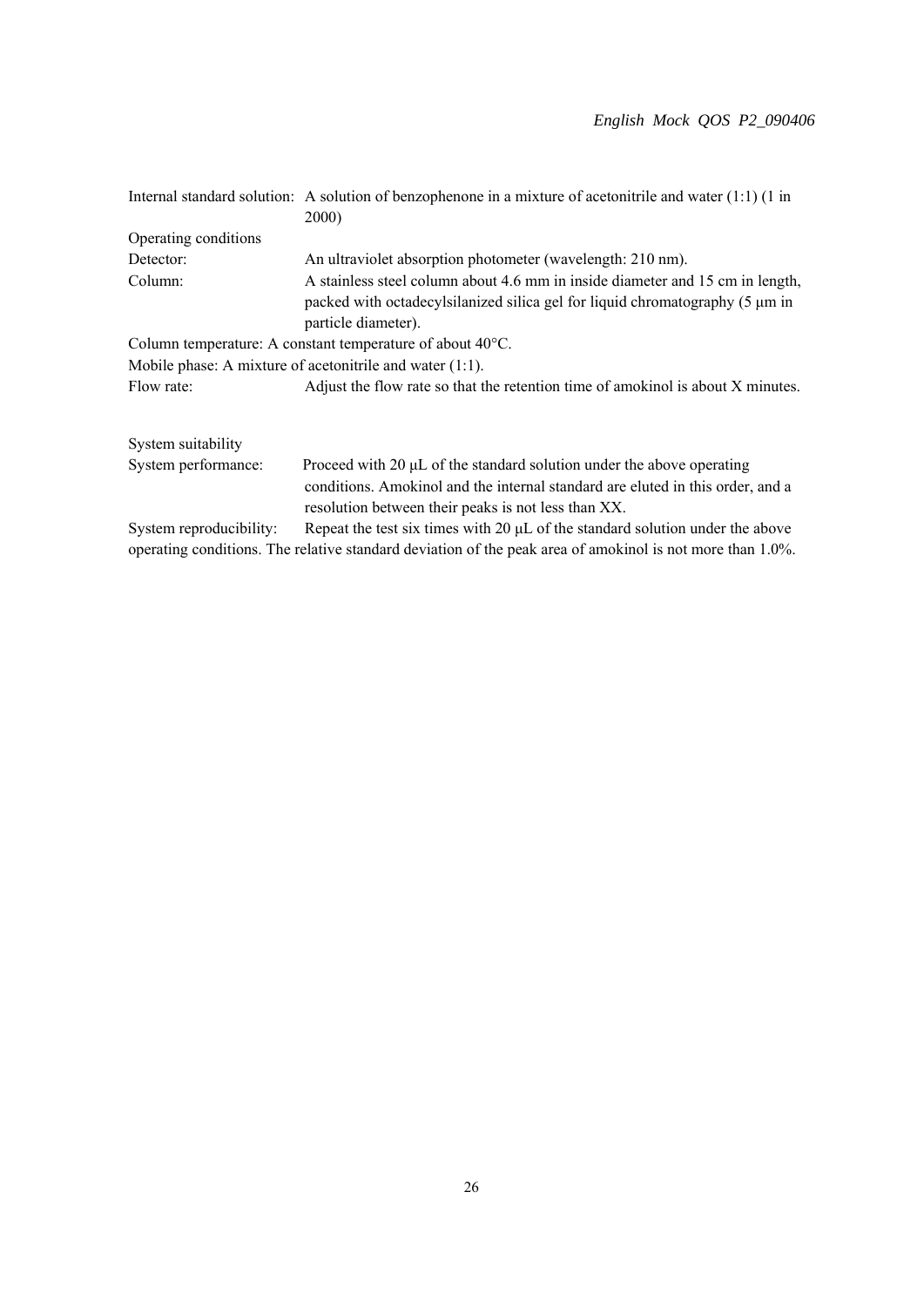## **2.3.P.3.3.2.3. Compression Process**

Online monitoring control was employed for the compression pressure of each tablet in the compression process. A compression pressure controller allows correction of the amounts of filled blended powder (filling depth) and removal of tablets out of the acceptable range from the system based on the information on measured compression pressure. In addition, the mean weight information periodically measured by automatic sampling is fed back to the compression pressure control equipment, a correcting system that adjusts the amounts of filled blended powder (filling depth) and compression pressure control equipment was also selected.

#### Balance: XXXXX

Equipment for measuring the compression pressure: XXXXX Equipment for conducting automatic sample measurements/equipment for controlling weight: XXXX

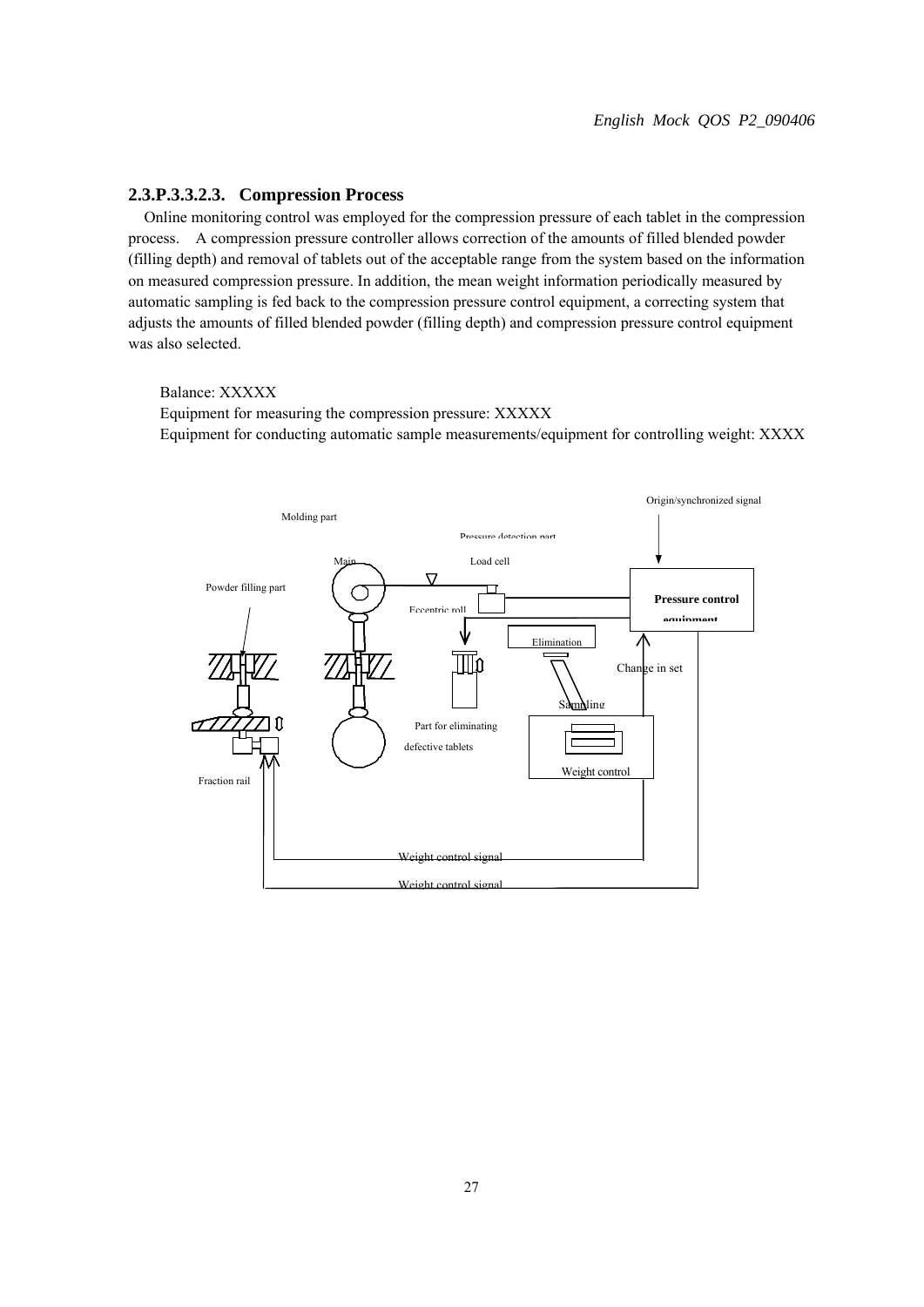# **2.3.P.3.4 Control of Critical Process and Critical Intermediates**

Among the specification test items, real-time release was employed for the content uniformity test, dissolution test and content (assay). The process control methods that serve as each test method are as shown below.

## **2.3.P.3.4.1 Test Items in Real-time Release**

Based on the control strategy described in Section 2.3.P.2.3 Manufacturing Process, the dissolution test, content uniformity test and content were judged as candidates for real-time release.

#### **2.3.P.3.4.1.1 Content Uniformity Test**

To ensure content uniformity in the final product, the homogeneity of the blended powder in the blending process and compression pressure in the compression process were monitored for control.

The authors employed a control method whereby homogeneity was monitored in the blending process by the in-line NIR that finished the blending process when the values of six continuous samples were within the acceptable range shown in Table 2.3.P.3.4.1-1.

Based on evaluation of blended powder using HPLC method at pilot plant scale, and result obtained from assay homogeneity following compression, it was confirmed that assay homogeneity for tablet can always be managed to fall within acceptance criteria when blending homogeneity is monitored within inline NIR during blending process.

 Taking into consideration the case where blending homogeneity evaluation other than monitoring by NIR is needed, the content of blended powder (HPLC) has been set in 2.3.P.3.3.3. The test will be performed on blended powder from 6 sampling points. The same control range as the acceptable range by NIR has been employed.

| Number of points sampled | $n = 10$                              |
|--------------------------|---------------------------------------|
| Acceptable range         | Mean = within 2% of the labeled value |
|                          | RSD: less than $3.0\%$                |

Table 2.3.P.3.4.1.1-1 Acceptable Range of the Homogeneity of Blended Powder

Compression pressure in the compression process was controlled using Auto Weight Control (AWC). AWC is a control method that utilizes the linear relationship between the compression pressure and the weight of the drug product. The weight of the tablet is calculated from the determined compression pressure. Tablets not meeting the specified criteria are rejected. The application of this system makes it possible to control the compression pressure of all tablets. The combination of this method with control of the homogeneity of the blended powder is believed to control content uniformity of the drug product. Therefore, it was decided that the content uniformity test could be omitted from the specifications.

| Control range (on a weight basis) | 97 to 103 mg    |
|-----------------------------------|-----------------|
|                                   | Less than $2\%$ |

# **2.3.P.3.4.1.2 Dissolution Test**

The effects of each factor on the dissolution rate were studied for the drug products manufactured according to the allocation of the drug substance particle size, specific surface of magnesium stearates, lubricant blending time and compression pressure as factors. The test results were subjected to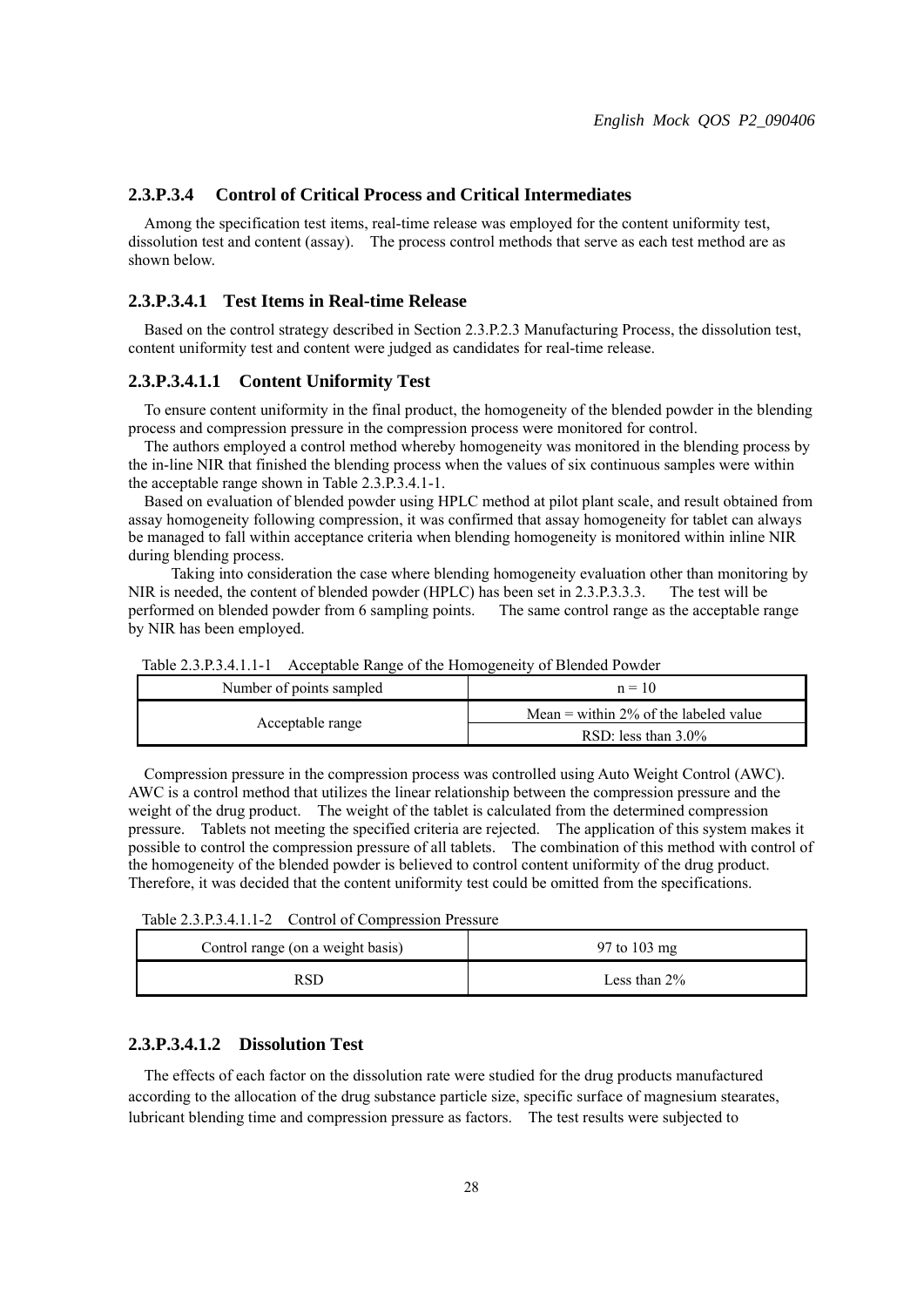multidimensional analysis. For the formula for the sum of each factor which is multiplied by a coefficient, the coefficients that make the residual sum of squares minimum were calculated (the formula is shown below).

Dissolution (%) = 108.9 - 11.96 ×log<sub>10</sub> (d(0.9)) drug substance particle size - 7.556 × 10<sup>-5</sup> × specific surface area of magnesium stearate (cm<sup>2</sup>/g) - 0.1849 × lubricant blending time (min) - 3.783×10<sup>-2</sup> × compression pressure (N)

For the particle size of the drug substance, the volume distribution was measured using a dry method without preparing the sample using a laser diffraction scattering method. For the specific surface area of magnesium stearate, nitrogen molecules were adsorbed on a surface of powder particles at low temperature, and the specific surface area was determined from the adsorption amount (BET method). The items and ranges for process control that applies to the dissolution test are shown in Table 2.3.P.3.4.1.2. By controlling each process using this system, dissolution of the drug product is believed to be controllable. Therefore, dissolution test in the specification could be omitted.

| Process control items                       | Control range             |  |
|---------------------------------------------|---------------------------|--|
| Drug substance particle size                | $XX-XX \log_{10}(d(0.9))$ |  |
| Specific surface area of magnesium stearate | $XX$ -XX cm $2/g$         |  |
| Lubricant blending time                     | XX-XX min                 |  |
| Compression pressure                        | XX-XX N                   |  |

Table 2.3.P.3.4.1.2-1 Process Control Items and Control Range

# **2.3.P.3.4.1.3 Content**

For assay of the active ingredient, process control by HPLC has been set in the blending process. In the pilot scale, the weight of each ten tablets from 20 sampling points was determined over the manufacturing process. The process control ranges from these tests are shown in Table 2.3.P.3.4.1.3-1.

Utilizing above strategies, conclusion was drawn for this particular drug product that conventional assay studies required as part of release test can be abbreviated and used for release assessment by utilizing the assay value (refer to following calculation) that will be calculated using active ingredient assay amount in blended powder obtained during blending process, drug product weight following compression process and correction value to be taken from theoretical weight.

Content (%) = Blended powder content  $\times$  drug product weight  $\div$  theoretical tablet weight

Table 2.3.P.3.4.1.3-1 Process Control Items and Control Range

| Process control items                        | Control range          |
|----------------------------------------------|------------------------|
| Content of blended powder (blending process) | 98 to 102\%            |
| Tablet weight (compression process)          | 97 to $103 \text{ mg}$ |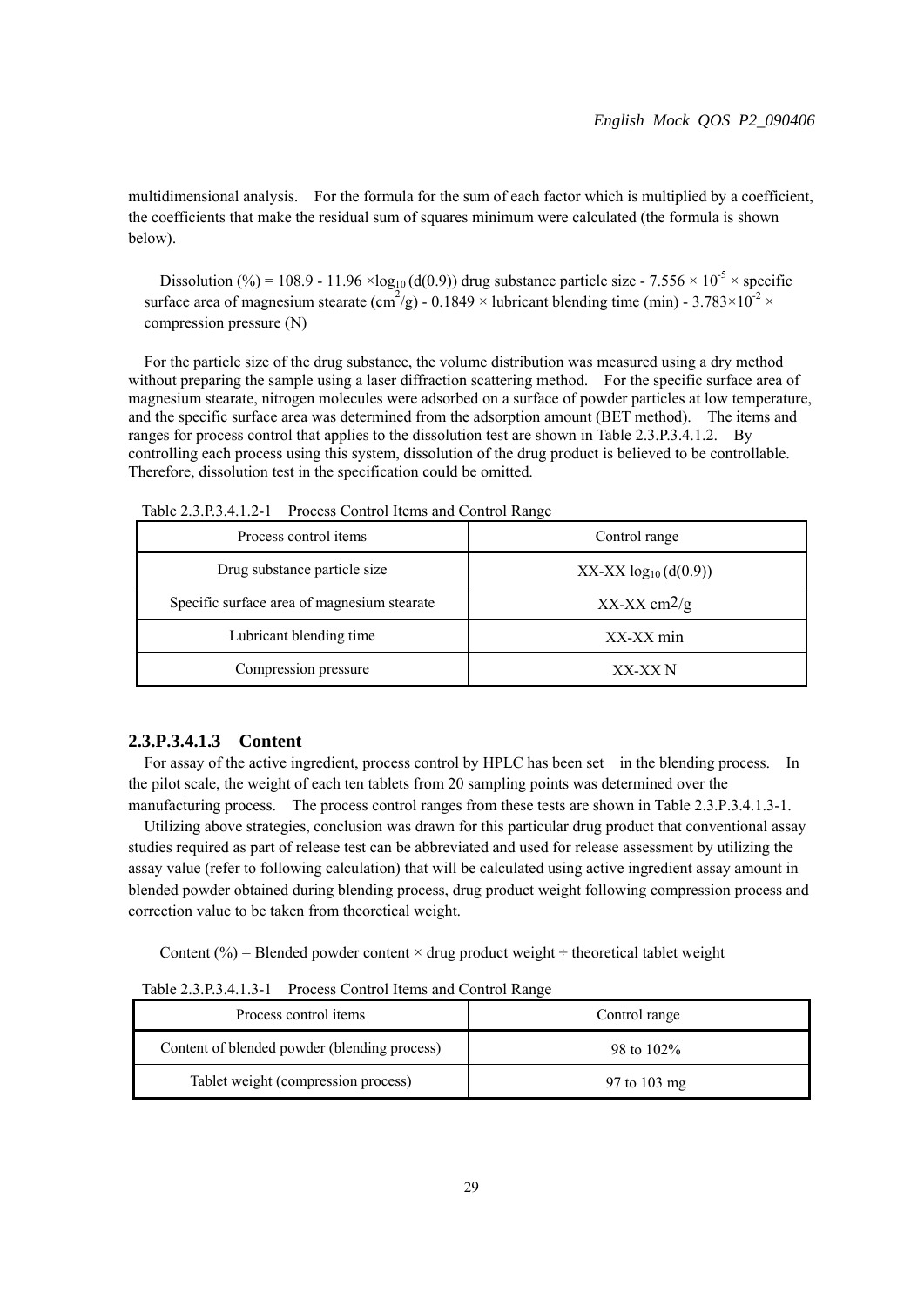#### **2.3.P.3.4.2. Validation of Test Methods (Analytical Procedures)**

For the NIR monitoring method used in the blending homogeneity test, the calibration model was constructed and validated.

#### [1] Construction of Calibration Model

The blended powders containing the active ingredient at 5 levels ranging from 70 to 130% of the labeled amount were used. Samples were taken from 10 sampling points at each level of blended powder. This procedure was repeated 3 times on different blended powders, and a total of 150 samples were used for construction of a calibration curve. The determination of observed values used the assay (HPLC) in drug product homogeneity in the specifications and test methods as the controlled evaluation for validation. The results of the constructed calibration curve confirmed a good linearity and correlation with observed values in a range of  $\pm 30\%$  of theoretical content value.

A fiber probe was used in the NIR measurement. Y software of XX Company was used to construct the calibration curves. For analysis, the method of Partial Least Squares (PLS) was used and optimization calculation was performed.

The optimized results are shown in Table 2.3.P.3.4.2-1.

| Items                                  | Results                        |
|----------------------------------------|--------------------------------|
| Range of wavelength for the analysis   | $6100 - 5500$ cm <sup>-1</sup> |
| Pre-treatment for spectrum measurement | MSC                            |
| PLS component number                   |                                |
| Multiple correlation coefficient       | 0.985                          |
| RMSECV (standard deviation)            | 0.67                           |

# Table 2.3.P.3.4.2-1 Test Results of the Calibration Curves

It was confirmed that the loading spectra used in the calibration model were similar to the spectra of the drug substance, so this model was justified.

#### [2] Test of the Calibration Model (Validation)

Fifty samples were used for the validation. As in calibration, the validation was performed on blended powder samples prepared at 5 levels ranging from 70 to 130% of the active ingredient, and the results were, as shown in Table 2.3.P.3.4.2-2, favorable.

Table 2.3.P.3.4.2-2 Test Results of Calibration Curves

| Items                            | Results |
|----------------------------------|---------|
| Multiple correlation coefficient | 0.981   |
| RMSEP (standard error)           | 0.75    |

#### [3] Test of commercial production facilities

A total of 30 values measured on 10 samples each of 3 batches of blended powdered manufactured in a commercial manufacturing scale were incorporated into the calibration curve constructed in [1], and the curve was corrected. NIR measured values obtained from the batches manufactured in a commercial manufacturing scale and the results of HPLC showed a good correlation.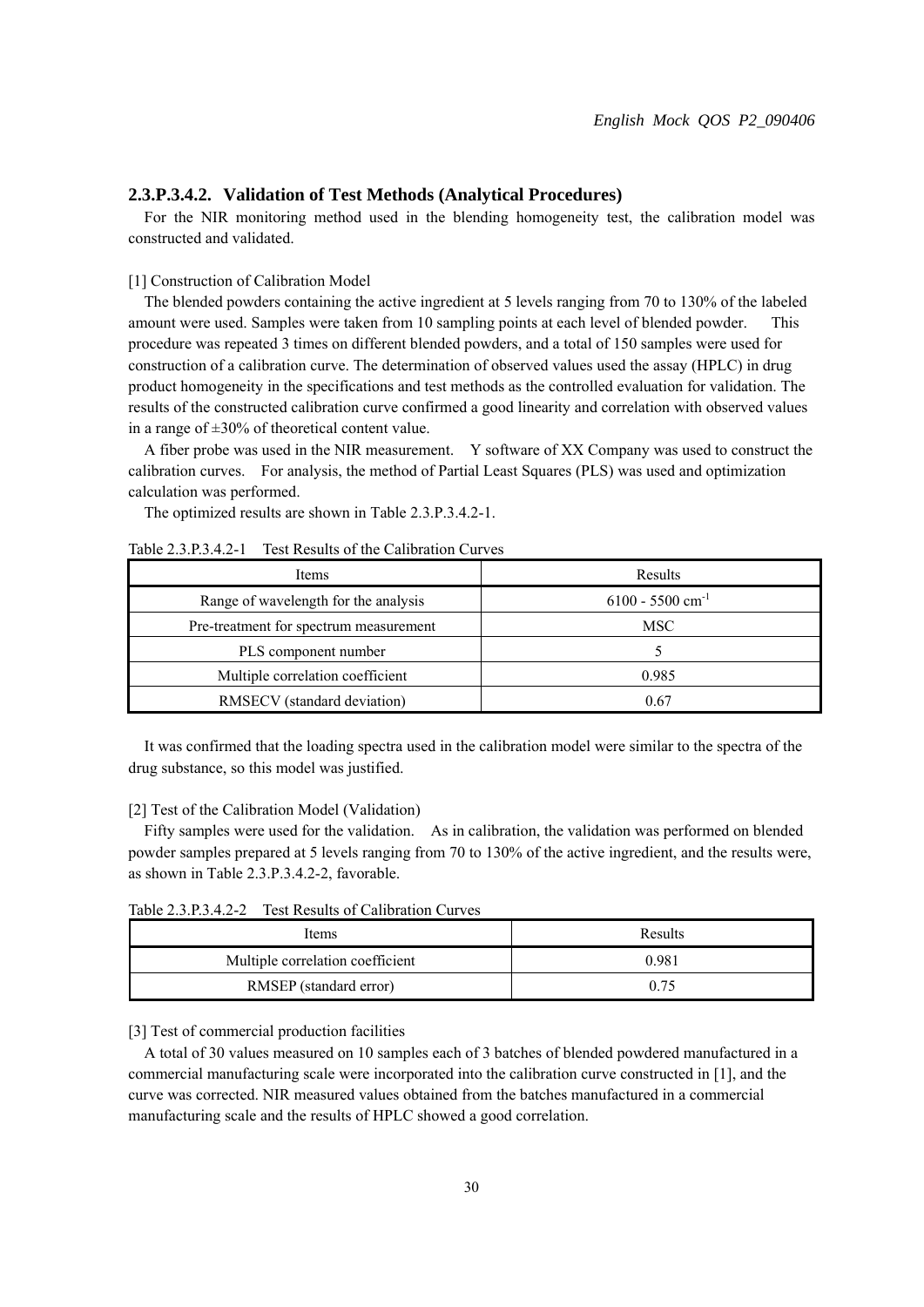# **2.3.P.3.5 Process Validation and/or Evaluation**

For the items employed in the real-time release tests, calibration will be performed again if the production scale is changed. In the registration step, three batches manufactured in the pilot scale were evaluated. The first three commercial batches will be evaluated .

#### **2.3.P.3.5.1 Blending Process (Evaluation Results Concerning Content Uniformity)**

All results of homogeneity measured in the blending process with three batches manufactured in the pilot scale indicated completion of the blending process within the control range.

Content uniformity after compression was confirmed using Ultraviolet-visible Spectrophotometry. The uniformity values were 96.4% to 102.3% of the labeled amount and its RSD values were 1.4% to 1.8%. Therefore all batches met the criteria of Content Uniformity in General Tests, Processes and Apparatus.

|                                                 | Content $(\% )$   |                        |                     |  |  |  |  |
|-------------------------------------------------|-------------------|------------------------|---------------------|--|--|--|--|
|                                                 | Batch XX1         | Batch XX2<br>Batch XX3 |                     |  |  |  |  |
| Mean                                            | 99.8              | 100.1                  | 101.4               |  |  |  |  |
| <b>RSD</b>                                      | 1.2               | 1.5                    | 1.4                 |  |  |  |  |
| Result by ultraviolet-visible spectrophotometry |                   |                        |                     |  |  |  |  |
| Mean (min-max)                                  | 97.9 (96.4-102.1) | 99.1 (97.4-101.0)      | $100.3(96.5-102.3)$ |  |  |  |  |
| Relative standard deviation $(\%)$              | 1.6               | 1.4                    | 1.8                 |  |  |  |  |
| Determined value                                | 4.4               | 3.3                    | 4.4                 |  |  |  |  |

Table 2.3.P.3.5.1-1 Comparison of Content Uniformity Results

# **2.3.P.3.5.2 Blending Process (Results of Dissolution Test Evaluation)**

For three batches manufactured in the pilot scale, all results of the drug substance particle size, specific surface area of magnesium stearate, lubricant blending time and dissolution rate calculated from the compression pressure were within the control ranges. With three batches of Sakura tablets, it was confirmed that the dissolution of each batch in 30 minutes were 88.4% to 102.5% and met the criteria of the dissolution test.

|                                             | <b>Batch Data</b>   |                      |                     |  |  |
|---------------------------------------------|---------------------|----------------------|---------------------|--|--|
|                                             | Batch XX1           | Batch XX2            | Batch XX3           |  |  |
| Drug substance particle size                | X                   | X                    | X                   |  |  |
| Specific surface area of magnesium stearate | XX                  | XX                   | XX                  |  |  |
| Lubricant blending time                     | XX                  | XX                   | XX                  |  |  |
| Compression pressure                        | XXX                 | <b>XXX</b>           | XXX                 |  |  |
| Result of multivariate analysis             | 89.8                | 87.3                 | 88.5                |  |  |
| Dissolution test results<br>Mean (min-max)  | $92.8(88.4 - 94.2)$ | $90.3(89.0 - 102.5)$ | $91.5(90.5 - 93.5)$ |  |  |

Table 2.3.P.3.5.2-1 Comparison of Dissolution

# **2.3.P.3.5.3 Compression Process (Results of Content Evaluation)**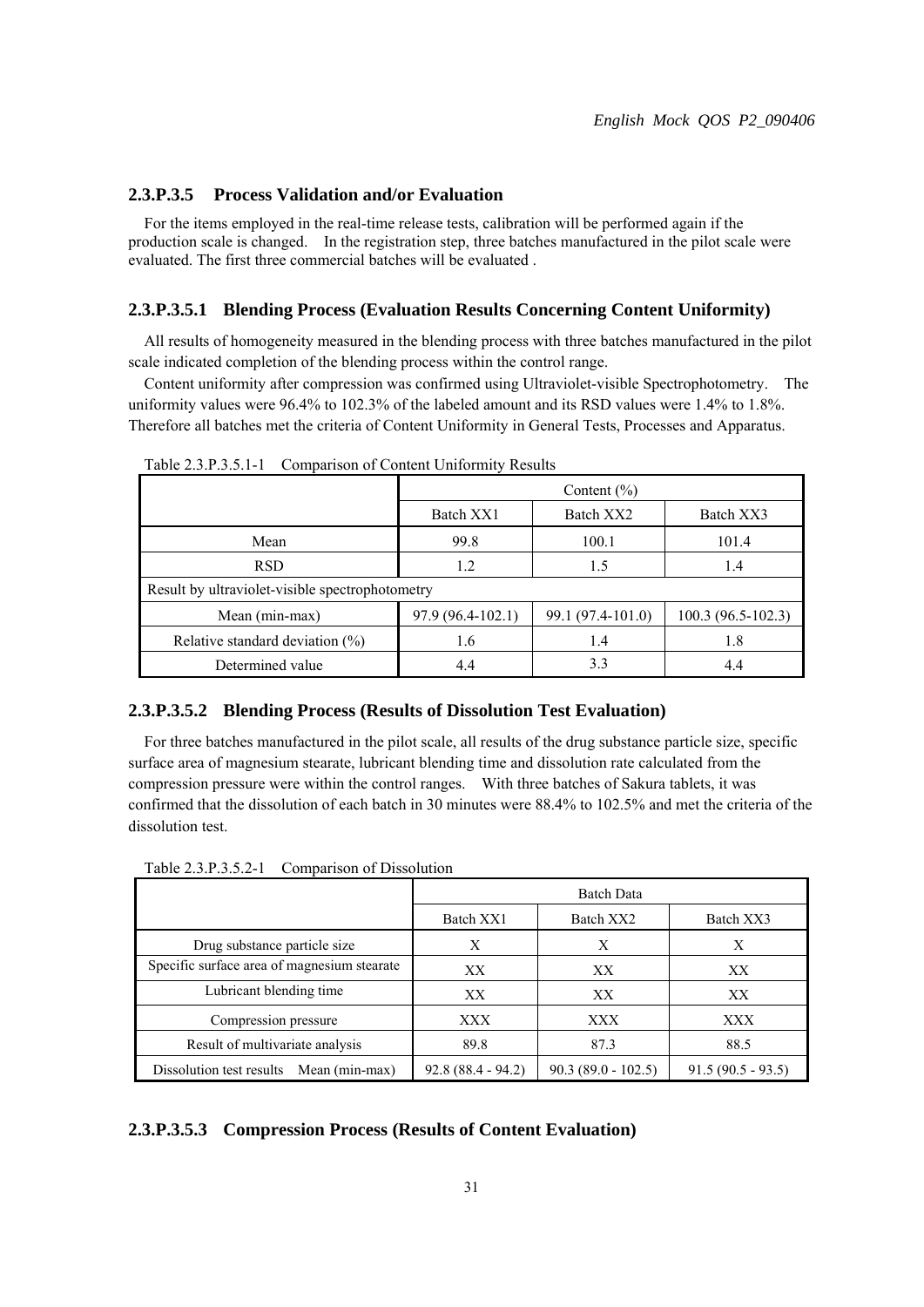For three batches manufactured in the pilot scale, all results of blended powder content and contents calculated from tablet weight after the compression were within the control ranges. It was confirmed that the content determined using the content test (HPLC method) after compression was 98.4% to 100.2%, which met the criteria in the specifications.

|                                    | Weight (mg)                         |        |       |  |  |
|------------------------------------|-------------------------------------|--------|-------|--|--|
|                                    | Batch XX1<br>Batch XX2<br>Batch XX3 |        |       |  |  |
| Mean                               | 99.5                                | 100.3  | 99.1  |  |  |
| Relative standard deviation $(\%)$ | 09                                  | 1.2    |       |  |  |
| Results of content by HPLC         | 98.4%                               | 100.2% | 99.1% |  |  |

Table 2.3.P.3.5.3-1 Results of Tablet Weight and Content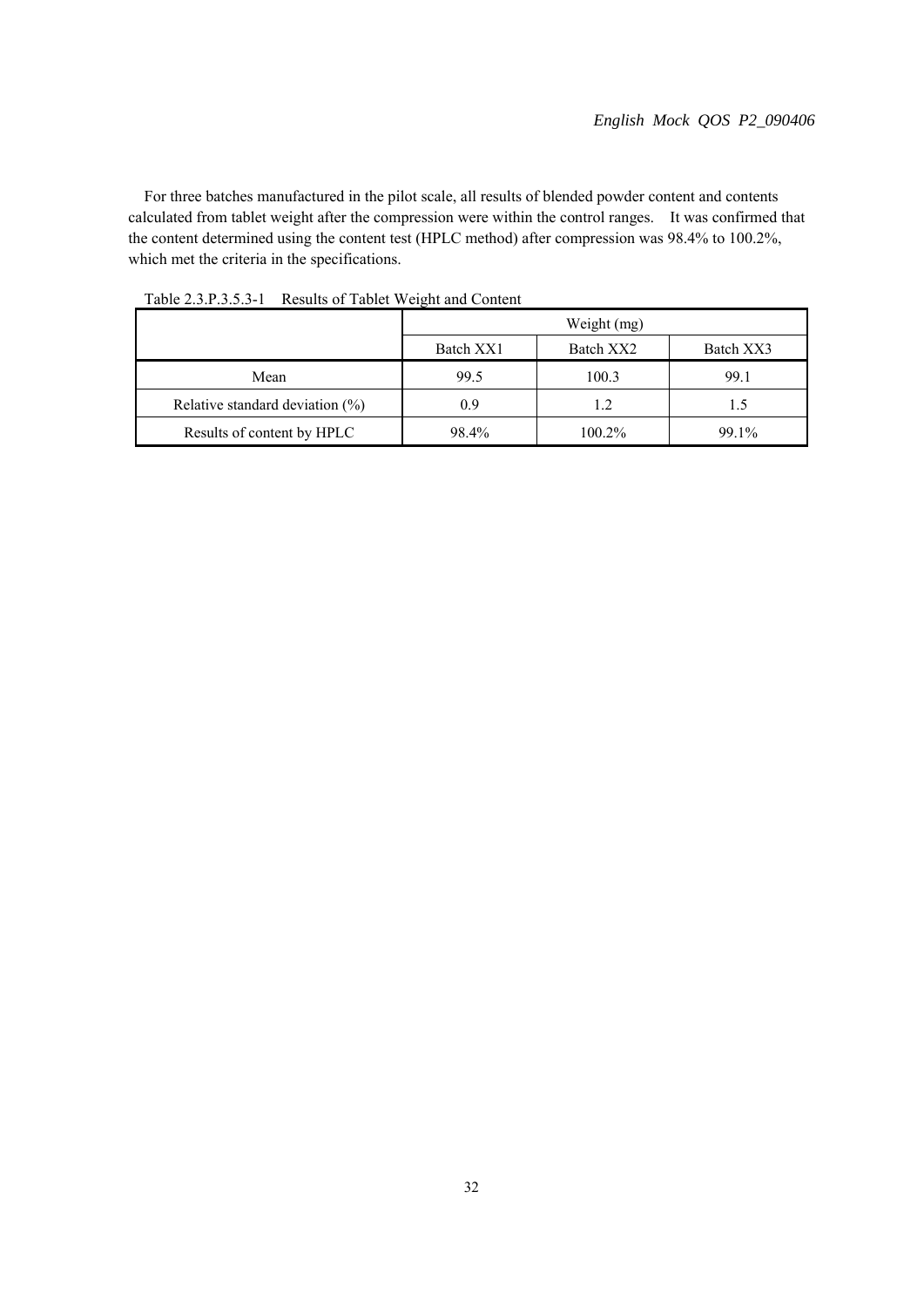# 2.3.P.5 Control of Drug Product (Sakura Tablet, Film-coated Tablet)

The specifications and test methods for Sakura Tablet were set based on the results of Drug Product Development, Stability results and the analytical results of the batches that were manufactured in the pilot scale.

# **2.3.P.5.1 Specifications and Test Methods**

Real-time release is employed for the release test items of Sakura Tablet, content uniformity, dissolution test and content (assay). The summary of the method for real-time release control applied to the items in the Specifications and the test methods have been described. The summaries and criteria for the critical specifications and test methods in the control strategy have also been described.

|                        | Test items                      | Test methods                                                                                                                                                                                 | Specification                                                                                                                          |
|------------------------|---------------------------------|----------------------------------------------------------------------------------------------------------------------------------------------------------------------------------------------|----------------------------------------------------------------------------------------------------------------------------------------|
| Appearance             |                                 | Visual inspection                                                                                                                                                                            | White plain tablet                                                                                                                     |
| Identification         | Ultraviolet-visible<br>spectrum | Ultraviolet-visible<br>spectrophotometry<br>$(\text{acetonitrile/water mixture } (1:1))$                                                                                                     | Amokinol exhibits similar intensities<br>of absorption at the same wavelength,<br>compared to the reference standard.                  |
| Purity                 | Related<br>substances           | HPLC method<br>(absolute calibration curve<br>method)                                                                                                                                        | Individual related substance:<br>Not more than 0.2%<br>Total related substances:<br>Not more than 1.0%                                 |
| Content uniformity     |                                 | Omitted. Because Content Uniformity of amokinol in the blending<br>process and compression pressure in the compression process are<br>monitored.                                             |                                                                                                                                        |
| Content uniformity (*) |                                 | Ultraviolet-visible<br>spectrophotometry<br>$(\text{acetonitrile}/\text{water mixture}(1:1))$                                                                                                | Meet the criterion of drug product<br>homogeneity (Content Uniformity)                                                                 |
| Dissolution test       |                                 | Omitted.<br>are monitored for control.                                                                                                                                                       | Because drug substance particle size, specific surface area of<br>magnesium stearate, lubricant blending time and compression pressure |
| Dissolution test $(*)$ |                                 | Apparatus: Paddle method<br>Test fluid: 0.1% sodium lauryl<br>sulfate<br>Test fluid volume: 900 mL<br>Rotating speed: 50 rpm<br>Assay: HPLC method<br>(absolute calibration curve<br>method) | Dissolution rate in 30 minutes 80%<br>(Q)                                                                                              |
| Content (assay)        |                                 | and on the weight in the compression process.                                                                                                                                                | Based on the content of the blended powder in the blending process                                                                     |
| Content (assay*)       |                                 | HPLC method<br>(internal standard)                                                                                                                                                           | 95.0% to 105.0% of labeled amount                                                                                                      |

Table 2.3.P.5.1-1 Specifications and Test Methods

\* To be used for items described in Section 2.3.P.2.3 Manufacturing Process Development (10) Control Strategy.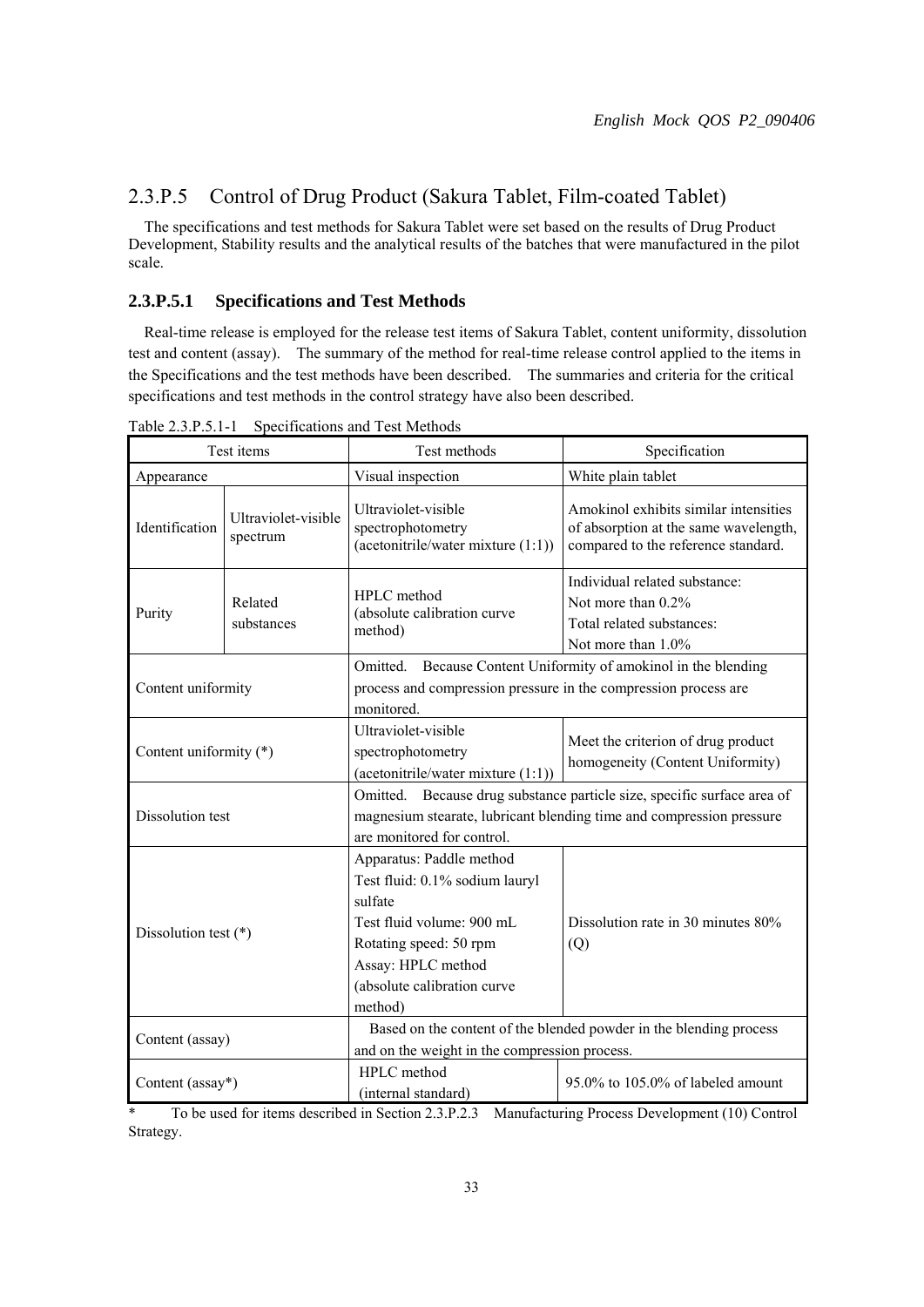## **2.3.P.5.2 Test Methods (Analytical Procedures)**

Note) Only dissolution test, content uniformity and assay are described because real release testings are set for those items. Other analytical procedures must be described.

Real time release was employed for content uniformity, the dissolution test and content (assay). For validation of the test methods and analytical procedures, those used in the real-time release are described in Section 2.3.P.3.4 Management of Critical Processes and Critical Intermediates. The real-time release procedures are described for each item of real-time release tests. The quality test methods performed according to the control strategies such as the results of risk assessment and change in manufacturing site and in stability testing are described.

#### **2.3.P.5.2.1 Dissolution Test**

The real-time release procedures are performed according to the following flow chart.



### **Dissolution test (decision tree)**

- (1) After 3rd process of amokinol drug substance (pulverization of amokinol), drug substance particle size, specific surface area of magnesium stearate in the control of raw materials for Sakura tablets, blending time at 2nd blending process, and compression pressure at 3rd process (compression process) are confirmed to meet the in-process control values.
- (2) The dissolution rate is calculated from the following equation, and the rate which is 85% or more is considered acceptable.

Dissolution rate (%) to the labeled amount of amokinol  $(CxxHxxNxOx) = 108.9 - 11.96 \times d\text{ru}$ substance particle size  $\lceil \log_{10}(d(0.9)) \rceil - 7.556 \times 10^{-5}$  x specific surface area of magnesium stearate  $\text{(cm}^2/\text{g})$  – 0.1849  $\times$  lubricant blending time (minutes) – 3.783\*10<sup>-2</sup>  $\times$  compression pressure (N)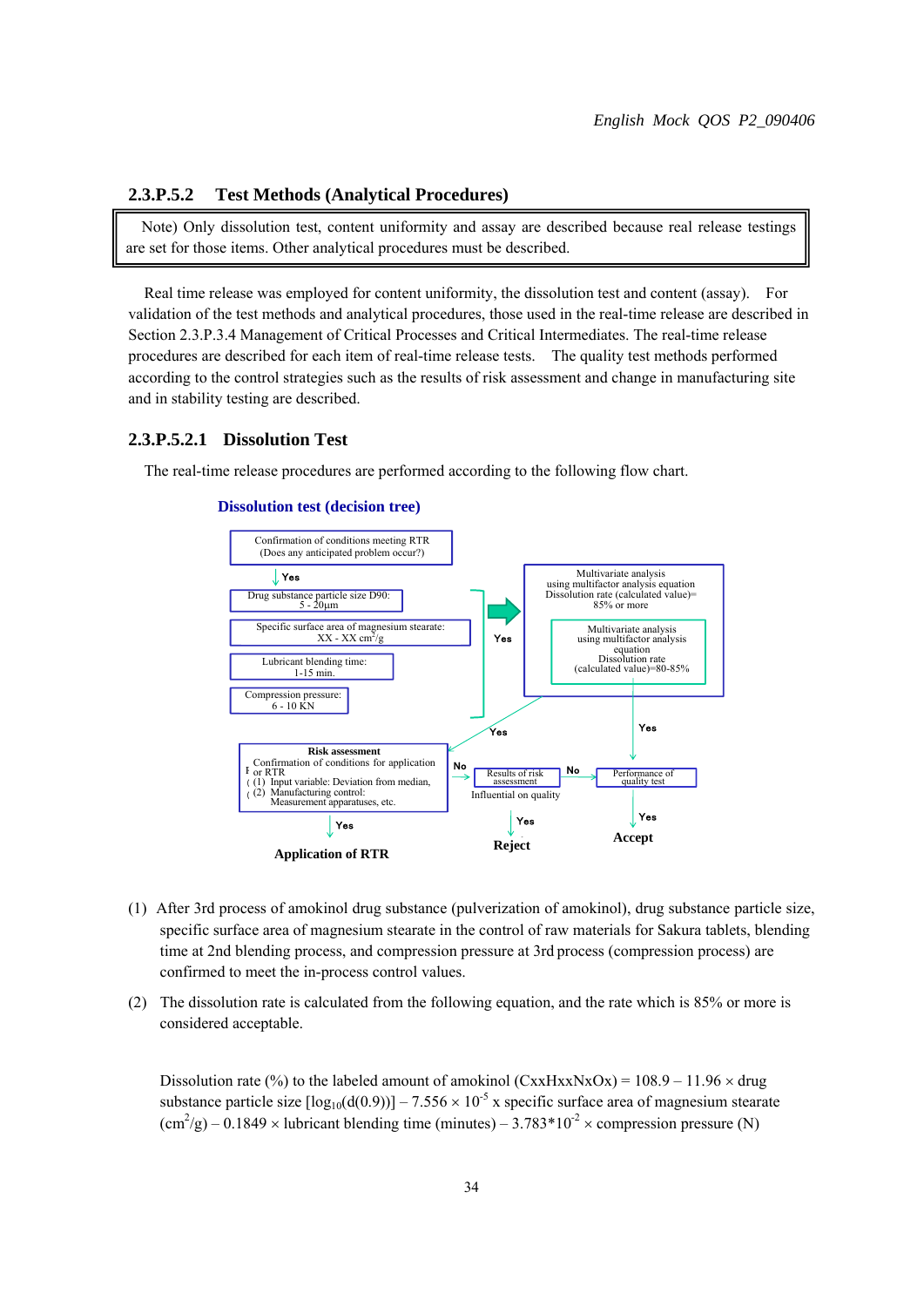When the dissolution rate is 80-85%, the dissolution rate is calculated from the second dissolution test, and the rate which is 80% (Q) or more is considered acceptable.

Take 1 tablet of Sakura Tablets, and perform the test at 50 rpm as directed in the Paddle Method, using 900 mL of 0.1% sodium lauryl sulfate TS. Take not less than 20 mL of the dissolved solution at 30 minutes after starting the test, and filter through a membrane filter (not more than 0.45 μm in pore size). Discard the first X mL of the filtrate, pipet subsequent *V* mL, add 0.1% sodium lauryl sulfate TS to make exactly *V'* mL of a solution containing about XX μg of amokinol (CxxHxxNxxOx) per mL according to the labeled amount, and use this solution as the sample solution.

Separately, weigh accurately about X.XX g of amokinol reference standard, add XX mL of 0.1% sodium lauryl sulphate TS to make exactly XX mL. Pipet 1 mL of this solution, add 0.1% sodium lauryl sulfate TS to make exactly XX mL, and use this solution as the standard solution. Perform the test with the sample solution and the standard solution as directed under the Liquid Chromatography according to the following conditions, and determine peak areas,  $A_T$  and  $A_S$ , of amokinol in each solution by the automatic integration method.

Dissolution rate (%) to the labeled amount of amokinol (CxxHxxNxOx) =  $W_s \times A_T/A_s \times V/V \times 1/C \times$ X.XXX

*W*s: Amount (mg) of amokinol reference standard

*C*: Labeled amount (mg) of amokinol (CxxHxxNxOx) per tablet

Operating conditions

Detector: An ultraviolet absorption photometer (wavelength: 210 nm).

Column: A stainless steel column about 4.6 mm in inside diameter and 15cm in length, packed with octadecylsilanized silica gel for liquid chromatography (5 μm in particle diameter).

Column temperature: A constant temperature of about 40°C.

Mobile phase: A mixture of acetonitrile and water (1:1).

Flow rate: Adjust the flow rate so that the retention time of amokinol is about X minutes.

System suitability

System performance: Proceed with 20 μL of the standard solution under the above operating conditions. Amokinol and the internal standard solution are eluted in this order, and a resolution between their peaks is not less than XX.

System reproducibility: Repeat the test six times with 20 μL of the standard solution under the above operating conditions. The relative standard deviation of the peak area of amokinol is not more than 1.0%.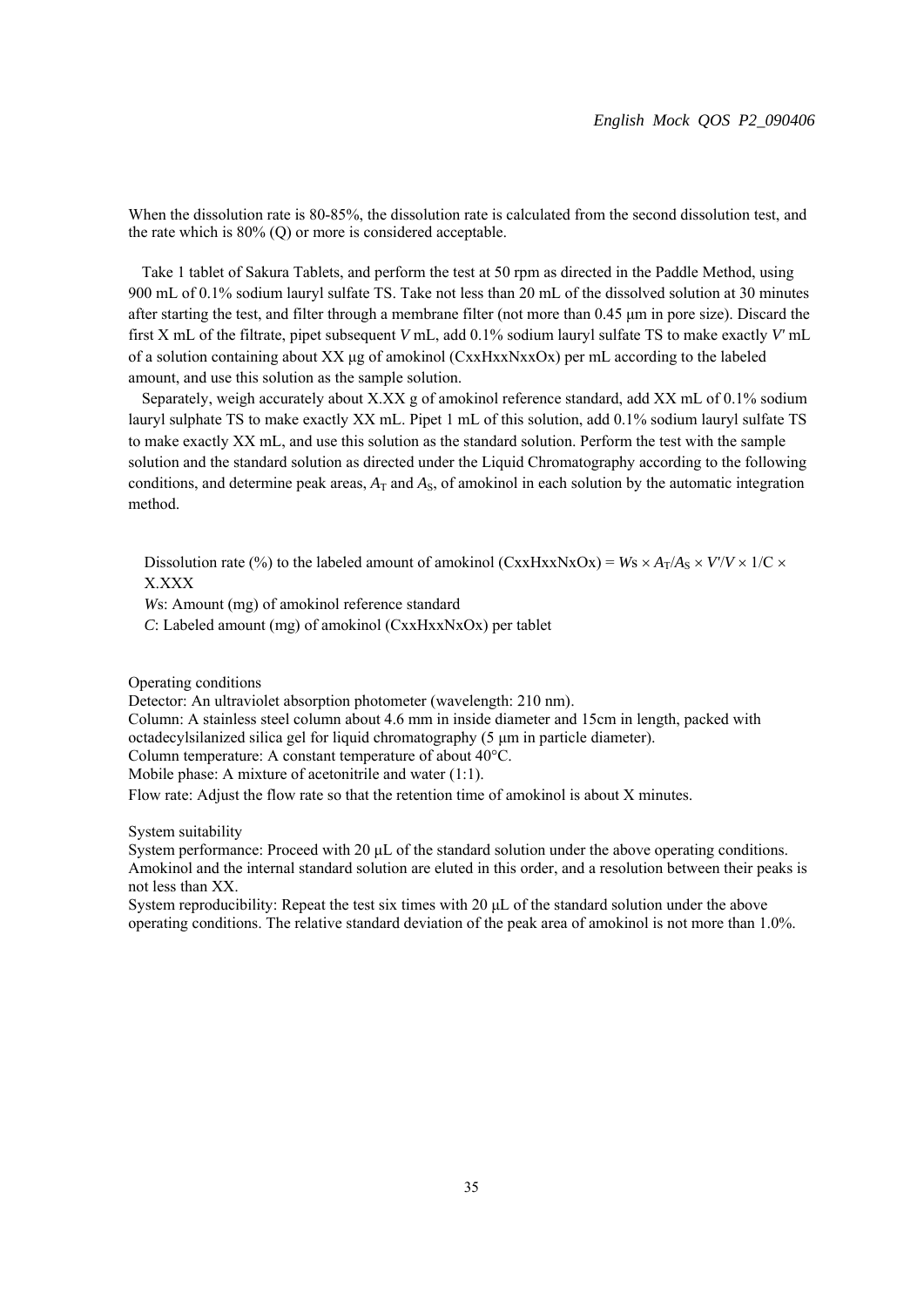## **2.3.P.5.2.2 Content Uniformity**

The real-time release procedures are performed according to the following flow chart.





**Application of RTR** 

The blending homogeneity at the 1st process (blending process) and tablet weight at the 3rd process (compression process) are confirmed to meet the in-process control values. When the results obtained by NIR cannot be employed in blending homogeneity monitoring at blending process, and the test is performed on samples taken from 6 sampling points according to the content of blended powder (HPLC) described in 2.3.P.3.3.1.

When it is judged from the results of risk assessment that quality test is necessary, the content uniformity test is performed by the following method: the requirements are met. Take 1 tablet of Sakura tablets, add 50 mL of a mixture of acetonitrile and water (1:1), shake until the tablet is disintegrated, radiate ultrasound for 10 minutes, and add a mixture of acetonitrile and water (1:1) to male exactly 100 mL. Filtrate this solution through a membrane filter (0.45 μm in pore size), and use the filtrate as the sample solution. Separately, weigh accurately about X.XX g of amokinol reference standard, dissolve in a mixture of acetonitrile and water (1:1) to make exactly *V* mL. Pipet 5 mL of this solution, add a mixture of acetonitrile and water (1:1) to make exactly 100 mL, and use this solution as the standard solution. Perform the test with these solutions as directed under the Ultraviolet Visible Spectrophotometry and determine absorbance of  $A_T$  and  $A_S$  at 284 nm using a mixture of acetonitrile and water (1:1) as the blank.

Amount (mg) of amokinol =  $W_S \times A_T/A_S \times X.XXX$ *W<sub>S</sub>*: Amount (mg) of amokinol reference standard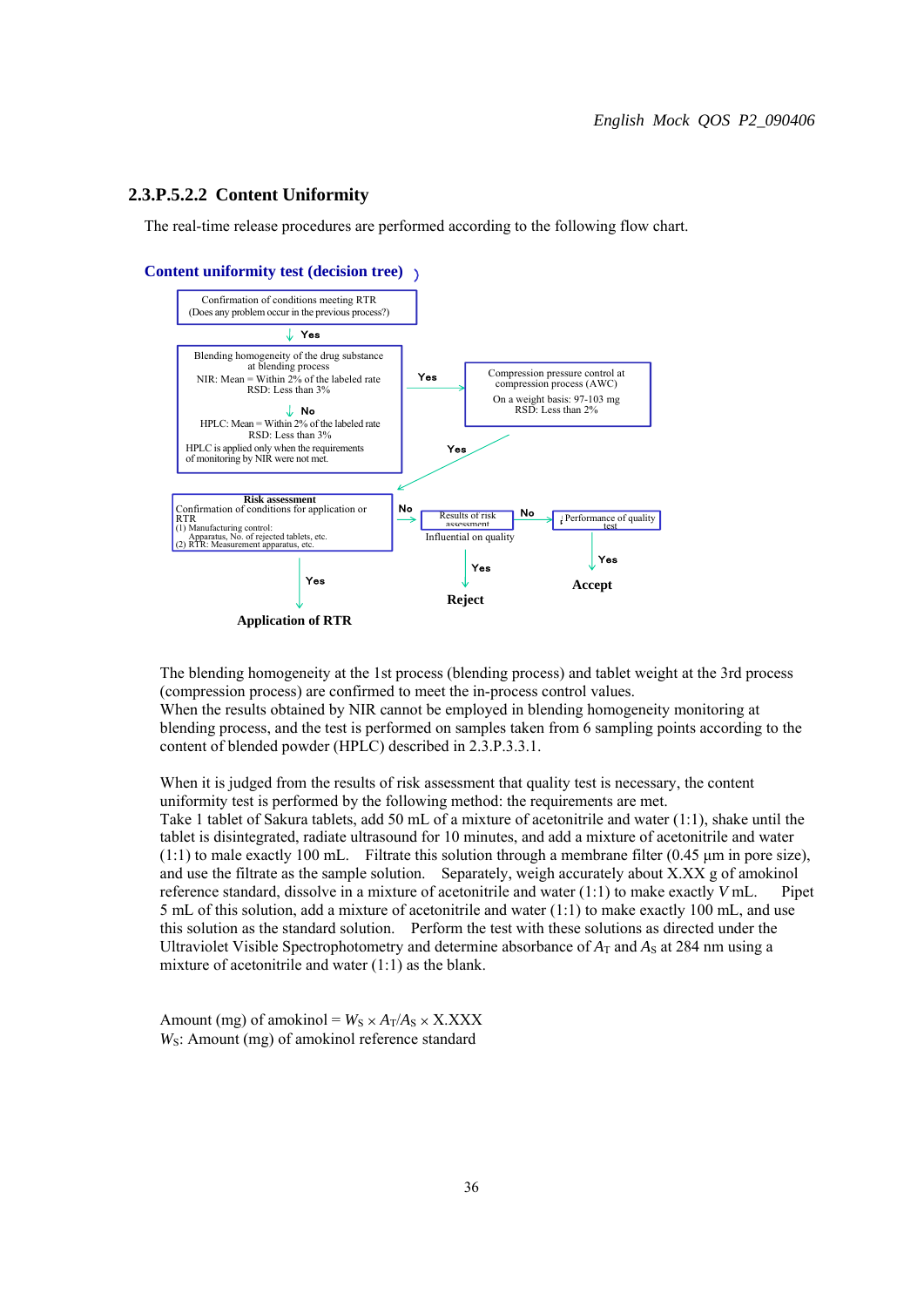#### **2.3.P.5.2.3 Content (assay)**

The real-time release procedures are performed according to the following flow chart.

#### **Content (decision tree)**



The amount of amokinol is calculated by the following equation.

Amount  $(\%)$  to labeled amount of amokinol  $(CxxHxxNxXox) =$  Content  $(\%)$  of amokinol in blended powder at 1st process (blending process)  $\times$  tablet weight (mg) after 3rd process (compression)/*C C*: Labeled amount (mg) of amokinol (CxxHxxNxOx) per tablet

When it is judged from the results of risk assessment that the quality test is necessary, the amount of amokinol is measured by the following assay method.

Weigh accurately, and powder not less than 20 Sakura tablets. Weigh accurately a portion of powder, equivalent to about  $X.XXX$  g of amokinol according to the labeled amount, add exactly  $XX$  mL of the internal standard solution, and shake thoroughly for XX minutes. Centrifuge this solution, to XX mL of the supernatant add the mobile phase to make XX mL, and use this solution as the sample solution.

Separately, weigh accurately about X.XXX g of amokinol reference standard, dissolve in the mobile phase to make exactly XX mL. Pipet XX mL of this solution, add the mobile phase to make XX mL, and use this solution as the standard solution. Perform the test with 20 μL each of the sample solution and the standard solution as directed under the Liquid Chromatography according to the following conditions, and determine peal areas, QT and QS, of amokinol in each solution.

Amount (mg) of amokinol (CxxHxxNxOx) =  $W_S \times Q_T/Q_S \times X.XXX$ *W<sub>S</sub>*: Amount (mg) of amokinol reference standard Internal standard solution  $= A$  solution in a mixture of acetonitrile and water (1:1) (1 in 2000)

Operating conditions

Detector: An ultraviolet absorption photometer (wavelength: 210 nm).

Column: A stainless steel column about 4.6 mm in inside diameter and 15 cm in length, packed with octadecylsilanized silica gel for liquid chromatography (5 μm in particle diameter).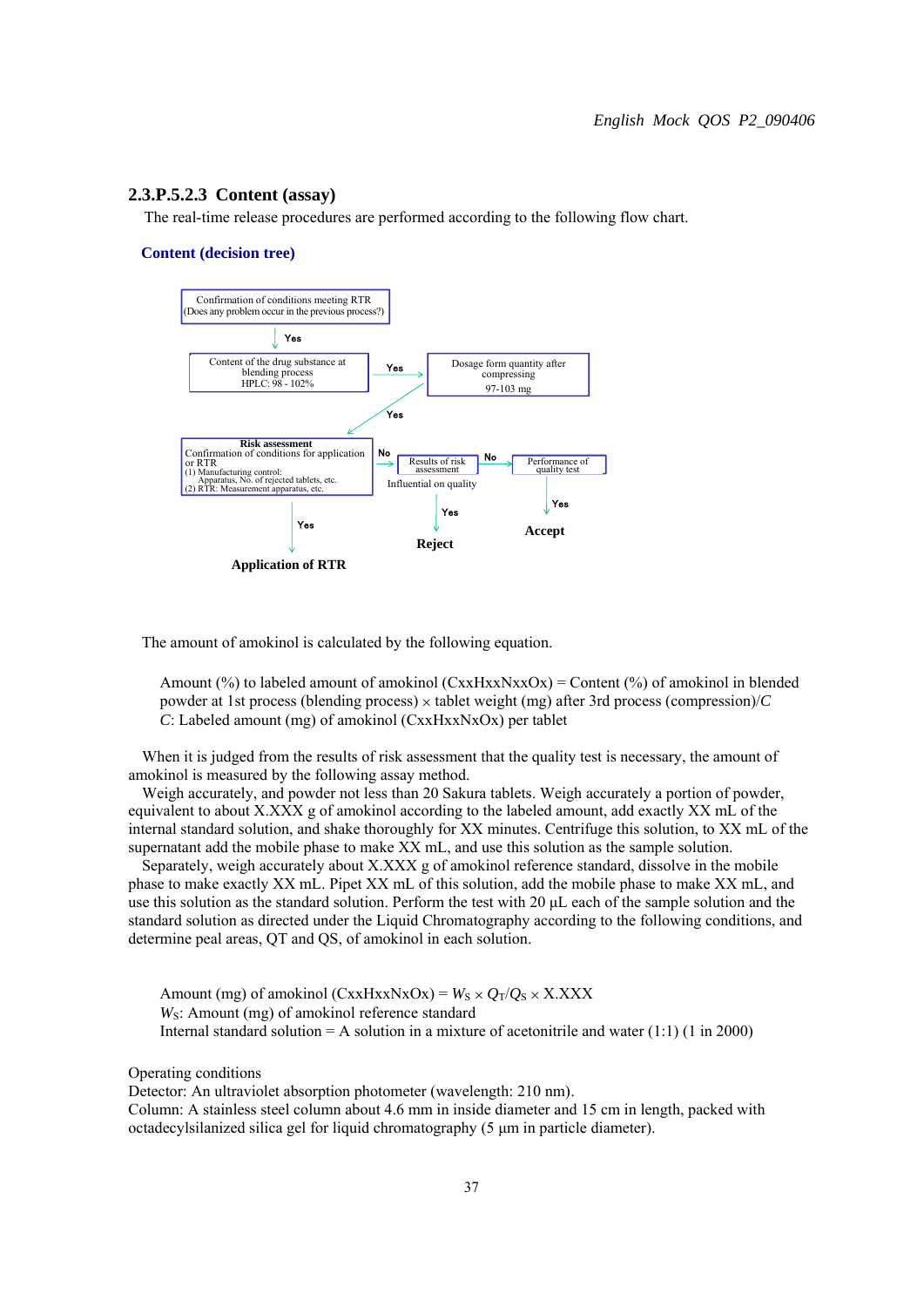Column temperature: A constant temperature of about 40°C. Mobile phase: A mixture of acetonitrile and water (1:1). Flow rate: Adjust the flow rate so that the retention time of amokinol is about X minutes.

System suitability

System performance: Proceed with 20 μL of the standard solution under the above operating conditions. Amokinol and the internal standard are eluted in this order, and a resolution between their peaks is not less than XX.

System reproducibility: Repeat the test six times with 20 μL of the standard solution under the above operating conditions. The relative standard deviation of the peak area of amokinol is not more than 1.0%.

# **2.3.P.5.3 Validation of Test Methods (Analytical Procedures)**

Note: Only dissolution test is decribed

# **2.3.P.5.3.1 Dissolution Test**

Analytical validation is as summarized in Table 2.3.P.5.3-1, and has been shown by the results of linearity, accuracy, and precision to be suitable as analytical method.

|                        | Items                                            | Results                  |
|------------------------|--------------------------------------------------|--------------------------|
|                        | Correlation coefficient                          | $r = 0.99994$            |
| Linearity              | Regression formula                               | $y = 0.00191x + 0.00090$ |
|                        | Residual sum of squares                          | $6.8694 \times 10^{-6}$  |
| Range $(\% )$          |                                                  | 0 to 150                 |
|                        | Recovery rate $(\% )$                            | 100.6                    |
| Accuracy               | 95% confidence interval of accuracy              | $-1.94$ to 2.94          |
|                        | Standard deviation                               | 0.84                     |
|                        | Relative standard deviation $(\%)$               | 0.84                     |
| Repeatability          | 95% confidence interval of standard<br>deviation | $0.60 \text{ to } 1.44$  |
|                        | Standard deviation                               | 0.8                      |
|                        | Relative standard deviation $(\%)$               | 0.8                      |
| Intermediate precision | 95% confidence interval of standard<br>deviation | $0.7 \text{ to } 1.0$    |

Table 2.3.P.5.3.1-1 Summary of Validation of Analytical Procedure

# **2.3.P.5.3.2 Content Uniformity**

**2.3.P.5.3.3 Content (Assay)**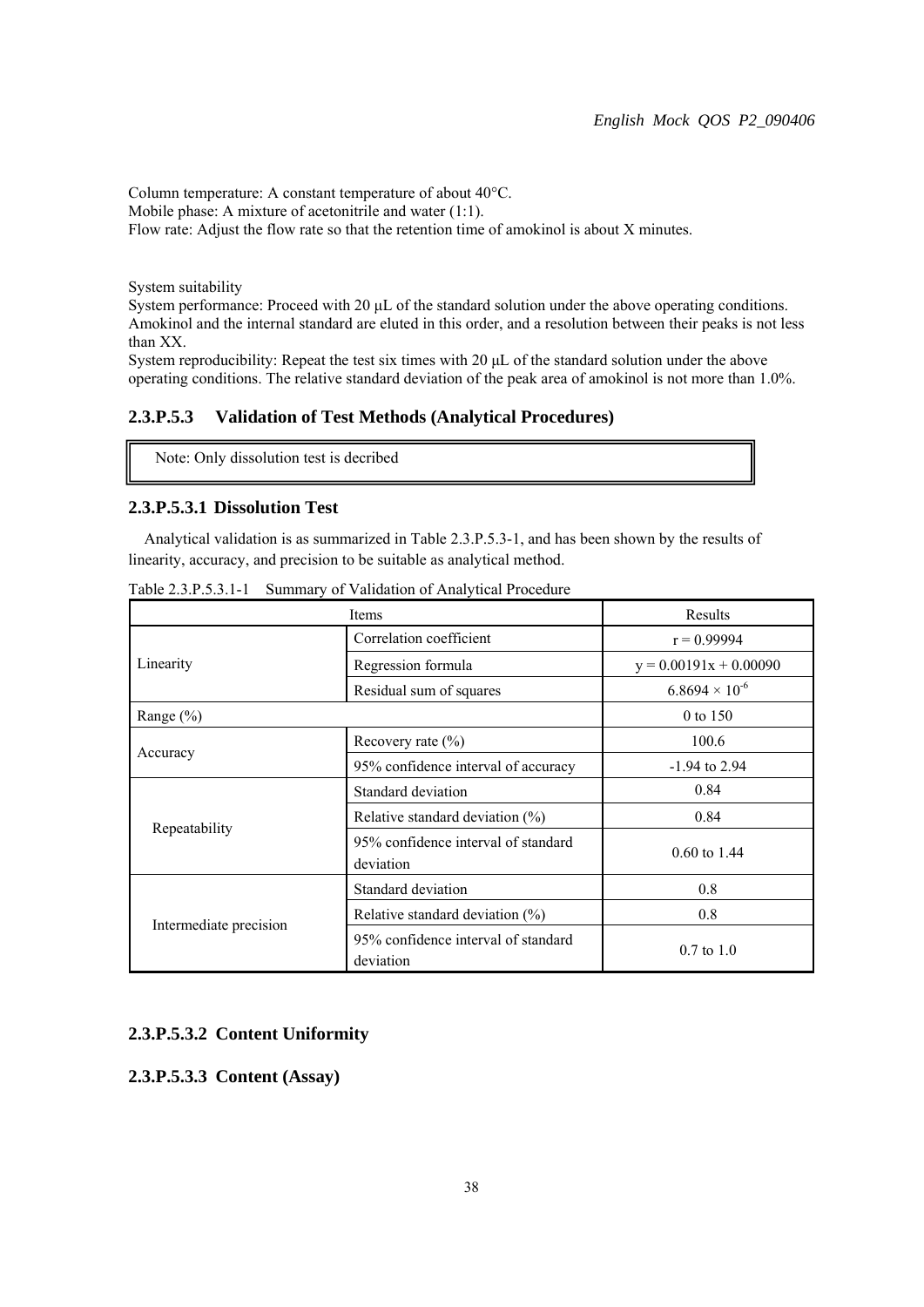# **2.3.P.5.4 Batch Analyses**

# **2.3.P.5.5 Characterisation of Impurities**

# **2.3.P.5.6 Justification of Specification and Test Methods**

Note: Only dissolution test is decribed

# **2.3.P.5.6.1 Dissolution Test**

It has been decided to control drug substance particle size, specific surface area of magnesium stearate, blending time at 2nd blending process, compression pressure as real-time release in place of the dissolution test. When the dissolution rate (%) calculated from these 4 items is not less than 85%, the real-time release was considered acceptable taking into account the separately established quality test specification, dissolution rate (%) =  $80\%$ Q. When the calculated dissolution rate is 80-85% and the results of risk assessment indicates that this is not considered to affect the quality, the separately established quality tests is performed on the batch in issue.

# **2.3.P.5.6.1.1 Justification of Specification and Methods of Dissolution Test**

Setting of dissolution test using the paddle method, in accordance with JP general tests, processes and apparatus was investigated. The dissolution rate was assayed by HPLC method.

With tablets manufactured in processes with varied parameters (refer to P.2.3. Manufacturing Process Development), dissolution tests were performed using each of the test fluids, Solution 1 and Solution 2, under the following conditions: solvent volume =  $900$  mL,  $50$  rpm. Not all the tablets were fully dissolved under these conditions.

Then, 0.1% polysorbate 80 was added to the test fluids. Although the compounded tablets were nearly 100% dissolved after 15 minutes, it was not possible to discriminate each tablet batch as shown in Figure 2.3.P.5.4-1.

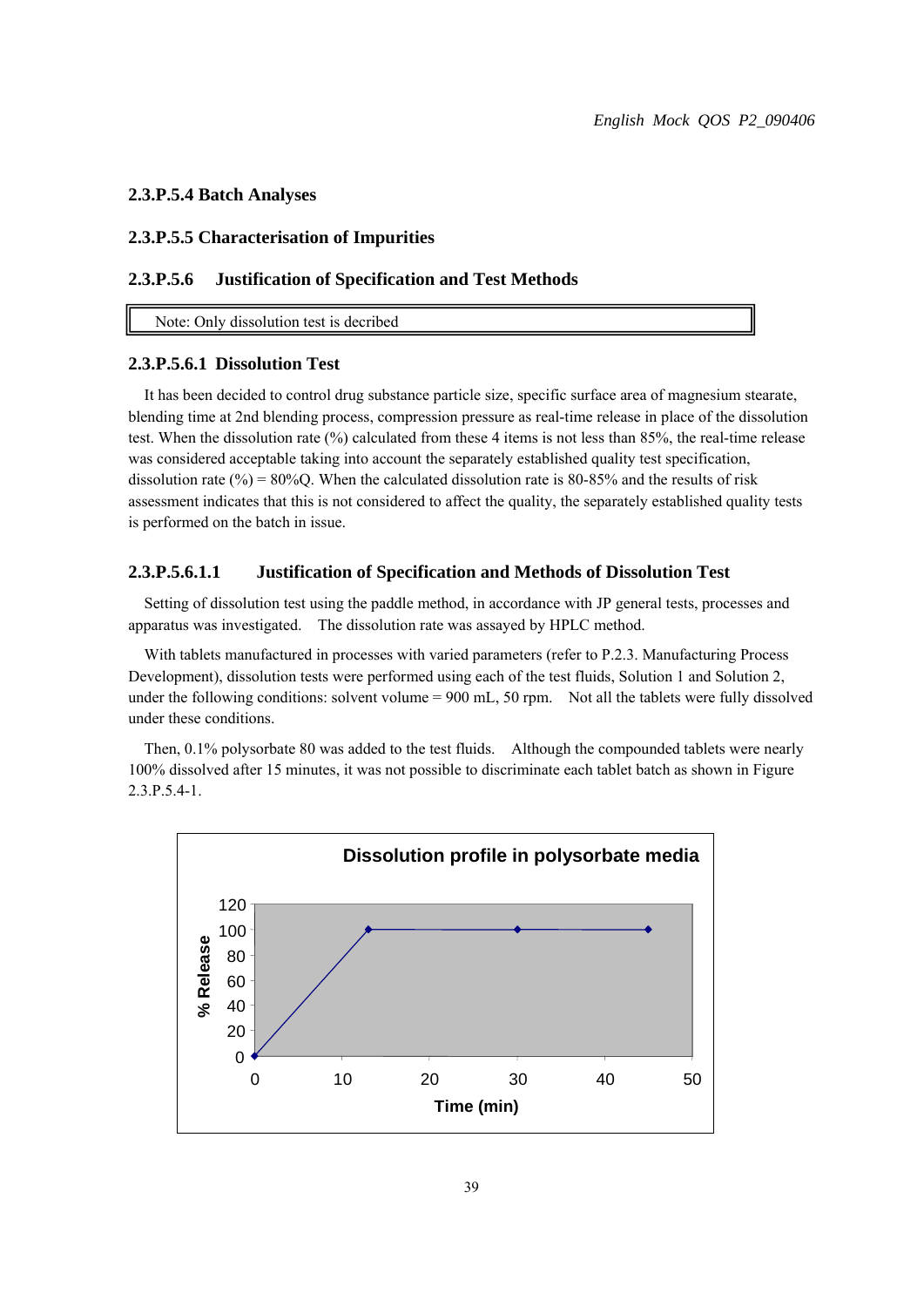Figure 2.3.P.5.4-1 Dissolution Profiles in the Polysorbate 80 Added Test Fluids

In addition, the dissolution test method was evaluated in a test fluid with 0.1% sodium lauryl sulphate. The results indicated that sufficient discrimination capability and dissolution were obtained using this test fluid as shown in Figure 2.3.P.5.4-2.



Figure 2.3.P.5.4-2 Dissolution Profiles in 0.1% Sodium Lauryl Sulphate Test Fluid

Based on the above results, the test fluid of 0.1% sodium lauryl sulphate was chosen in which a difference in the dissolution of the inter-products was observed. A sampling point at 30 minutes after start of dissolution was selected, where the dissolution profiles become steady.

As the linearity, accuracy and precision were all satisfactory, as shown in Table 2.3.P.5.3-1 Summary of Validation of Analytical Procedure, the analytical procedures have been justified.

# **2.3.P.5.6.2 Content Uniformity**

# **2.3.P.5.6.3 Content (Assay)**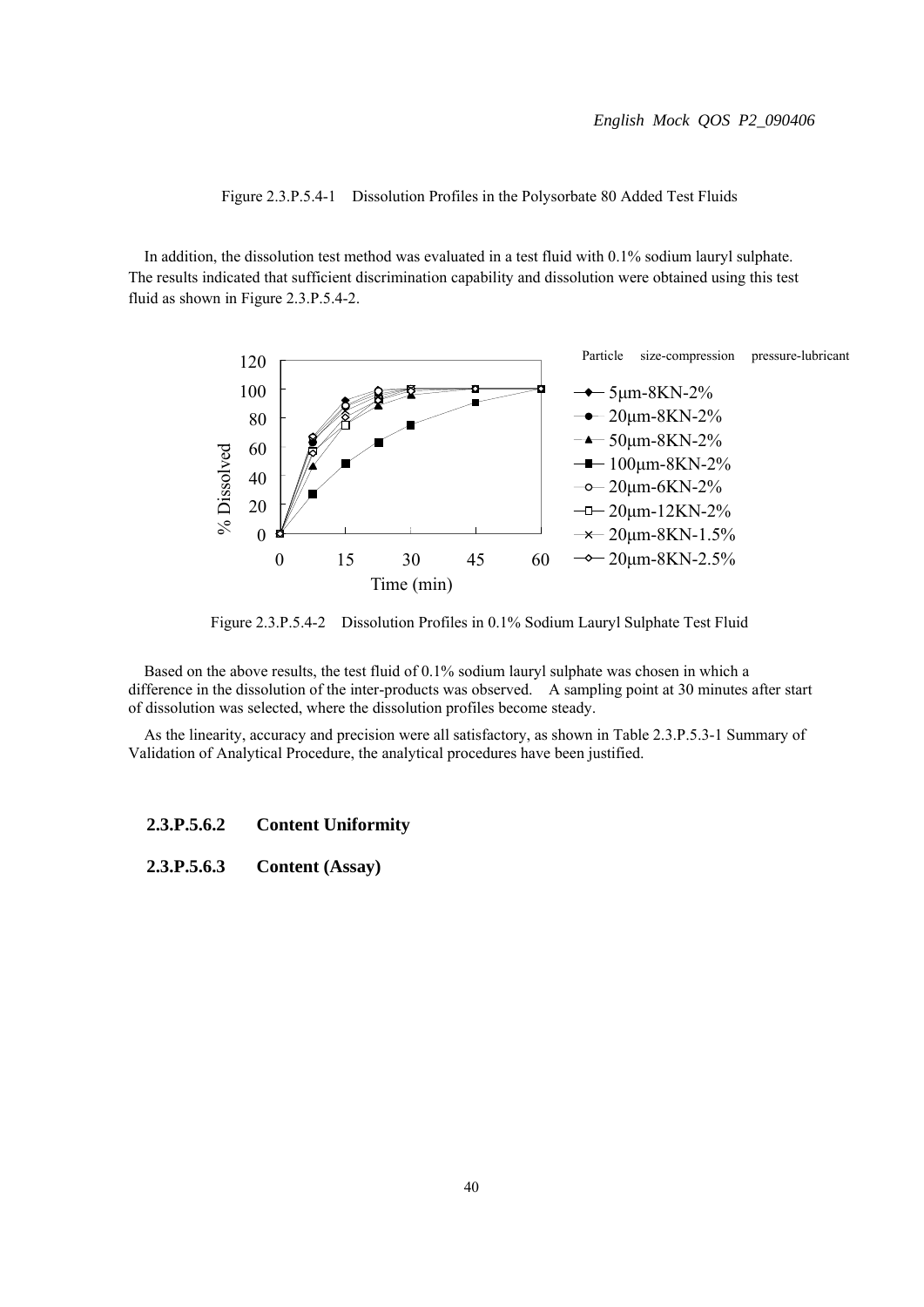*English Mock QOS P2\_090406*

MODULE 3: Quality

Generic name: Amokinol

# **3.2.P.2 PHARMACEUTICAL DEVELOPMENT Sakura Tablet**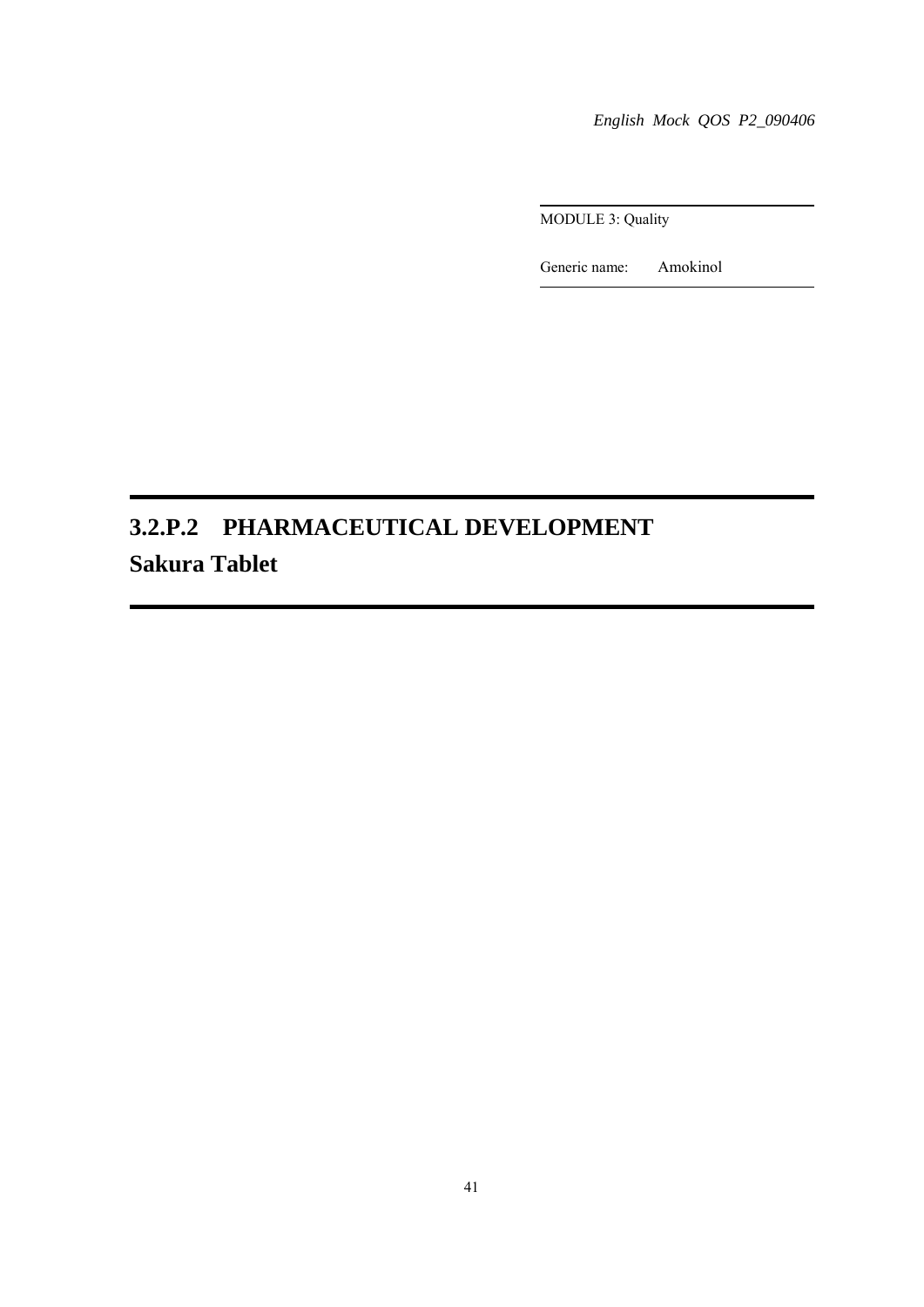# 3.2.P.2 Pharmaceutical Development (Sakura Tablet, Film-coated Tablet)

# **3.2.P.2.2 Drug Product**

# **3) Initial Risk Assessment**

Preliminary Hazard Analysis  $(PHA)^1$  was used for the initial risk assessment.

 First, the following quality attributes were listed as below from the target product profile of Sakura Tablet.

- *In vivo* performance
- Dissolution
- Assay
- Degradation
- Content uniformity
- Appearance
- Friability
- Chemical stability
- Physical stability

 Material attributes and processes that are likely to affect tablet quality attributes were selected as hazards from process inputs, and listed as below.

- Drug substance particle size
- Filler selection
- Moisture control in manufacturing process
- Blending
- Lubrication
- Compression
- Coating
- Packaging

 The severity and probability of risks on which each hazard has an effect are rated during risk assessment using PHA.

Definitions of severity and probability are shown in Figure 3.2.P.2.2-1.

| Severity     | Score |
|--------------|-------|
| Minor        |       |
| Major        |       |
| Critical     |       |
| Catastrophic |       |

| Severity     | Score | Probability   | Score |
|--------------|-------|---------------|-------|
| Minor        |       | Very unlikely |       |
| Major        |       | Remote        |       |
| Critical     |       | Occasional    |       |
| Catastrophic |       | Probable      |       |
|              |       | Frequent      |       |

Figure 3.2.P.2.2-1 Definition of Severity and Probability in PHA

 The risk assessment in this development stage were qualitatively evaluated by team members who are responsible for developing the drug product, based on experience in the development of drug products, namely oral solid dosage and research data of Sakura Tablet. The results of the evaluation were discussed and confirmed by the team members. When the rating given by the team members differed, the higher risk rating was employed.

 <sup>1)</sup> *Preliminary Hazard Analysis*, Marvin Rausand, Norwegian University of Science and Technology, May 2005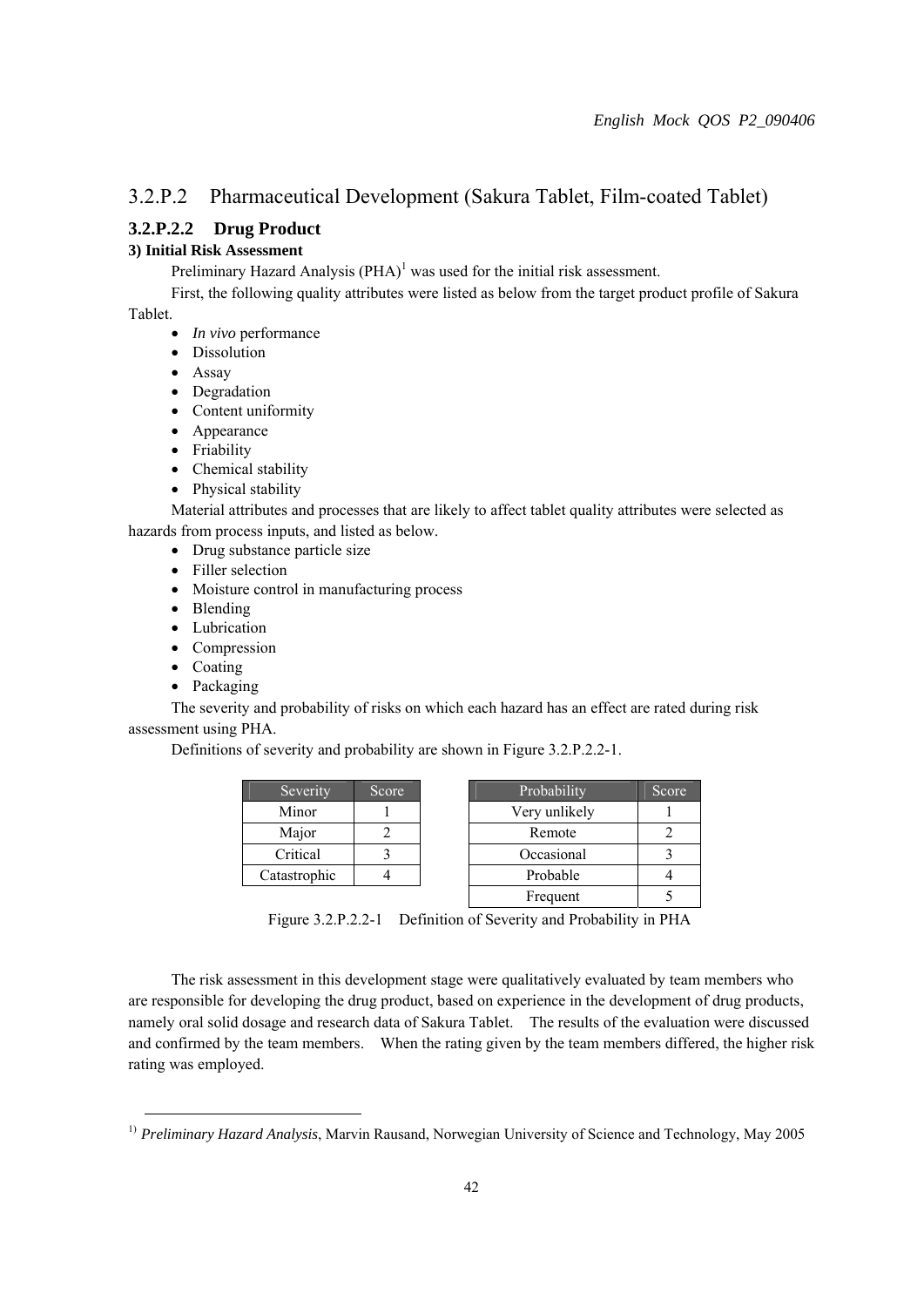Criteria for severity and probability are qualitatively shown in Figure 3.2.P.2.2-2. The degree of each definition is shown below.

**Severity** 

- Catastrophic: Products will be recalled by the degree of effects of the hazard.
- Critical: The manufacturing line will be stopped (product shortage will occurred) by the degree of effects of the hazard.
- Major: Products will be deviated by the degree of effects of the hazard.
- Minor: No effects on the product quality properties.

#### **Probability**

| $\bullet$ Frequent: | Outbreak frequency not less than about once per month, assuming the |
|---------------------|---------------------------------------------------------------------|
|                     | manufacture of about 100 lots per year                              |

- Probable: Outbreak frequency about once per month
- 
- Occasional: Outbreak frequency about once per year<br>• Remote: Outbreak frequency about once every 10 Outbreak frequency about once every 10 years
- Very unlikely: Outbreak frequency about once every 100 years or less

 Each hazard was rated by their severity and probability, then classified into high risk (H), medium risk (M) or low risk (L) according to the risk rating table shown in Table 3.2.P.2.2-2.

 Hazards with high risk or medium risk must be controlled as low risk by the control strategy from the drug product design.

| Probability<br>Severity |   | $\overline{2}$ | 3 | 4 | 5 |
|-------------------------|---|----------------|---|---|---|
| Catastrophic: 4         | M | Н              | Н | H | н |
| Critical: 3             |   | М              | M | Н | Н |
| Major: 2                |   |                | M | М | Н |
| Minor: 1                |   |                |   | M |   |

H High risk

M Medium risk

L Low risk

Table 3.2.P.2.2-2 Risk Ranking of Preliminary Hazard Analysis

 The results of the actual score rating and risk ranking using the PHA described above are shown in Table 3.2.P.2.2-1 and summarized in Figure 3.2.P.2.2-3.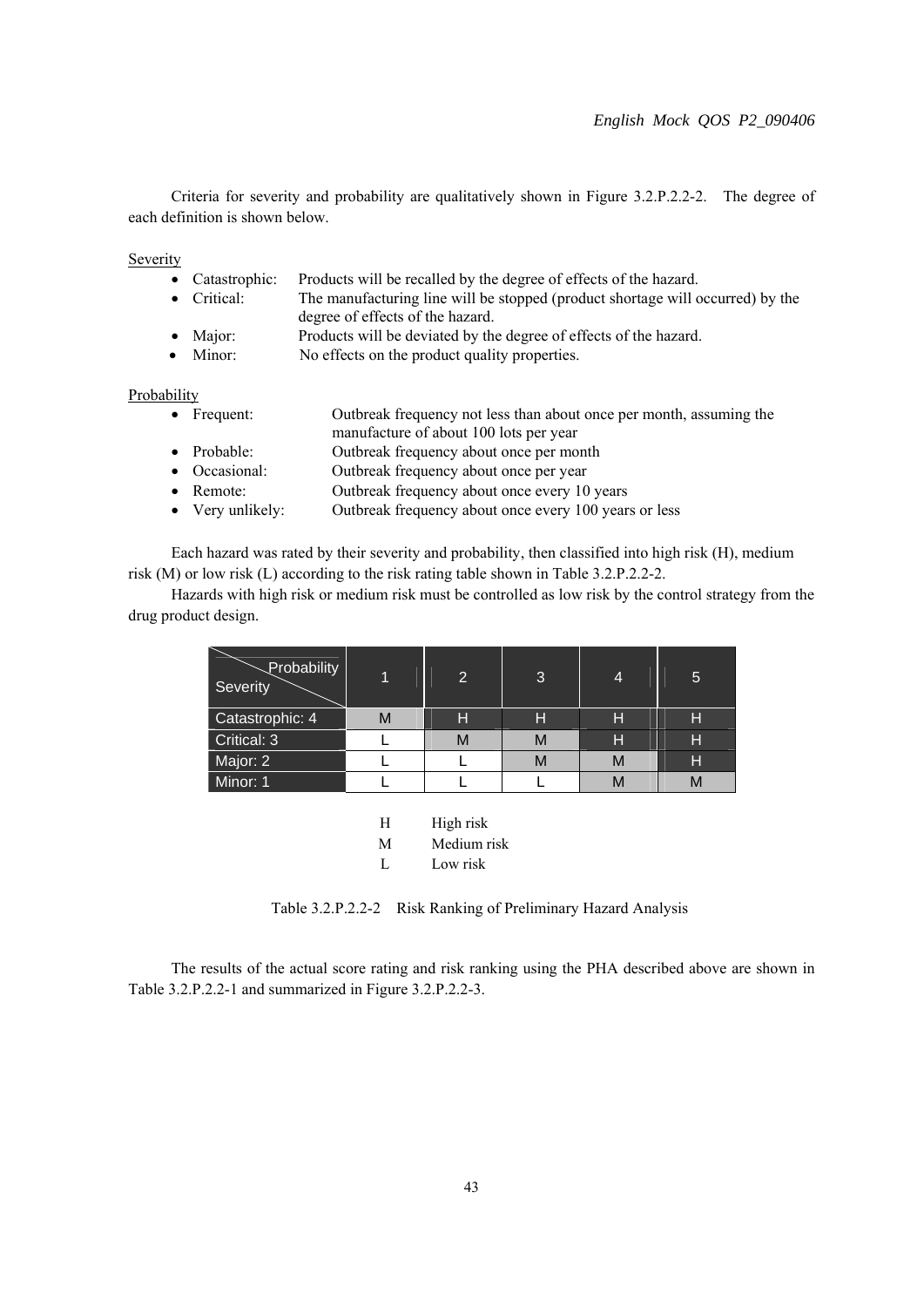| Hazard                            | Event                | Severity                | Probability             | Risk score  |
|-----------------------------------|----------------------|-------------------------|-------------------------|-------------|
| Drug substance particle size      | In vivo performance  | 3                       | 5                       | Η           |
| Drug substance particle size      | Dissolution          | $\overline{\mathbf{3}}$ | 5                       | H           |
| Drug substance particle size      | Assay                | 3                       | 1                       | L           |
| Drug substance particle size      | Degradation          | $\overline{c}$          | 1                       | L           |
| Drug substance particle size      | Content uniformity   | 3                       | 3                       | M           |
| Drug substance particle size      | Appearance           | 1                       | 1                       | L           |
| Drug substance particle size      | Friability           | $\mathbf{1}$            | $\overline{2}$          | L           |
| Drug substance particle size      | Stability - chemical | $\mathbf{1}$            | $\overline{c}$          | L           |
| Drug substance particle size      | Stability - physical | 1                       | $\overline{2}$          | L           |
| Filler selection                  | In vivo performance  | 3                       | $\overline{3}$          | M           |
| Filler selection                  | Dissolution          | 3                       | 4                       | H           |
| Filler selection                  | Assay                | $\mathbf{1}$            | $\overline{2}$          | L           |
| Filler selection                  | Degradation          | $\mathbf{1}$            | $\overline{3}$          | L           |
| Filler selection                  | Content uniformity   | $\overline{2}$          | $\overline{2}$          | L           |
| Filler selection                  | Appearance           | 3                       | 3                       | $\mathbf M$ |
| Filler selection                  | Friability           | $\overline{4}$          | $\overline{4}$          | H           |
| Filler selection                  | Stability - chemical | 3                       | 3                       | M           |
| Filler selection                  | Stability - physical | 3                       | $\overline{3}$          | M           |
| Moisture control in manufacturing | In vivo performance  | $\mathbf{1}$            | $\overline{c}$          | L           |
| Moisture control in manufacturing | Dissolution          | 1                       | $\overline{3}$          | L           |
| Moisture control in manufacturing | Assay                | $\overline{c}$          | $\overline{4}$          | M           |
| Moisture control in manufacturing | Degradation          | 4                       | $\overline{4}$          | H           |
| Moisture control in manufacturing | Content uniformity   | $\mathbf{1}$            | $\mathbf{1}$            | L           |
| Moisture control in manufacturing | Appearance           | 1                       | 2                       | L           |
| Moisture control in manufacturing | Friability           | $\overline{2}$          | $\overline{2}$          | L           |
| Moisture control in manufacturing | Stability - chemical | 3                       | $\overline{\mathbf{3}}$ | M           |
| Moisture control in manufacturing | Stability - physical | $\overline{c}$          | $\overline{2}$          | L           |

# Table 3.2.P.2.2-1 Results of PHA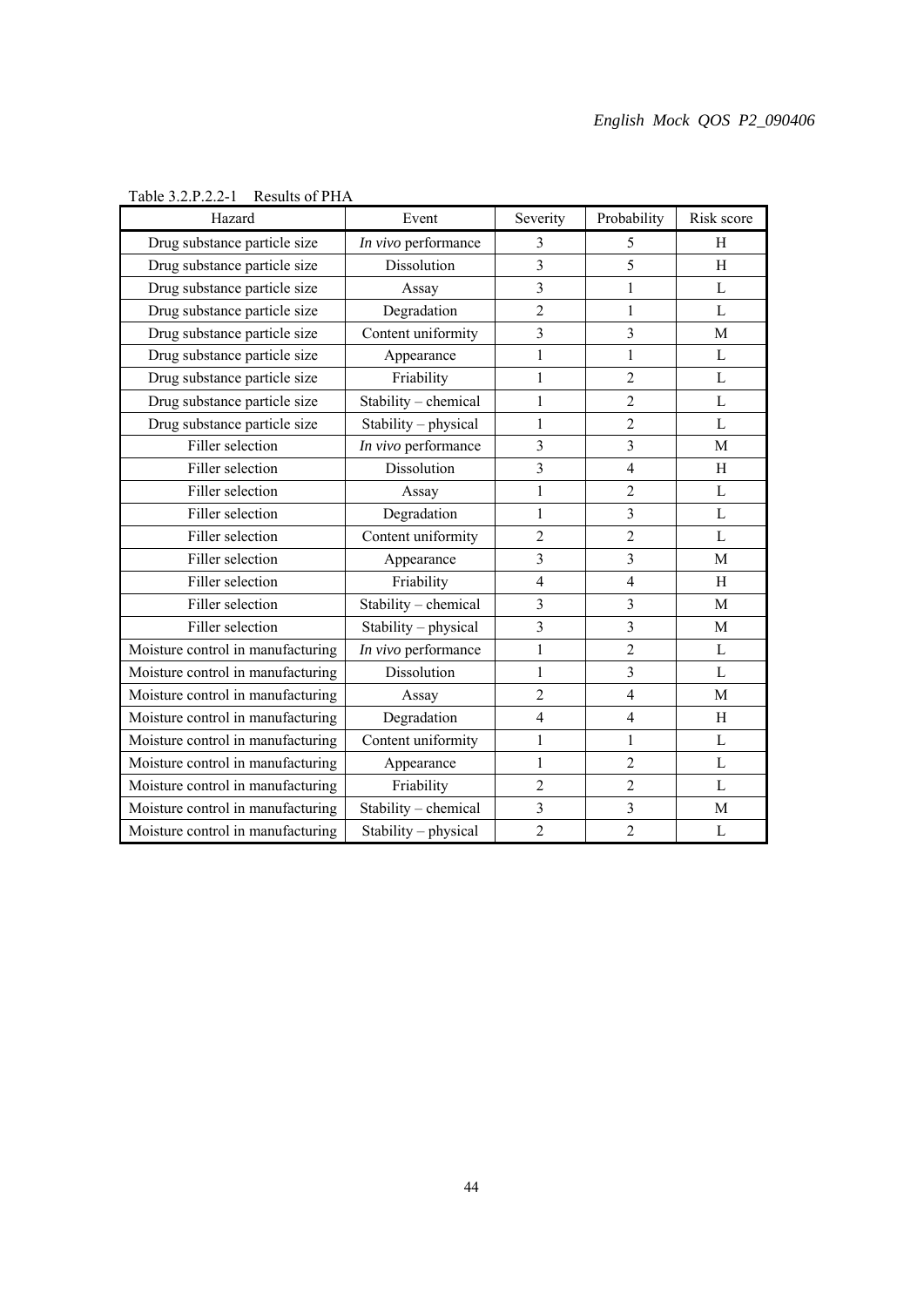| Hazard      | Event                | Severity                | Probability             | Risk score     |
|-------------|----------------------|-------------------------|-------------------------|----------------|
| Blending    | In vivo performance  | 2                       | 2                       | L              |
| Blending    | Dissolution          | 1                       | $\overline{2}$          | $\overline{L}$ |
| Blending    | Assay                | $\overline{\mathbf{3}}$ | $\overline{\mathbf{3}}$ | $\mathbf{M}$   |
| Blending    | Degradation          | $\mathbf{1}$            | $\overline{2}$          | L              |
| Blending    | Content uniformity   | 3                       | 3                       | $\mathbf M$    |
| Blending    | Appearance           | $\overline{c}$          | $\overline{2}$          | $\overline{L}$ |
| Blending    | Friability           | $\mathbf{1}$            | $\overline{2}$          | L              |
| Blending    | Stability - chemical | $\,1$                   | $\overline{2}$          | $\Gamma$       |
| Blending    | Stability - physical | $\,1$                   | $\overline{2}$          | L              |
| Lubrication | In vivo performance  | 3                       | $\overline{3}$          | M              |
| Lubrication | Dissolution          | $\overline{\mathbf{3}}$ | $\overline{4}$          | H              |
| Lubrication | Assay                | $\mathbf{1}$            | $\overline{c}$          | $\overline{L}$ |
| Lubrication | Degradation          | $\,1$                   | $\overline{2}$          | L              |
| Lubrication | Content uniformity   | 3                       | $\overline{3}$          | M              |
| Lubrication | Appearance           | $\overline{c}$          | $\overline{\mathbf{3}}$ | M              |
| Lubrication | Friability           | $\overline{\mathbf{3}}$ | 3                       | M              |
| Lubrication | Stability - chemical | $\mathbf{1}$            | $\overline{2}$          | L              |
| Lubrication | Stability - physical | $\overline{c}$          | $\overline{2}$          | L              |
| Compression | In vivo performance  | $\overline{\mathbf{3}}$ | $\overline{3}$          | M              |
| Compression | Dissolution          | $\overline{\mathbf{3}}$ | $\overline{\mathbf{3}}$ | M              |
| Compression | Assay                | $\overline{c}$          | $\overline{2}$          | L              |
| Compression | Degradation          | $\overline{c}$          | $\overline{2}$          | L              |
| Compression | Content uniformity   | $\mathbf{1}$            | $\overline{2}$          | L              |
| Compression | Appearance           | $\overline{2}$          | $\overline{4}$          | M              |
| Compression | Friability           | $\overline{c}$          | $\overline{4}$          | M              |
| Compression | Stability - chemical | $\mathbf{1}$            | $\overline{c}$          | L              |
| Compression | Stability - physical | $\overline{2}$          | 3                       | M              |

Table 3.2.P.2.2-1 Results of PHA (continued)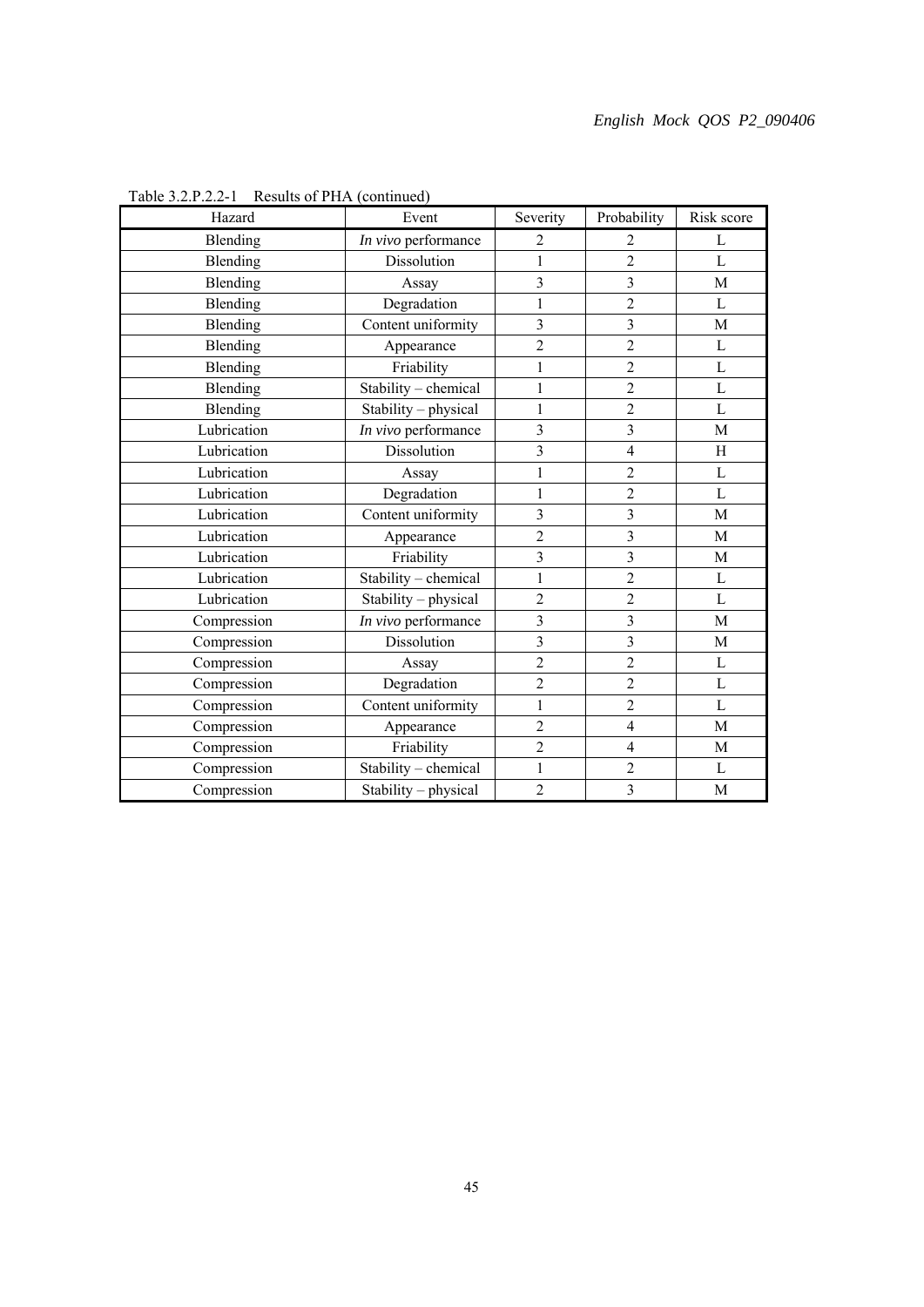| Hazard    | Event                | Severity       | Probability    | Risk score |
|-----------|----------------------|----------------|----------------|------------|
| Coating   | In vivo performance  | 2              | 2              | L          |
| Coating   | Dissolution          | $\overline{2}$ | 2              | L          |
| Coating   | Assay                | $\overline{2}$ | $\overline{2}$ | L          |
| Coating   | Degradation          | $\overline{2}$ | $\overline{2}$ | L          |
| Coating   | Content uniformity   | 1              |                | L          |
| Coating   | Appearance           | 3              | 3              | M          |
| Coating   | Friability           | $\overline{2}$ | $\overline{2}$ | L          |
| Coating   | Stability - chemical |                |                | L          |
| Coating   | Stability - physical |                | $\overline{2}$ | L          |
| Packaging | In vivo performance  |                |                | L          |
| Packaging | Dissolution          |                |                | L          |
| Packaging | Assay                |                |                | L          |
| Packaging | Degradation          |                |                | L          |
| Packaging | Content uniformity   |                |                | L          |
| Packaging | Appearance           |                |                | L          |
| Packaging | Friability           | 1              |                | L          |
| Packaging | Stability - chemical | 3              | 3              | M          |
| Packaging | Stability - physical | 3              | 3              | M          |

Table 3.2.P.2.2-1 Results of PHA (continued)



 - Low risk - Medium risk - High risk

Figure 3.2.P.2.2-3 Summary of Initial Risk Assessment

 Drug substance particle size, excipients and water content were assessed as attributes that could affect tablet quality, based on the initial risk assessment before development of the drug product described above. Details of the assessment are shown in Table 3.2.P.2.2-2.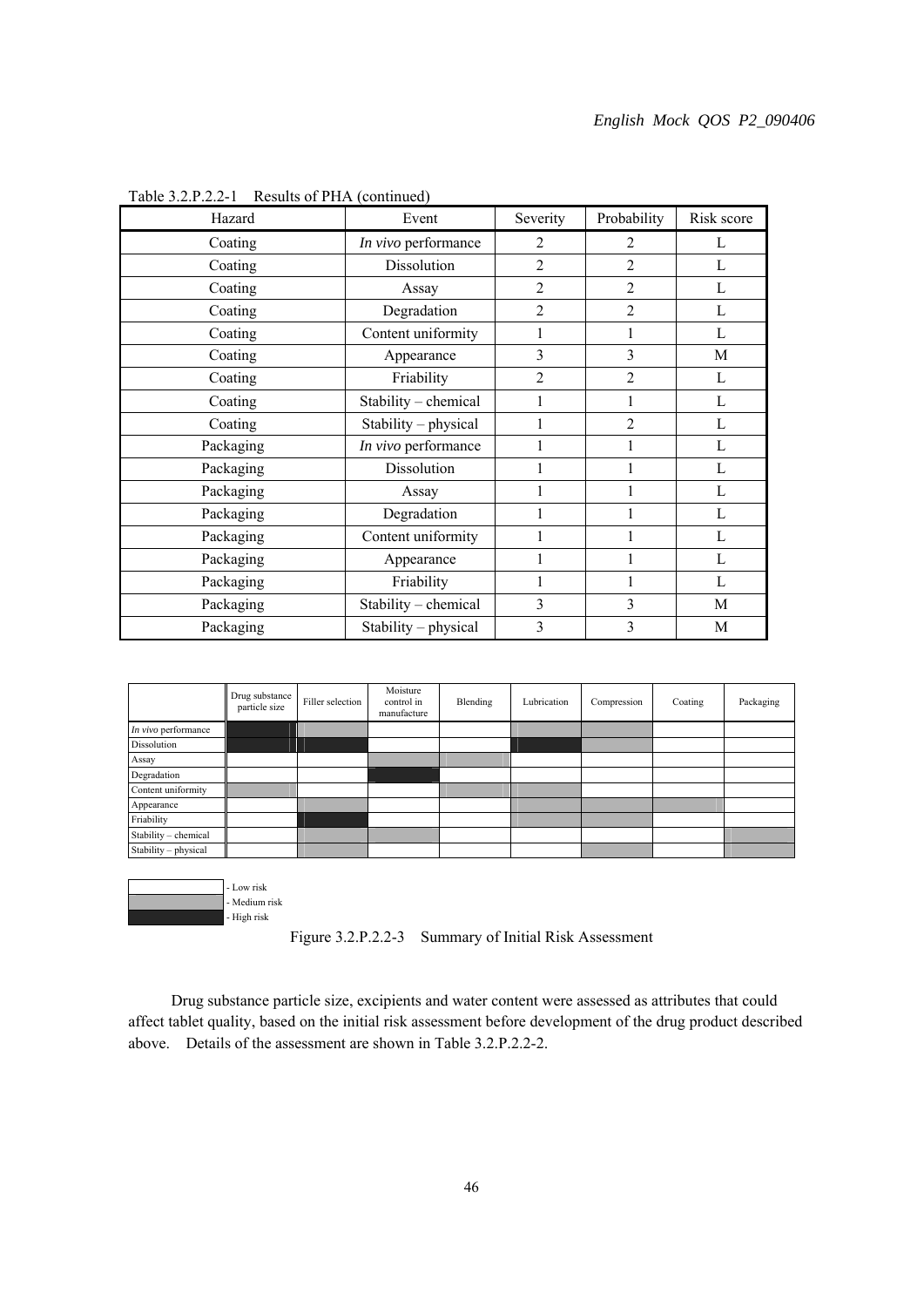| Factor                   | Risk assessment                                                                                                                                    |  |  |  |
|--------------------------|----------------------------------------------------------------------------------------------------------------------------------------------------|--|--|--|
| API                      | Drug substance particle size could affect in vivo performance due to the low solubility<br>and high permeability.                                  |  |  |  |
| Excipient                | Poorly soluble (inorganic) excipients could affect dissolution rate.                                                                               |  |  |  |
|                          | Soluble (organic) excipients could affects compressing property in compression.                                                                    |  |  |  |
|                          | Hydrophobic excipients (lubricants) could affect dissolution rate.                                                                                 |  |  |  |
| Manufacturing<br>process | API is known to undergo hydrolysis and this will probably preclude aqueous wet<br>granulation processes.                                           |  |  |  |
|                          | The blending process must ensure homogeneous distribution of the API to achieve the<br>desired content uniformity. Overblending should be avoided. |  |  |  |
|                          | Overblending of the lubricant increases surface hydrophobicity, and may decreases<br>dissolution rate.                                             |  |  |  |
|                          | Uniformity must be controlled in the blending process.                                                                                             |  |  |  |
|                          | Excessive compaction force could increase disintegration time and thereby reduce<br>dissolution rate.                                              |  |  |  |

Table 3.2.P.2.2-2 Initial Risk Assessment of Sakura Tablet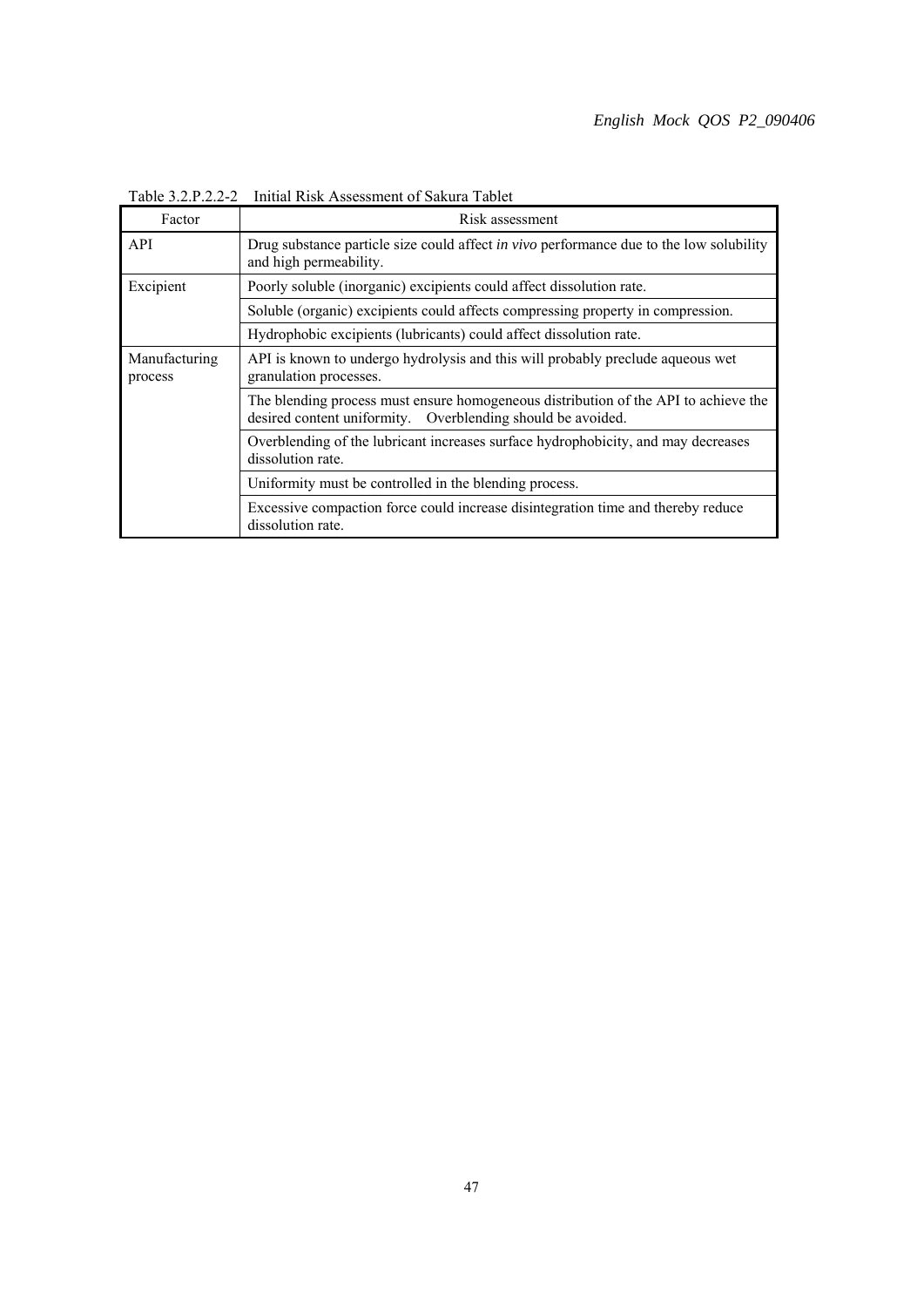#### **3.2.P.2.3 Manufacturing Process Development**

#### **1) Risk Assessment on Drug Product Composition and Manufacturing Process**

 Risk assessment using Failure Mode Effects Analysis (hereafter FMEA) was performed to establish the drug product composition and its manufacturing process on a commercial scale.

 The risk assessment will be performed on factors that are selected based on initial risk assessment results. The product composition and manufacturing process will then be designed.

 Among the process inputs identified in the initial risk assessment that affect critical quality attributes, the effects of excipients selection (poorly soluble, soluble) and water content in the granulation process on drug substance quality attributes were deleted from the FMEA risk assessment criteria because the direct compression method was employed.

 The initial risk assessment to establish the manufacturing process is likely to indicate that the blending time in the blending process could be a critical process. In addition, selection of direct compression was likely to require compression pressure in the compression process as a critical process. In the FMEA assessment, the effects of batch size on the blending process and the effects of compression speed on the compression process were included as assessment criteria.

The results of the above assessment are shown in Table 3.2.P.2.3-1.

| Factor                                | Critical quality attributes<br>identified in the initial risk<br>assessment | Items for the FMEA assessment (critical<br>quality attributes)              |  |
|---------------------------------------|-----------------------------------------------------------------------------|-----------------------------------------------------------------------------|--|
| Drug substance particle<br>size       | In vivo performance<br>(solubility)                                         | Dissolution (because amokisinol was<br>confirmed as a BCS class 2 compound) |  |
| Excipient selection                   | Dissolution                                                                 | Omitted from test items because direct                                      |  |
|                                       | Compressibility                                                             | compression was employed.                                                   |  |
| Lubricant amount                      | Dissolution                                                                 | Dissolution                                                                 |  |
| Granulation                           | Water content                                                               | Omitted from test items because direct<br>compression was employed.         |  |
| Blending (blending time)              | Content uniformity                                                          | Content uniformity                                                          |  |
| Blending (batch size)                 | Content uniformity                                                          | Content uniformity                                                          |  |
| Blending (lubricant)                  | Dissolution                                                                 | <b>Dissolution</b>                                                          |  |
| Compression<br>(compression pressure) | Disintegration and dissolution                                              | <b>Dissolution</b>                                                          |  |
| Compression<br>(compression speed)    | Disintegration and dissolution                                              | Dissolution                                                                 |  |

Table 3.2.P.2.3-1 Results of Item Evaluation

 FMEA assessment, which treats factors listed in the initial risk assessment as failure mode, was performed. For evaluation, scores for severity, probability, and detectability are defined as below. When the value obtained by multiplying the severity, probability and detection timings by the risk priority number (RPN) is <20, the rank is defined as low. When the value is from 20 or more to less than 40, the rank is defined as medium, and when the value is 40 or more, the rank is high.

 The risk assessment was evaluated by team members who are responsible for drug product development. The results of the evaluation were discussed and confirmed by the team members. When the ratings among the team members differed, the higher rates were employed.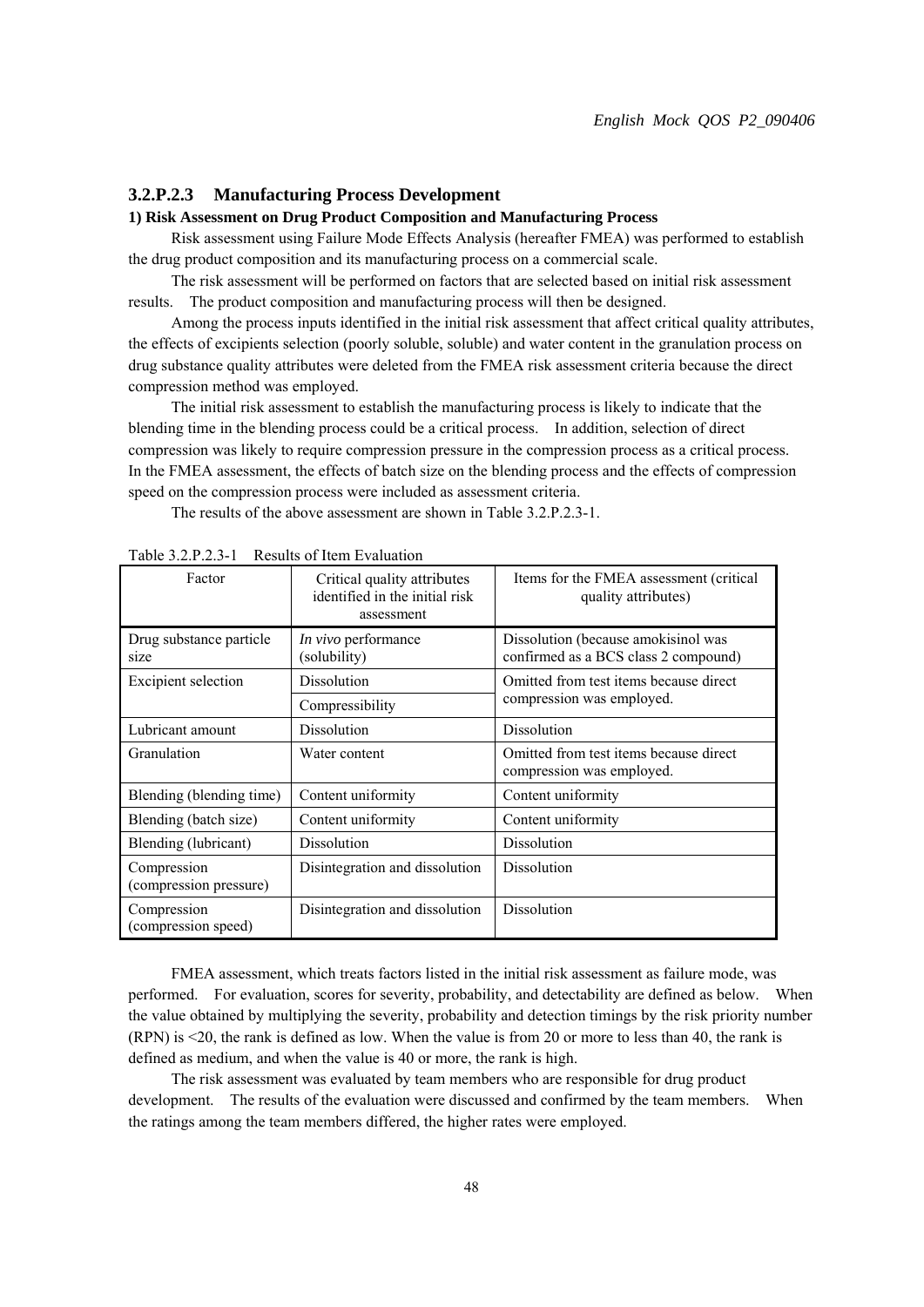| <b>Severity rank</b>         | <b>Score</b> | <b>Remarks</b>                                                    |  |  |
|------------------------------|--------------|-------------------------------------------------------------------|--|--|
| Deviation                    |              | In case which affects the quality significantly, score is 3 or 4. |  |  |
| Passed the re-test           |              |                                                                   |  |  |
| Sub-batch or rejected batch  |              |                                                                   |  |  |
| Stop the flow of manufacture |              | Affecting availability of the product                             |  |  |
| Recall                       |              |                                                                   |  |  |

#### Table 3.2.P.2.3-2 Definition of Severity

# Table 3.2.P.2.3-3 Definition of Outbreak Probability

| <b>Probability rank</b> | <b>Score</b>   | <b>Remarks</b>                                                               |  |  |
|-------------------------|----------------|------------------------------------------------------------------------------|--|--|
| $\leq$ 1/10000          |                | Not more than once per 10,000 lots.                                          |  |  |
| 1/1000                  | 2              | Not more than once per $1,000$ lots and not less than once per $10,000$ lots |  |  |
| 1/100                   | 3              | Not more than once per 100 lots and not less than once per 1,000 lots        |  |  |
| 1/10                    | $\overline{4}$ | Not more than once per 10 lots and not less than once per 100 lots           |  |  |
| >1/10                   |                | Not less than once per 10 lots                                               |  |  |

# Table 3.2.P.2.3-4 Definition of detectability

| <b>Detectability rank</b>        | <b>Score</b> | <b>Remarks</b> |
|----------------------------------|--------------|----------------|
| Before each unit operation       |              |                |
| During a unit operation          |              |                |
| During series of unit operations |              |                |
| Test of the final product        |              |                |
| Found by customers               |              |                |

 The results of the risk analysis on each failure mode based on definitions of FMEA assessment are shown in Figure 3.2.P.2.3-1 and Table 3.2.P.2.3-5.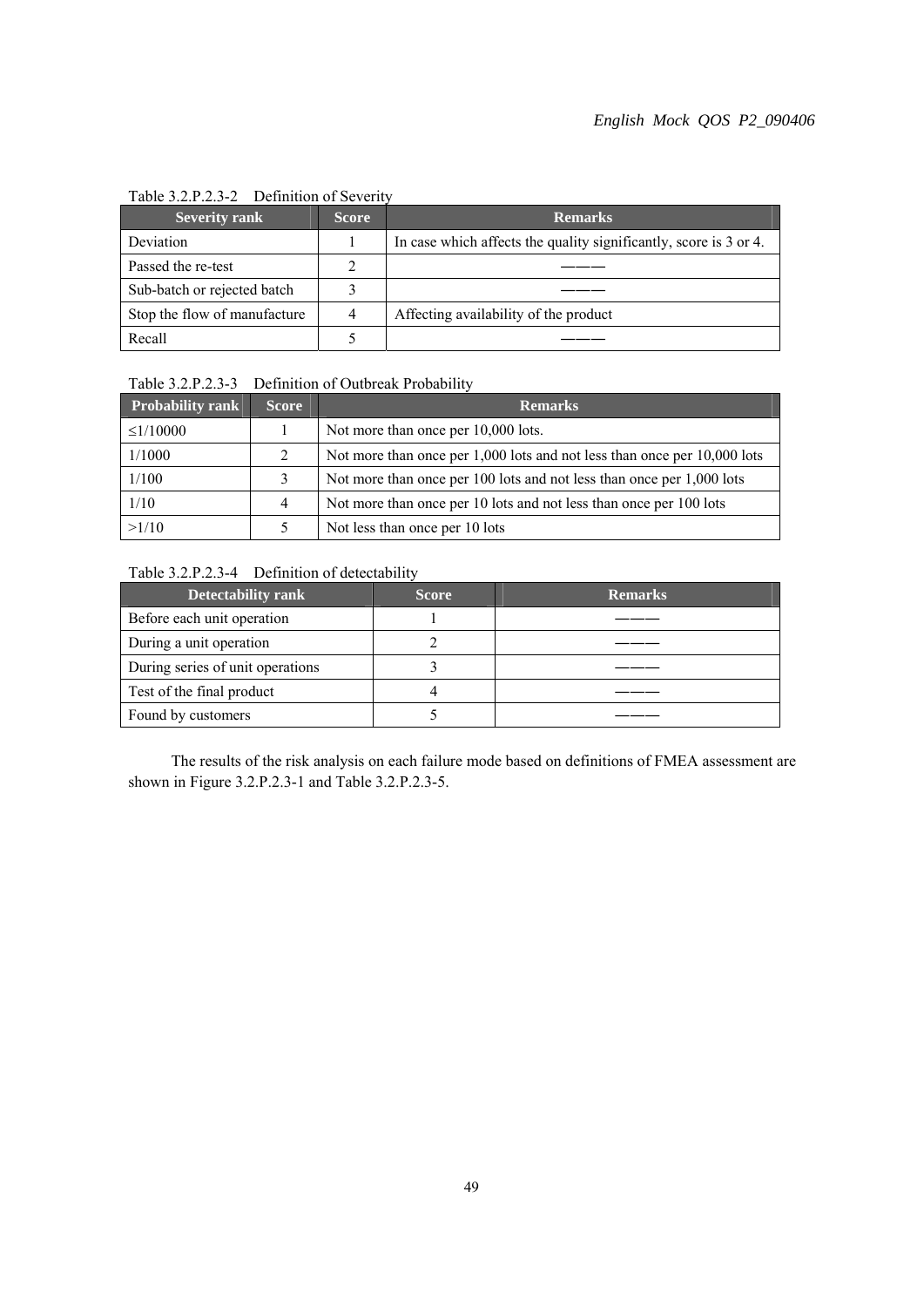

Figure 3.2.P.2.3-1 Results of FMEA Risk Assessment

| Target product profile/quality<br>property | Potential failure mode       | Effect                | Severity                | <b>Outbreak</b><br>probability | Detectability | <b>RPN</b> |
|--------------------------------------------|------------------------------|-----------------------|-------------------------|--------------------------------|---------------|------------|
| Dissolution                                | Drug substance particle size | Decreased dissolution |                         |                                |               | 60         |
| Content uniformity                         | <b>Blending</b> time         | Not uniform           |                         |                                |               | 27         |
| Dissolution                                | Lubricant amount             | Decreased dissolution |                         |                                |               | 60         |
| Dissolution                                | Lubricant blending time      | Decreased dissolution |                         |                                |               | 60         |
| Content uniformity                         | Batch size                   | Not uniform           |                         |                                |               | 18         |
| Dissolution                                | Compression pressure         | Decreased dissolution |                         |                                |               | 40         |
| Content uniformity                         | Compression speed            | Not uniform           |                         | ◠                              |               | 18         |
| Severity                                   | Score                        |                       | Outbreak<br>probability | Score                          |               |            |
| Deviation                                  |                              |                       | $\leq$ 1/10000          |                                |               |            |
| Passed the re-test                         |                              |                       | 1/1000                  |                                |               |            |

| percent                         | ouv   | probability             | ww  |
|---------------------------------|-------|-------------------------|-----|
| Deviation                       |       | $\leq$ 1/10000          |     |
| Passed the re-test              |       | 1/1000                  |     |
| Rejection of sub-batch or batch |       | 1/100                   |     |
| Stop the flow of manufacture    |       | 1/10                    |     |
| Recall                          |       | >1/10                   |     |
|                                 |       |                         |     |
| Detectability                   | Score | Risk priority<br>mumhar | Rar |

| Detectablity                     | ouuc |  |
|----------------------------------|------|--|
| Before each unit operation       |      |  |
| During a unit operation          |      |  |
| During series of unit operations |      |  |
| Test of the final product        |      |  |
| Found by customers               |      |  |

| Outbreak<br>probability | Score |
|-------------------------|-------|
| $\leq$ 1/10000          |       |
| 1/1000                  | 2     |
| 1/100                   |       |
| 1/10                    |       |
| >1/10                   |       |

| Risk priority<br>number | Rank |
|-------------------------|------|
| $\geq 40$               |      |
| $20 \leq 40$            |      |
| < 20                    |      |

 Based on the above results of risk analysis, the manufacturing process was designed mainly according to the nature of the drug substance particles, lubricant blending condition (lubricant amount, lubricant blending time) and compression pressure, which are process inputs that possibly affect critical quality attributes.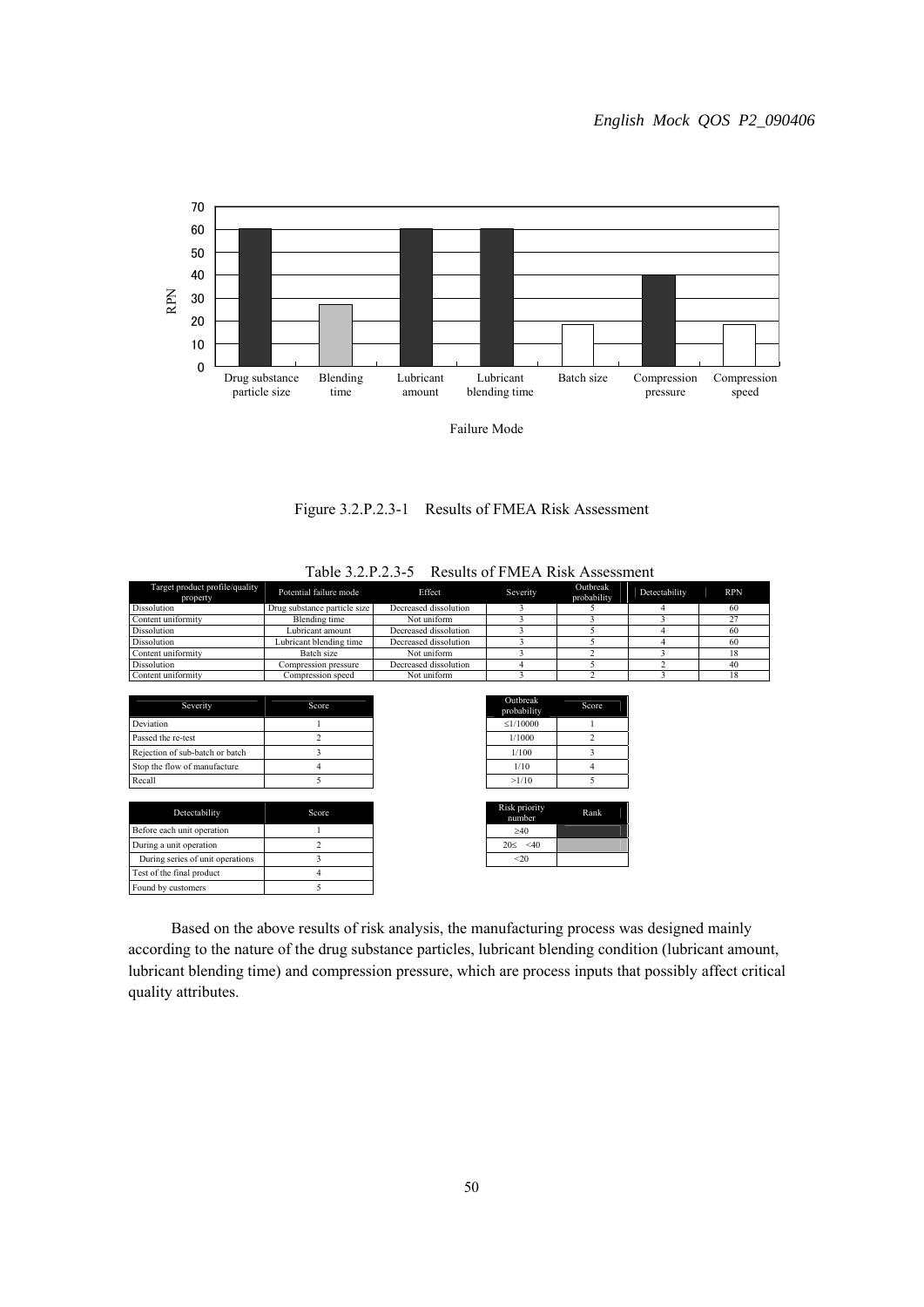### **4) Effects on Manufacturing Process Quality**

 PHA was used to assess the effects of the process inputs, which were identified during the manufacturing process evaluation, on the tablet quality attributes.

Following hazards were listed for the risk analysis.

# Material attributes

- Drug substance particle size
- Lubricant amount on tablet surface

# Process parameter

- Blending (blending speed and blending time)
- Lubricant blending (blending speed and blending time)
- Compression pressure
- Compression speed
- Batch size

The following items were listed for the event (effect) analysis.

Quality attributes influencing clinical performance

- Dissolution
- Assay
- Content uniformity

# Physical quality attributes

- Appearance
- Hardness

 For risk assessment using PHA, the severity and probability of risks were rated in a similar manner to the initial risk assessment.

The definition of severity and probability were the same as in the initial risk assessment.

 Details of summary of effects and conclusions are shown in Table 3.2.P.2.2-6 and Figure 3.2.P.2.2-2 respectively.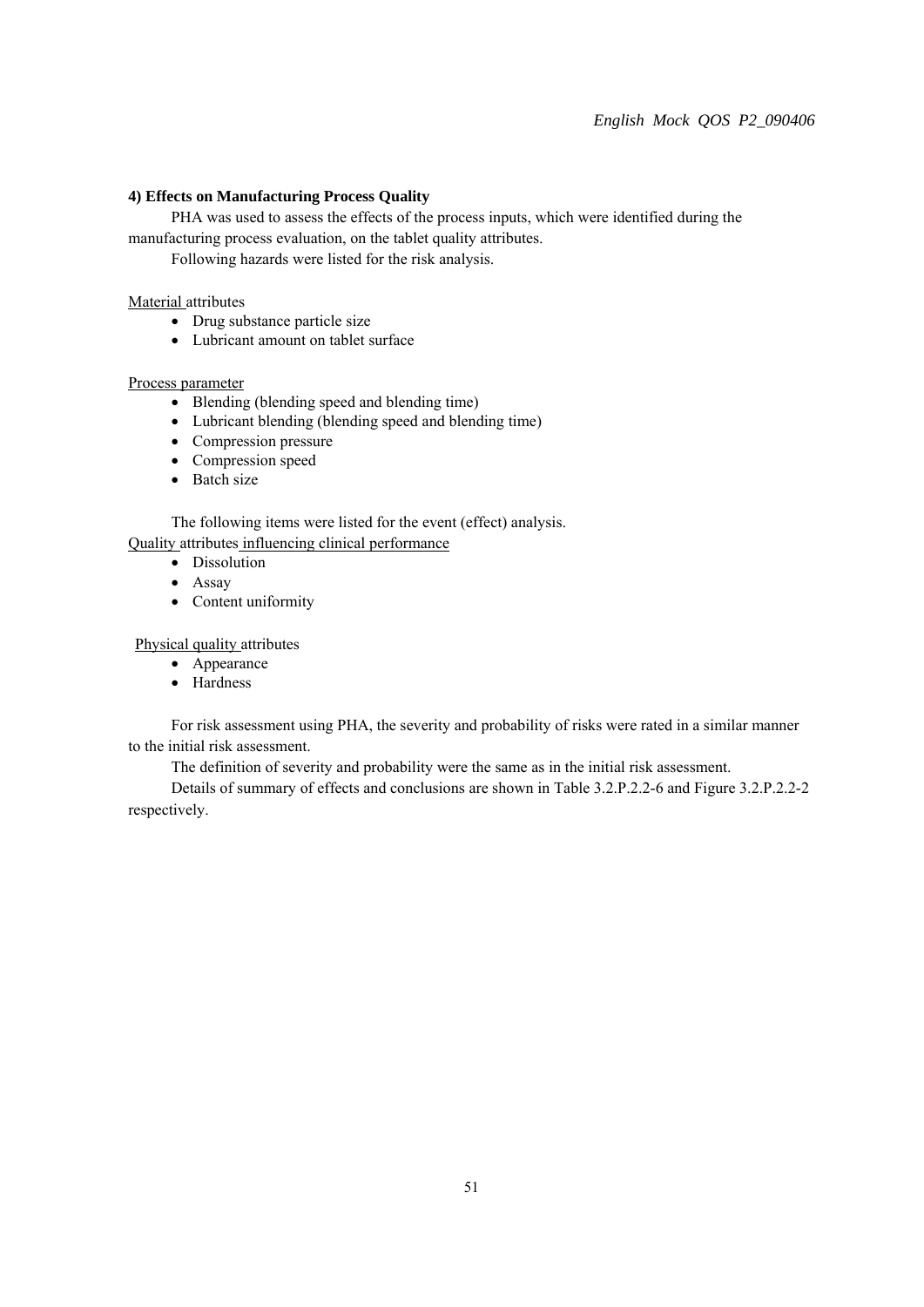| Hazard                              | Event (Effect)     | Severity         | Probability    | Risk score   |
|-------------------------------------|--------------------|------------------|----------------|--------------|
| Drug substance particle size        | Dissolution        | 3                | 5              | Н            |
| Drug substance particle size        | Assay              | $\overline{3}$   | 1              | L            |
| Drug substance particle size        | Content uniformity | 3                | 3              | M            |
| Drug substance particle size        | Appearance         | $\mathbf{1}$     | 1              | L            |
| Drug substance particle size        | Hardness           | $\mathbf{1}$     | $\overline{2}$ | L            |
| Lubricant amount on tablet surface  | Dissolution        | 3                | 3              | M            |
| Lubricant amount on tablet surface  | Assay              | 1                | 1              | L            |
| Lubricant amount on tablet surface  | Content uniformity | $\overline{2}$   | $\overline{2}$ | L            |
| Lubricant amount on tablet surface  | Appearance         | $\overline{3}$   | 3              | M            |
| Lubricant amount on tablet surface  | Hardness           | $\overline{3}$   | $\overline{3}$ | $\mathbf M$  |
| Blending (speed and time)           | Dissolution        | 1                | $\overline{2}$ | L            |
| Blending (speed and time)           | Assay              | $\overline{2}$   | $\overline{2}$ | L            |
| Blending (speed and time)           | Content uniformity | 3                | 3              | M            |
| Blending (speed and time)           | Appearance         | $\mathbf{1}$     | $\overline{2}$ | L            |
| Blending (speed and time)           | Hardness           | $\overline{2}$   | $\overline{2}$ | L            |
| Lubricant blending (speed and time) | Dissolution        | $\overline{3}$   | $\overline{3}$ | M            |
| Lubricant blending (speed and time) | Assay              | $\overline{2}$   | $\overline{2}$ | $\mathbf{L}$ |
| Lubricant blending (speed and time) | Content uniformity | 1                | $\mathbf{1}$   | L            |
| Lubricant blending (speed and time) | Appearance         | $\overline{2}$   | $\overline{2}$ | L            |
| Lubricant blending (speed and time) | Hardness           | $\overline{2}$   | $\overline{2}$ | L            |
| Compression pressure                | Dissolution        | $\overline{3}$   | $\overline{3}$ | $\mathbf M$  |
| Compression pressure                | Assay              | $\overline{2}$   | $\overline{2}$ | L            |
| Compression pressure                | Content uniformity | $\overline{2}$   | $\overline{2}$ | L            |
| Compression pressure                | Appearance         | $\overline{2}$   | $\overline{4}$ | M            |
| Compression pressure                | Hardness           | $\overline{3}$   | $\overline{4}$ | H            |
| Compression speed                   | Dissolution        | $\boldsymbol{2}$ | $\overline{2}$ | L            |
| Compression speed                   | Assay              | $\overline{2}$   | $\overline{c}$ | L            |
| Compression speed                   | Content uniformity | 1                | 1              | L            |
| Compression speed                   | Appearance         | $\overline{2}$   | $\overline{2}$ | L            |
| Compression speed                   | Hardness           | $\overline{2}$   | $\overline{c}$ | L            |
| Batch size                          | Dissolution        | $\mathbf{1}$     | $\,1$          | L            |
| Batch size                          | Assay              | $\mathbf{1}$     | 1              | L            |
| Batch size                          | Content uniformity | $\overline{2}$   | $\overline{2}$ | L            |
| Batch size                          | Appearance         | $\mathbf{1}$     | $\mathbf{1}$   | L            |
| Batch size                          | Hardness           | $\mathbf{1}$     | $\mathbf{1}$   | L            |

# Table 3.2.P.2.2-6 Results of PHA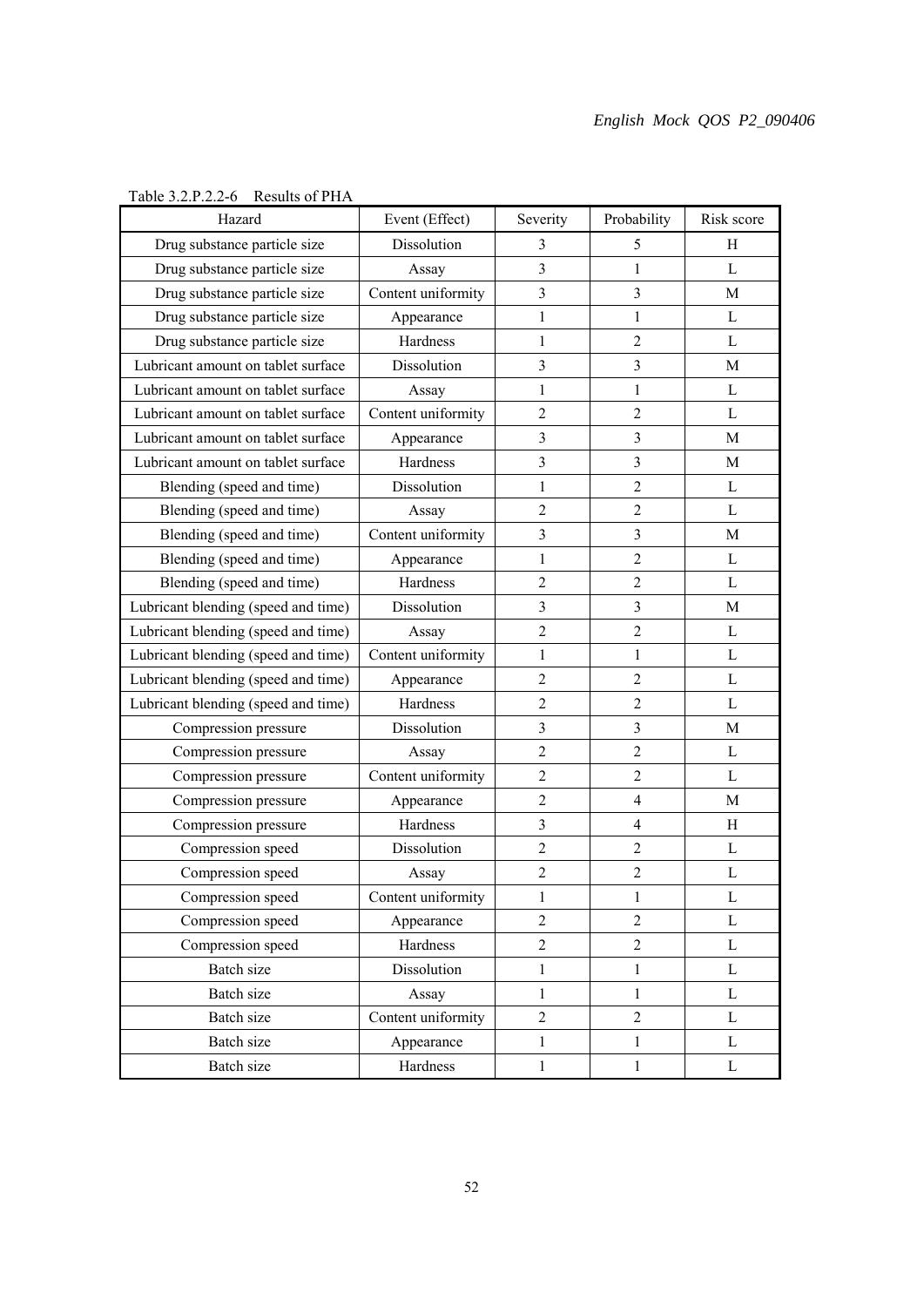| <b>Quality attributes influencing clinical</b><br>performance |       |                       | <b>Physical quality attributes</b> |          |
|---------------------------------------------------------------|-------|-----------------------|------------------------------------|----------|
| <b>Dissolution</b>                                            | Assay | Content<br>uniformity | Appearance                         | Hardness |
|                                                               |       |                       |                                    |          |
|                                                               |       |                       |                                    |          |
|                                                               |       |                       |                                    |          |
|                                                               |       |                       |                                    |          |
|                                                               |       |                       |                                    |          |
|                                                               |       |                       |                                    |          |
|                                                               |       |                       |                                    |          |
|                                                               |       |                       |                                    |          |
|                                                               |       |                       |                                    |          |
|                                                               |       |                       |                                    |          |



Figure 3.2.P.2.2-2 Summary of Effects of Each Parameter on Quality Attributes

 Based on the above summary, it was concluded that it was highly likely that the drug substance particle size affects dissolution, and that compression pressure affects tablet hardness. However it is considered that appropriate tablet quality attributes can be maintained by controlling the compression pressure in the manufacturing because the results of an *in vivo* study showed a low effect of the compression pressure on the tablet quality.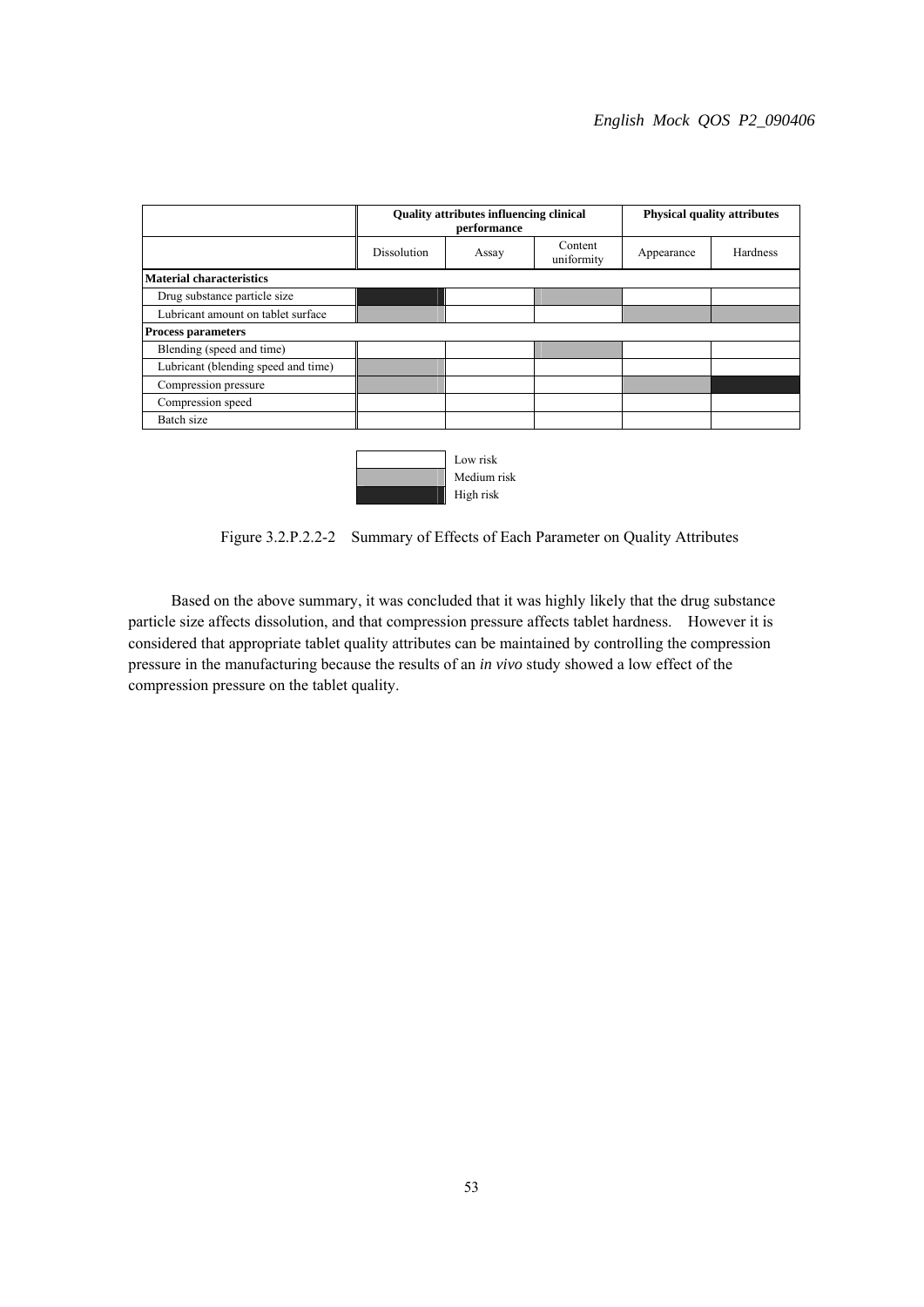#### **5) Risk Assessment after Development of the Manufacturing Process**

 The results of the risk assessment using FMEA on the manufacturing process in the planned commercial scale after development of the manufacturing process are shown in Figure 3.2.P.2.3-3 and Table 3.2.P.2.3-7. The definitions of severity, probability and detectability follow section 1) described above.

 The lubricant amount and lubricant blending time at the risks of the failure mode were judged as low based on the results of design evaluation of the lubricant blending process. In addition, for the compression pressure, the control range was determined and its risk could be decreased. Regarding the blending time, however, its risk was judged as medium both of before and after development of the manufacturing process, because it was found that the blending process needed to be monitored in the control strategy according to the results of design evaluation of the blending process.

 The blending process and compression process, which were judged to contain failure mode of medium risk in the risk assessment after assessment of the manufacturing process, were judged as critical processes.



In this direction, the risk concerning drug substance particle size remains high also after the manufacturing process development, because control is required at the acceptance step.

Failure Mode

Figure 3.2.P.2.3-3 Results of FMEA Risk Analysis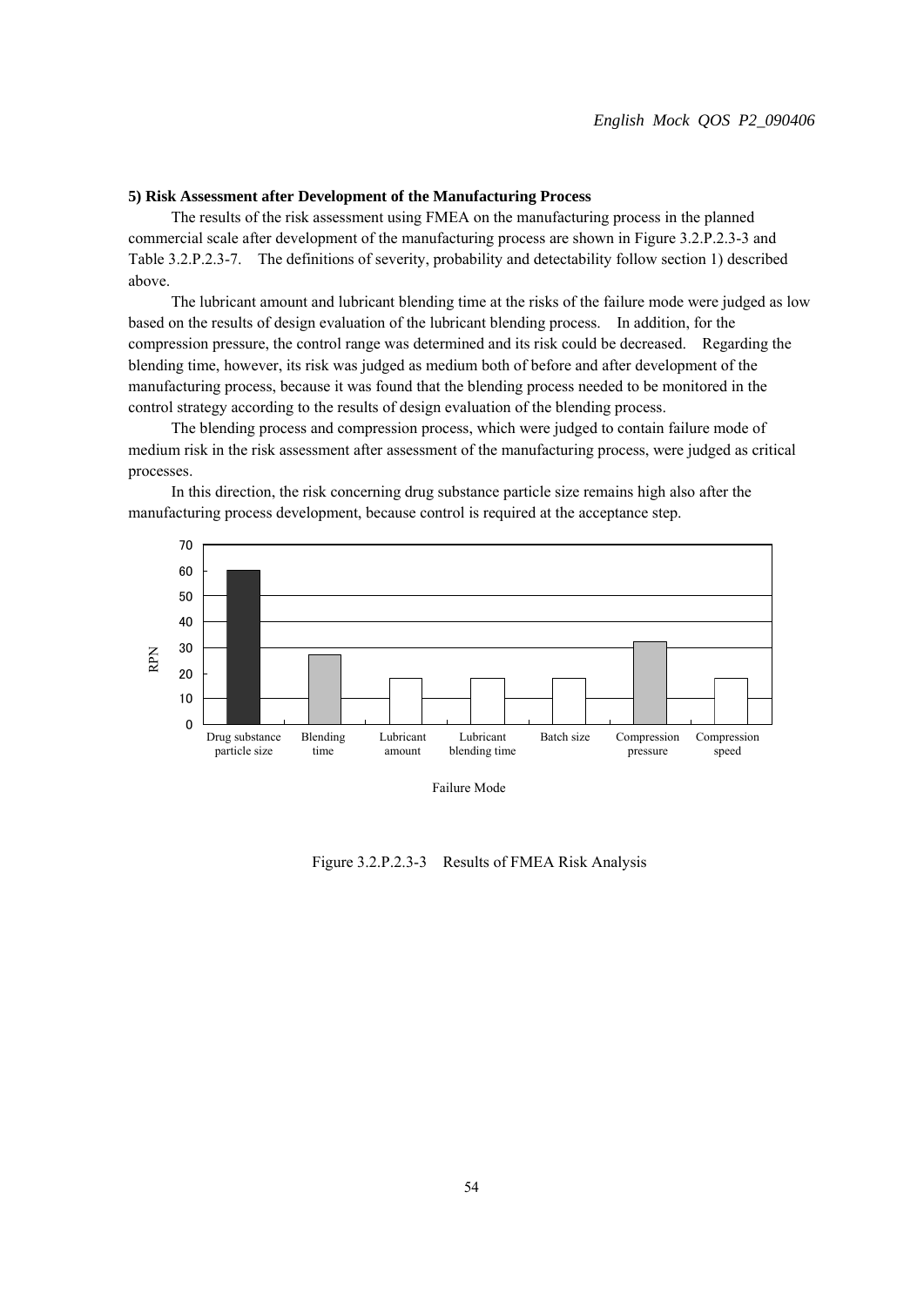| Target product profile/quality<br>property | Potential failure mode       | Effect                | Severity | Outbreak<br>probability | Detectability | <b>RPN</b> |
|--------------------------------------------|------------------------------|-----------------------|----------|-------------------------|---------------|------------|
| Dissolution                                | Drug substance particle size | Decreased dissolution |          |                         |               | 60         |
| Content uniformity                         | Blending time                | Not uniform           |          |                         |               | 27         |
| Dissolution                                | Lubricant amount             | Decreased dissolution |          |                         |               |            |
| Dissolution                                | Lubricant blending time      | Decreased dissolution |          |                         |               |            |
| Content uniformity                         | Batch size                   | Not uniform           |          |                         |               |            |
| Dissolution                                | Compression pressure         | Decreased dissolution |          |                         |               | 32         |
| Content uniformity                         | Compression speed            | Not uniform           |          |                         |               |            |

# Table 3.2.P.2.3-7 Results of FMEA Risk Analysis

| Severity                        | Score | Outbreak<br>probability | Sco |
|---------------------------------|-------|-------------------------|-----|
| Deviation                       |       | $\leq$ 1/10000          |     |
| Passed the re-test              |       | 1/1000                  |     |
| Rejection of sub-batch or batch |       | 1/100                   |     |
| Stop the flow of manufacture    |       | 1/10                    |     |
| Recall                          |       | >1/10                   |     |

| Detectability                    | Score |  |
|----------------------------------|-------|--|
| Before each unit operation       |       |  |
| During a unit operation          |       |  |
| During series of unit operations |       |  |
| Test of the final product        |       |  |
| Found by customers               |       |  |

| Outbreak<br>probability | Score |
|-------------------------|-------|
| $\leq$ 1/10000          |       |
| 1/1000                  | າ     |
| 1/100                   |       |
| 1/10                    |       |
| >1/10                   |       |
|                         |       |

| Risk priority<br>number | Rank |
|-------------------------|------|
| $\geq 40$               |      |
| 20 < 40                 |      |
| <20                     |      |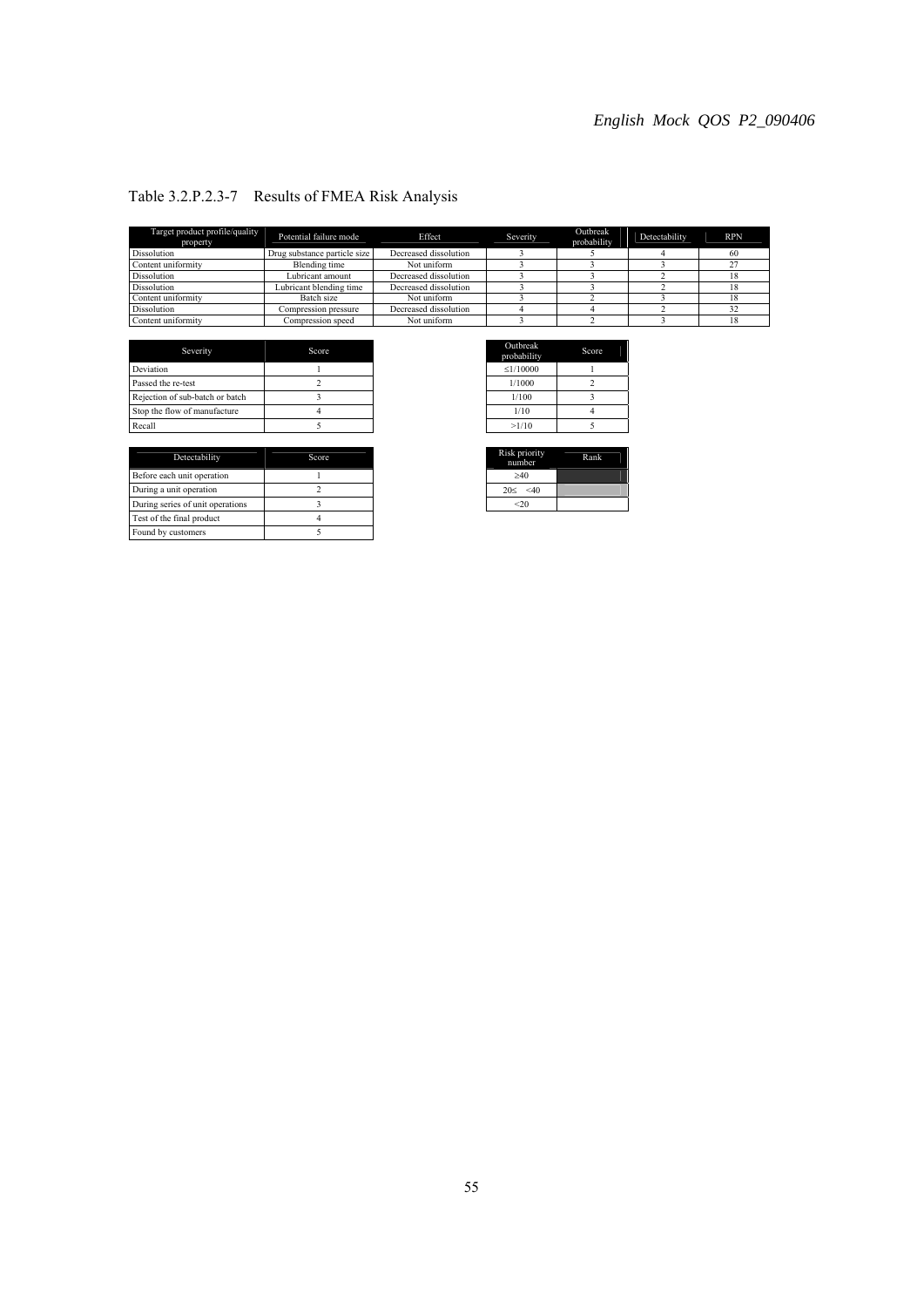#### **7) Risk Assessment after Implementation of the Control Strategy**

 The results of the risk assessment using FMEA after implementation of the control strategy are shown in Figure 3.2.P.2.3-4 and Table 3.2.P.2.3-8. The definitions of severity, probability, and detectability follow the section 1) described above.

 The risks of blending time and compression pressure after development of the manufacturing process (before implementing control strategy) were judged as medium. However it was judged that the risks of the blending time and compression pressure decreased because of the use of feedback control using in-line NIR monitoring for the blending, and control using online monitoring for the compression.

 In addition, it was judged that risk concerning the drug substance particle size decreased because the design space that contains the particle size was obtained through the drug product design, and the particle size was controlled at the acceptance step.

 From these results, the process inputs that affect important quality properties can be managed properly.



Failure Mode

Figure 3.2.P.2.3-4 Results of FMEA Risk Analysis